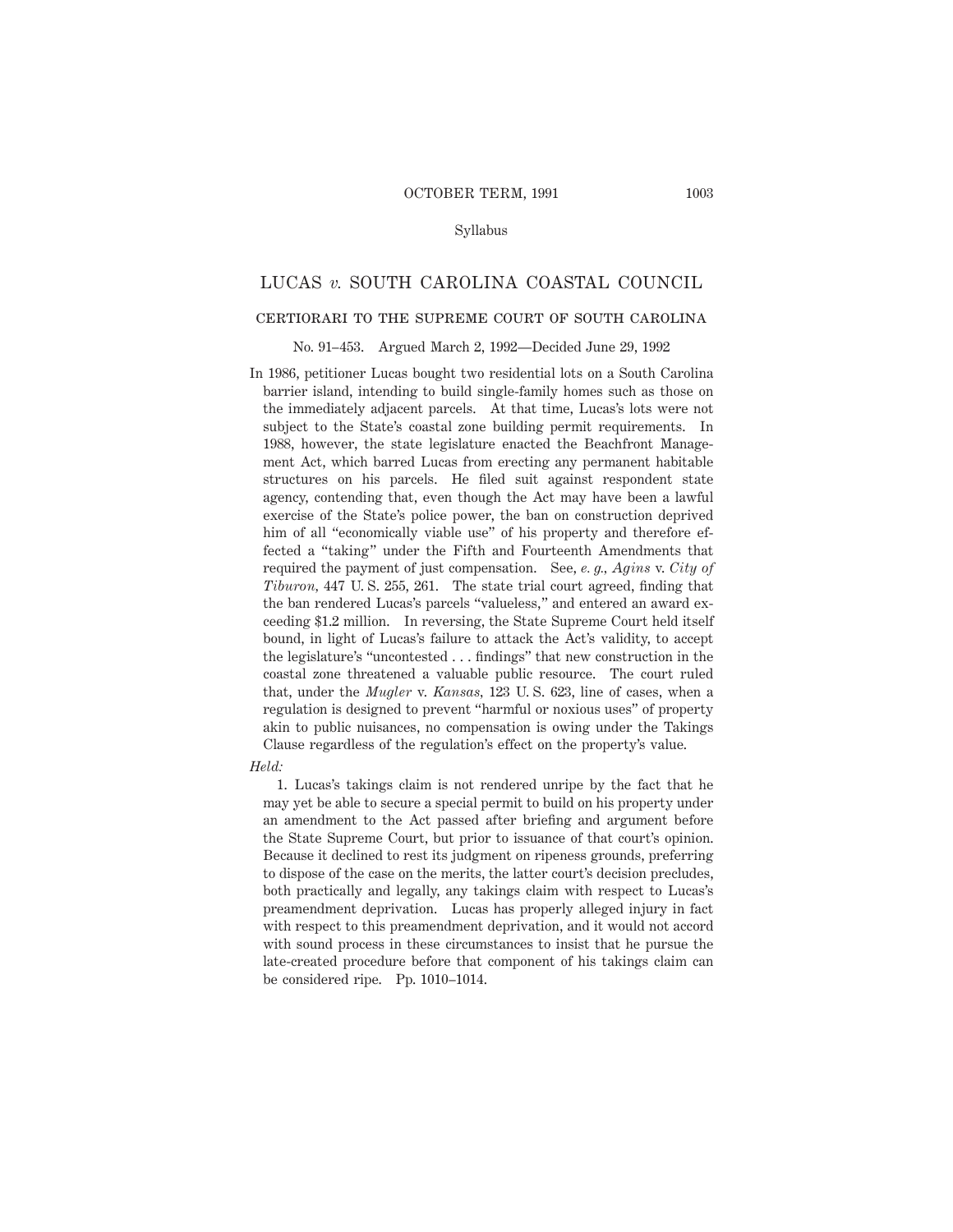#### Syllabus

2. The State Supreme Court erred in applying the "harmful or noxious uses" principle to decide this case. Pp. 1014–1032.

(a) Regulations that deny the property owner all "economically viable use of his land" constitute one of the discrete categories of regulatory deprivations that require compensation without the usual casespecific inquiry into the public interest advanced in support of the restraint. Although the Court has never set forth the justification for this categorical rule, the practical—and economic— equivalence of physically appropriating and eliminating all beneficial use of land counsels its preservation. Pp. 1014–1019.

(b) A review of the relevant decisions demonstrates that the "harmful or noxious use" principle was merely this Court's early formulation of the police power justification necessary to sustain (without compensation) *any* regulatory diminution in value; that the distinction between regulation that "prevents harmful use" and that which "confers benefits" is difficult, if not impossible, to discern on an objective, value-free basis; and that, therefore, noxious-use logic cannot be the basis for departing from this Court's categorical rule that total regulatory takings must be compensated. Pp. 1020–1026.

(c) Rather, the question must turn, in accord with this Court's "takings" jurisprudence, on citizens' historic understandings regarding the content of, and the State's power over, the "bundle of rights" that they acquire when they take title to property. Because it is not consistent with the historical compact embodied in the Takings Clause that title to real estate is held subject to the State's subsequent decision to eliminate all economically beneficial use, a regulation having that effect cannot be newly decreed, and sustained, without compensation's being paid the owner. However, no compensation is owed—in this setting as with all takings claims—if the State's affirmative decree simply makes explicit what already inheres in the title itself, in the restrictions that background principles of the State's law of property and nuisance already place upon land ownership. Cf. *Scranton* v. *Wheeler,* 179 U. S. 141, 163. Pp. 1027–1031.

(d) Although it seems unlikely that common-law principles would have prevented the erection of any habitable or productive improvements on Lucas's land, this state-law question must be dealt with on remand. To win its case, respondent cannot simply proffer the legislature's declaration that the uses Lucas desires are inconsistent with the public interest, or the conclusory assertion that they violate a commonlaw maxim such as *sic utere tuo ut alienum non laedas,* but must identify background principles of nuisance and property law that prohibit the uses Lucas now intends in the property's present circumstances. P. 1031.

304 S. C. 376, 404 S. E. 2d 895, reversed and remanded.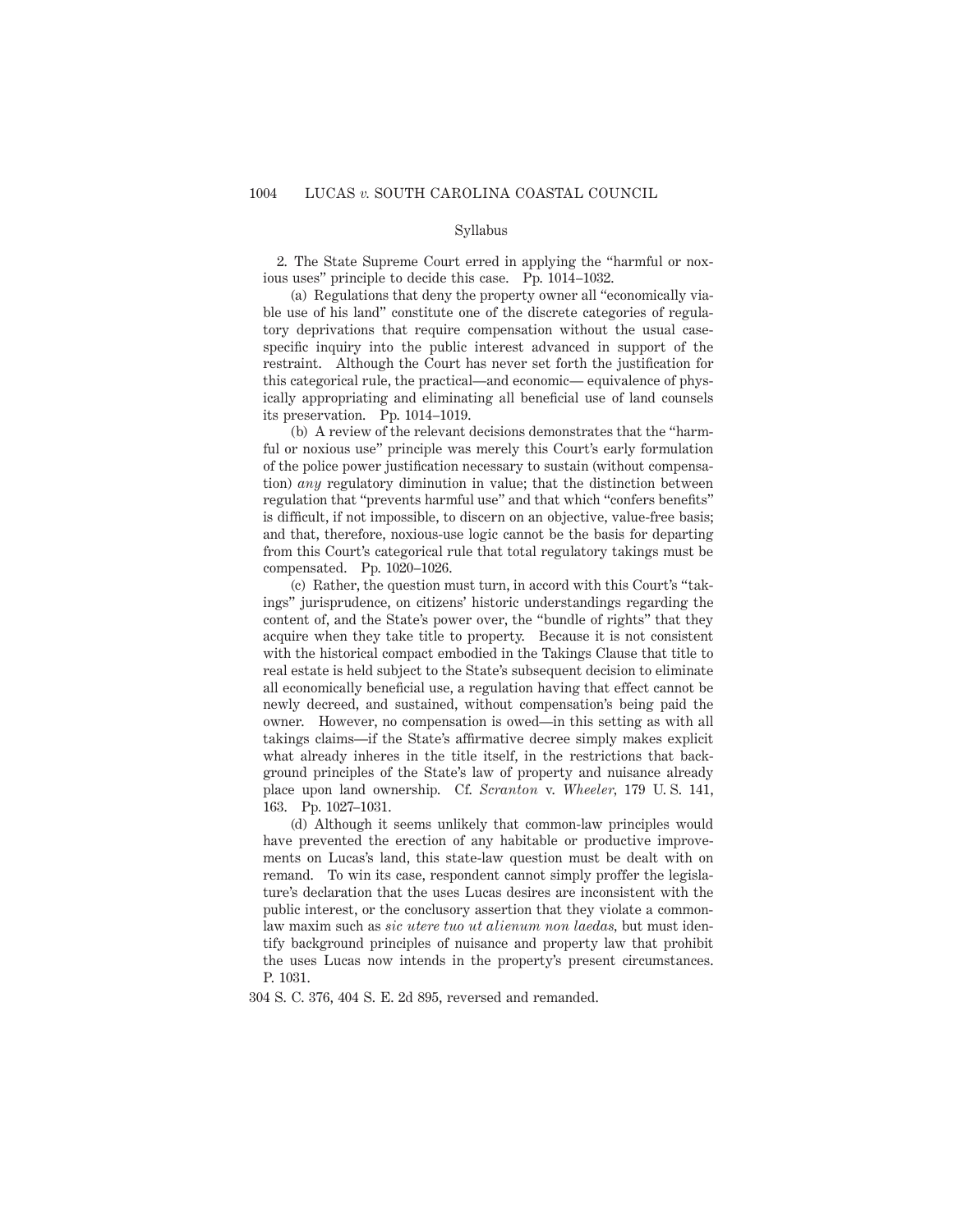#### Syllabus

SCALIA, J., delivered the opinion of the Court, in which REHNQUIST, C. J., and WHITE, O'CONNOR, and THOMAS, J.J., joined. KENNEDY, J., filed an opinion concurring in the judgment, *post,* p. 1032. Blackmun, J., *post,* p. 1036, and STEVENS, J., *post*, p. 1061, filed dissenting opinions. SOUTER, J., filed a separate statement, *post,* p. 1076.

*A. Camden Lewis* argued the cause for petitioner. With him on the briefs were *Gerald M. Finkel* and *David J. Bederman.*

*C. C. Harness III* argued the cause for respondent. With him on the brief were *T. Travis Medlock,* Attorney General of South Carolina, *Kenneth P. Woodington,* Senior Assistant Attorney General, and *Richard J. Lazarus.*\*

Briefs of *amici curiae* urging affirmance were filed for the State of California by *Daniel E. Lungren,* Attorney General, *Roderick E. Walston,*

<sup>\*</sup>Briefs of *amici curiae* urging reversal were filed for the United States by *Solicitor General Starr, Acting Assistant Attorney General Hartman, Deputy Solicitor General Wallace, Deputy Assistant Attorney General Clegg, Acting Deputy Assistant Attorney General Cohen, Edwin S. Kneedler, Peter R. Steenland, James E. Brookshire, John A. Bryson,* and *Martin W. Matzen;* for United States Senator Steve Symms et al. by *Peter D. Dickson, Howard E. Shapiro,* and *D. Eric Hultman;* for the American Farm Bureau Federation et al. by *James D. Holzhauer, Clifford M. Sloan, Timothy S. Bishop, John J. Rademacher,* and *Richard L. Krause;* for the American Mining Congress et al. by *George W. Miller, Walter A. Smith, Jr., Stuart A. Sanderson, William E. Hynan,* and *Robert A. Kirshner;* for the Chamber of Commerce of the United States of America by *Stephen A. Bokat, Robin S. Conrad, Herbert L. Fenster,* and *Tami Lyn Azorsky;* for Defenders of Property Rights et al. by *Nancy G. Marzulla;* for the Fire Island Association, Inc., by *Bernard S. Meyer;* for the Institute for Justice by *Richard A. Epstein, William H. Mellor III, Clint Bolick,* and *Jonathan W. Emord;* for the Long Beach Island Oceanfront Homeowners Association et al. by *Theodore J. Carlson;* for the Mountain States Legal Foundation et al. by *William Perry Pendley;* for the National Association of Home Builders et al. by *Michael M. Berger* and *William H. Ethier;* for the Nemours Foundation, Inc., by *John J. Mullenholz;* for the Northern Virginia Chapter of the National Association of Industrial and Office Parks et al. by *John Holland Foote* and *John F. Cahill;* for the Pacific Legal Foundation by *Ronald A. Zumbrun, Edward J. Connor, Jr.,* and *R. S. Radford;* and for the South Carolina Policy Council Education Foundation et al. by *G. Stephen Parker.*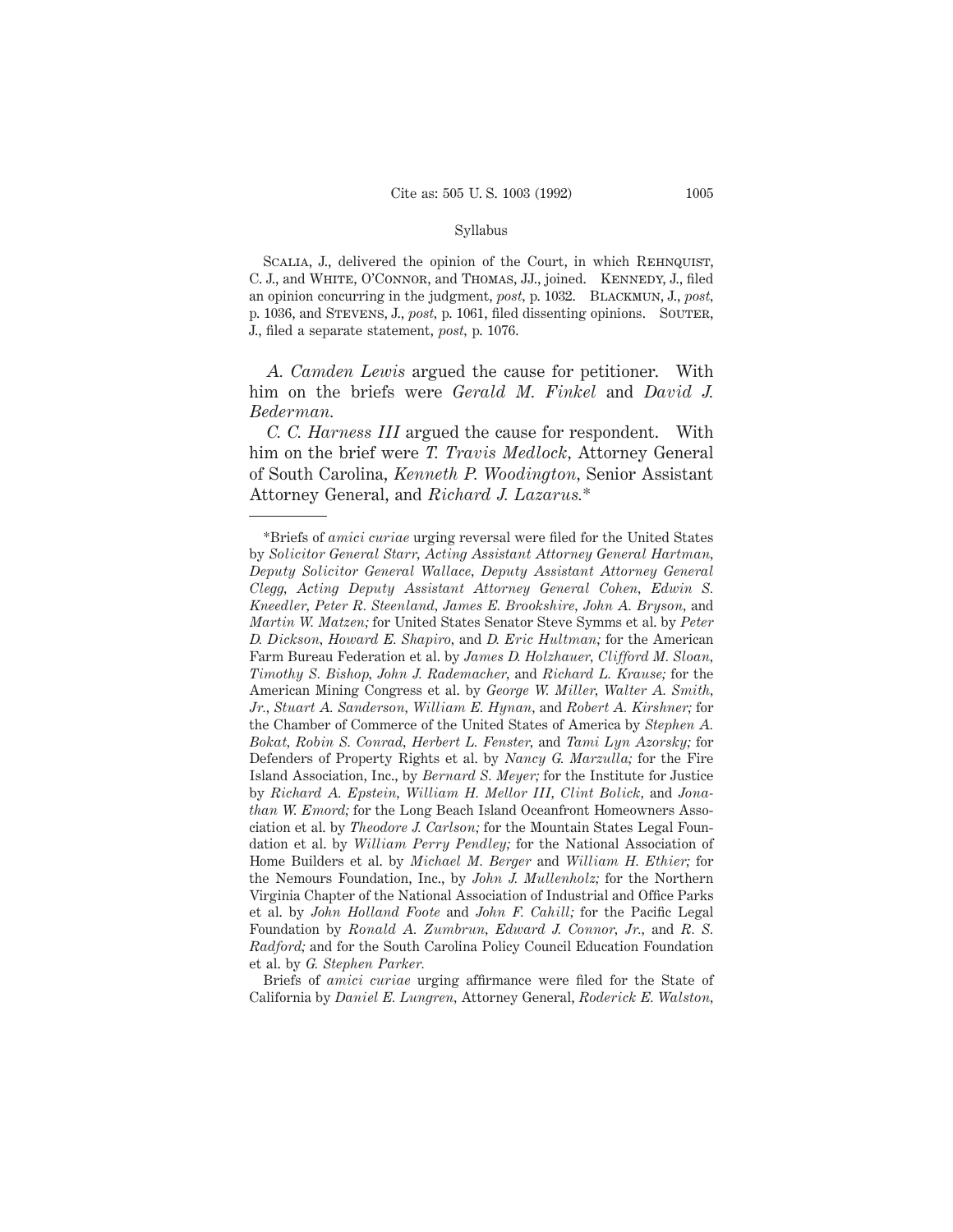# Justice Scalia delivered the opinion of the Court.

In 1986, petitioner David H. Lucas paid \$975,000 for two residential lots on the Isle of Palms in Charleston County,

Chief Assistant Attorney General, *Jan S. Stevens,* Assistant Attorney General, *Richard M. Frank* and *Craig C. Thompson,* Supervising Deputy Attorneys General, and *Maria Dante Brown* and *Virna L. Santos,* Deputy Attorneys General; for the State of Florida et al. by *Robert A. Butterworth,* Attorney General of Florida, and *Lewis F. Hubener,* Assistant Attorney General, *James H. Evans,* Attorney General of Alabama, *Richard Blumenthal,* Attorney General of Connecticut, *Charles M. Oberly III,* Attorney General of Delaware, *Michael J. Bowers,* Attorney General of Georgia, *Elizabeth Barrett-Anderson,* Attorney General of Guam, *Warren Price,* Attorney General of Hawaii, *Bonnie J. Campbell,* Attorney General of Iowa, *Michael E. Carpenter,* Attorney General of Maine, *J. Joseph Curran, Jr.,* Attorney General of Maryland, *Scott Harshbarger,* Attorney General of Massachusetts, *Frank J. Kelley,* Attorney General of Michigan, *Hubert H. Humphrey III,* Attorney General of Minnesota, *Frankie Sue Del Papa,* Attorney General of Nevada, *Robert J. Del Tufo,* Attorney General of New Jersey, *John P. Arnold,* Attorney General of New Hampshire, *Tom Udall,* Attorney General of New Mexico, *Robert Abrams,* Attorney General of New York, and *Jerry Boone,* Solicitor General, *Lacy H. Thornburg,* Attorney General of North Carolina, *Charles S. Crookham,* Attorney General of Oregon, *Ernest D. Preate, Jr.,* Attorney General of Pennsylvania, *Jorges Perez-Diaz,* Attorney General of Puerto Rico, *James E. O'Neil,* Attorney General of Rhode Island, *Paul Van Dam,* Attorney General of Utah, *Jeffrey L. Amestoy,* Attorney General of Vermont, *James E. Doyle,* Attorney General of Wisconsin, *Dan Morales,* Attorney General of Texas, and *Brian A. Goldman*; for Broward County et al. by *John J. Copelan, Jr., Herbert W. A. Thiele,* and *H. Hamilton Rice, Jr.;* for California Cities and Counties by *Robin D. Faisant, Gary T. Ragghianti, Manuela Albuquerque, F. Thomas Caporael, William Camil, Scott H. Howard, Roger Picquet, Joseph Barron, David J. Erwin, Charles J. Williams, John Calhoun, Robert K. Booth, Jr., Anthony S. Alperin, Leland H. Jordan, John L. Cook, Jayne Williams, Gary L. Gillig, Dave Larsen, Don G. Kircher, Jean Leonard Harris, Michael F. Dean, John W. Witt, C. Alan Sumption, Joan Gallo, George Rios, Daniel S. Hentschke, Joseph Lawrence, Peter Bulens,* and *Thomas Haas;* for Nueces County, Texas, et al. by *Peter A. A. Berle, Glenn P. Sugameli, Ann Powers,* and *Zygmunt J. B. Plater;* for the American Planning Association et al. by *H. Bissell Carey III* and *Gary A. Owen;* for Members of the National Growth Management Leadership Project by *John A. Humbach;* for the Municipal Art Society of New York,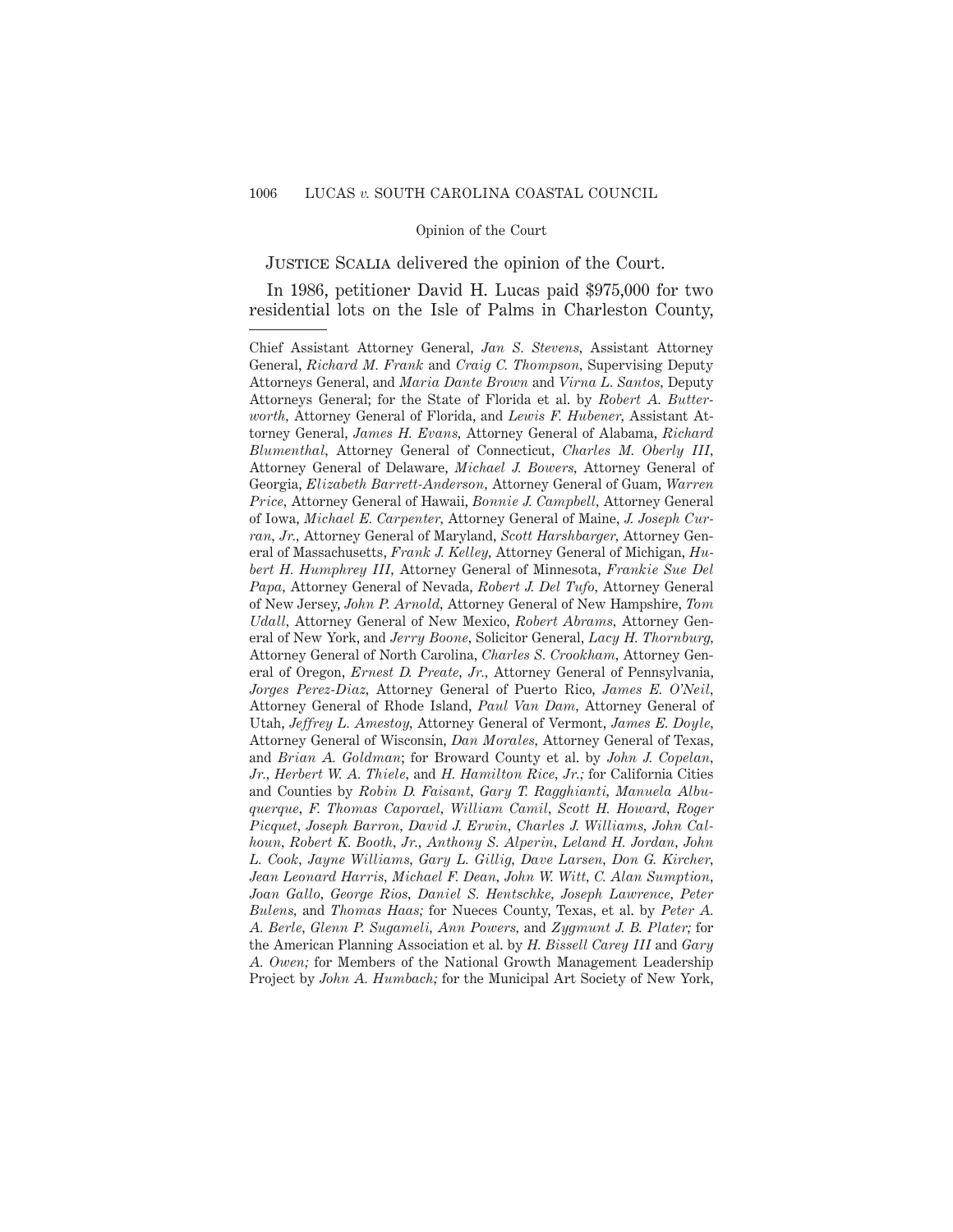South Carolina, on which he intended to build single-family homes. In 1988, however, the South Carolina Legislature enacted the Beachfront Management Act, S. C. Code Ann. § 48–39–250 *et seq.* (Supp. 1990), which had the direct effect of barring petitioner from erecting any permanent habitable structures on his two parcels. See § 48–39–290(A). A state trial court found that this prohibition rendered Lucas's parcels "valueless." App. to Pet. for Cert. 37. This case requires us to decide whether the Act's dramatic effect on the economic value of Lucas's lots accomplished a taking of private property under the Fifth and Fourteenth Amendments requiring the payment of "just compensation." U. S. Const., Amdt. 5.

I

## A

South Carolina's expressed interest in intensively managing development activities in the so-called "coastal zone" dates from 1977 when, in the aftermath of Congress's passage of the federal Coastal Zone Management Act of 1972, 86 Stat. 1280, as amended, 16 U. S. C. § 1451 *et seq.,* the legislature enacted a Coastal Zone Management Act of its own. See S. C. Code Ann. § 48–39–10 *et seq.* (1987). In its original form, the South Carolina Act required owners of coastal zone land that qualified as a "critical area" (defined in the legislation to include beaches and immediately adjacent sand dunes,

Inc., by *William E. Hegarty, Michael S. Gruen, Philip K. Howard, Norman Marcus,* and *Philip Weinberg;* for the National Trust for Historic Preservation in the United States by *Lloyd N. Cutler, Louis R. Cohen, David R. Johnson, Peter B. Hutt II, Jerold S. Kayden, David A. Doheny,* and *Elizabeth S. Merritt;* for the Sierra Club et al. by *Lawrence N. Minch, Laurens H. Silver,* and *Charles M. Chambers;* and for the U. S. Conference of Mayors et al. by *Richard Ruda, Michael G. Dzialo,* and *Barbara Etkind.*

Briefs of *amici curiae* were filed for the National Association of Realtors by *Ralph W. Holmen;* and for the Washington Legal Foundation by *Daniel J. Popeo* and *Paul D. Kamenar.*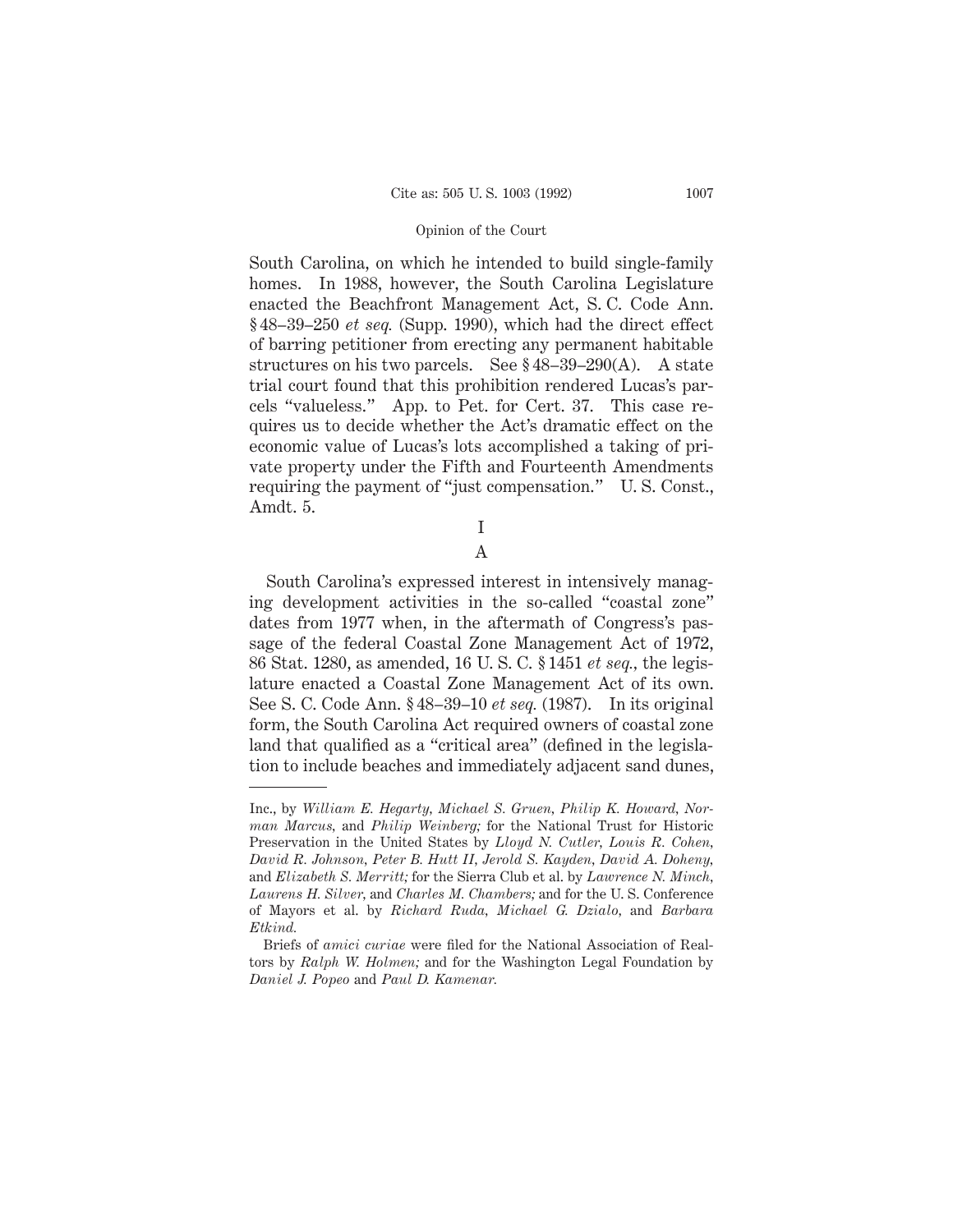§ 48–39–10(J)) to obtain a permit from the newly created South Carolina Coastal Council (Council) (respondent here) prior to committing the land to a "use other than the use the critical area was devoted to on [September 28, 1977]."  $§$  48–39–130(A).

In the late 1970's, Lucas and others began extensive residential development of the Isle of Palms, a barrier island situated eastward of the city of Charleston. Toward the close of the development cycle for one residential subdivision known as "Beachwood East," Lucas in 1986 purchased the two lots at issue in this litigation for his own account. No portion of the lots, which were located approximately 300 feet from the beach, qualified as a "critical area" under the 1977 Act; accordingly, at the time Lucas acquired these parcels, he was not legally obliged to obtain a permit from the Council in advance of any development activity. His intention with respect to the lots was to do what the owners of the immediately adjacent parcels had already done: erect singlefamily residences. He commissioned architectural drawings for this purpose.

The Beachfront Management Act brought Lucas's plans to an abrupt end. Under that 1988 legislation, the Council was directed to establish a "baseline" connecting the landwardmost "point[s] of erosion . . . during the past forty years" in the region of the Isle of Palms that includes Lucas's lots. S. C. Code Ann.  $$48-39-280(A)(2)$  (Supp. 1988).<sup>1</sup> In action not challenged here, the Council fixed this baseline landward of Lucas's parcels. That was significant, for under the Act

<sup>&</sup>lt;sup>1</sup>This specialized historical method of determining the baseline applied because the Beachwood East subdivision is located adjacent to a so-called "inlet erosion zone" (defined in the Act to mean "a segment of shoreline along or adjacent to tidal inlets which are directly influenced by the inlet and its associated shoals," S. C. Code Ann. § 48–39–270(7) (Supp. 1988)) that is "not stabilized by jetties, terminal groins, or other structures,"  $§$ 48–39–280(A)(2). For areas other than these unstabilized inlet erosion zones, the statute directs that the baseline be established along "the crest of an ideal primary oceanfront sand dune." § 48–39–280(A)(1).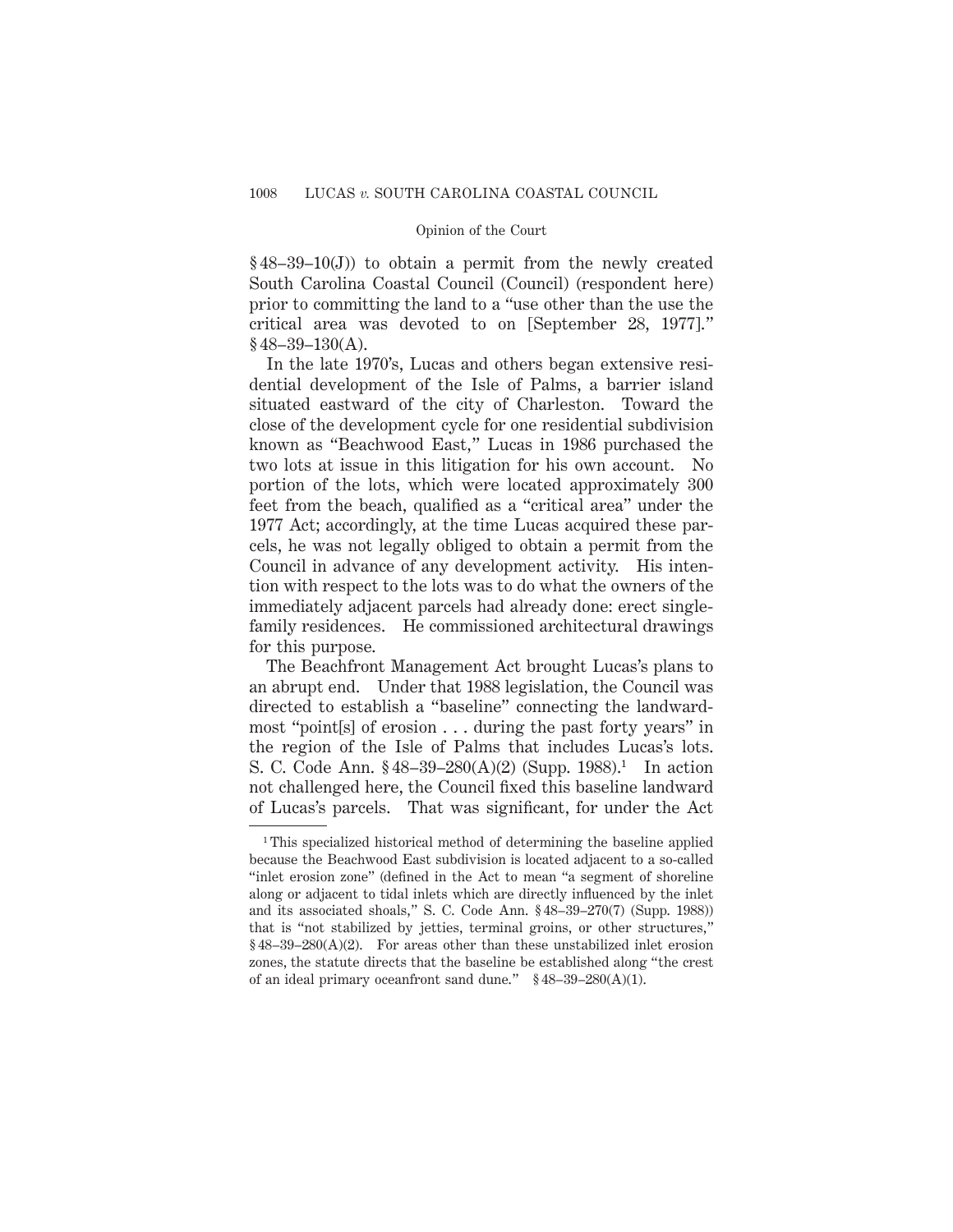construction of occupable improvements <sup>2</sup> was flatly prohibited seaward of a line drawn 20 feet landward of, and parallel to, the baseline. § 48–39–290(A). The Act provided no exceptions.

B

Lucas promptly filed suit in the South Carolina Court of Common Pleas, contending that the Beachfront Management Act's construction bar effected a taking of his property without just compensation. Lucas did not take issue with the validity of the Act as a lawful exercise of South Carolina's police power, but contended that the Act's complete extinguishment of his property's value entitled him to compensation regardless of whether the legislature had acted in furtherance of legitimate police power objectives. Following a bench trial, the court agreed. Among its factual determinations was the finding that "at the time Lucas purchased the two lots, both were zoned for single-family residential construction and . . . there were no restrictions imposed upon such use of the property by either the State of South Carolina, the County of Charleston, or the Town of the Isle of Palms." App. to Pet. for Cert. 36. The trial court further found that the Beachfront Management Act decreed a permanent ban on construction insofar as Lucas's lots were concerned, and that this prohibition "deprive[d] Lucas of any reasonable economic use of the lots, . . . eliminated the unrestricted right of use, and render[ed] them valueless." *Id.,* at 37. The court thus concluded that Lucas's properties had been "taken" by operation of the Act, and it ordered respondent to pay "just compensation" in the amount of \$1,232,387.50. *Id.,* at 40.

The Supreme Court of South Carolina reversed. It found dispositive what it described as Lucas's concession "that the

<sup>&</sup>lt;sup>2</sup>The Act did allow the construction of certain nonhabitable improvements, *e. g.,* "wooden walkways no larger in width than six feet," and "small wooden decks no larger than one hundred forty-four square feet." §§ 48–39–290(A)(1) and (2).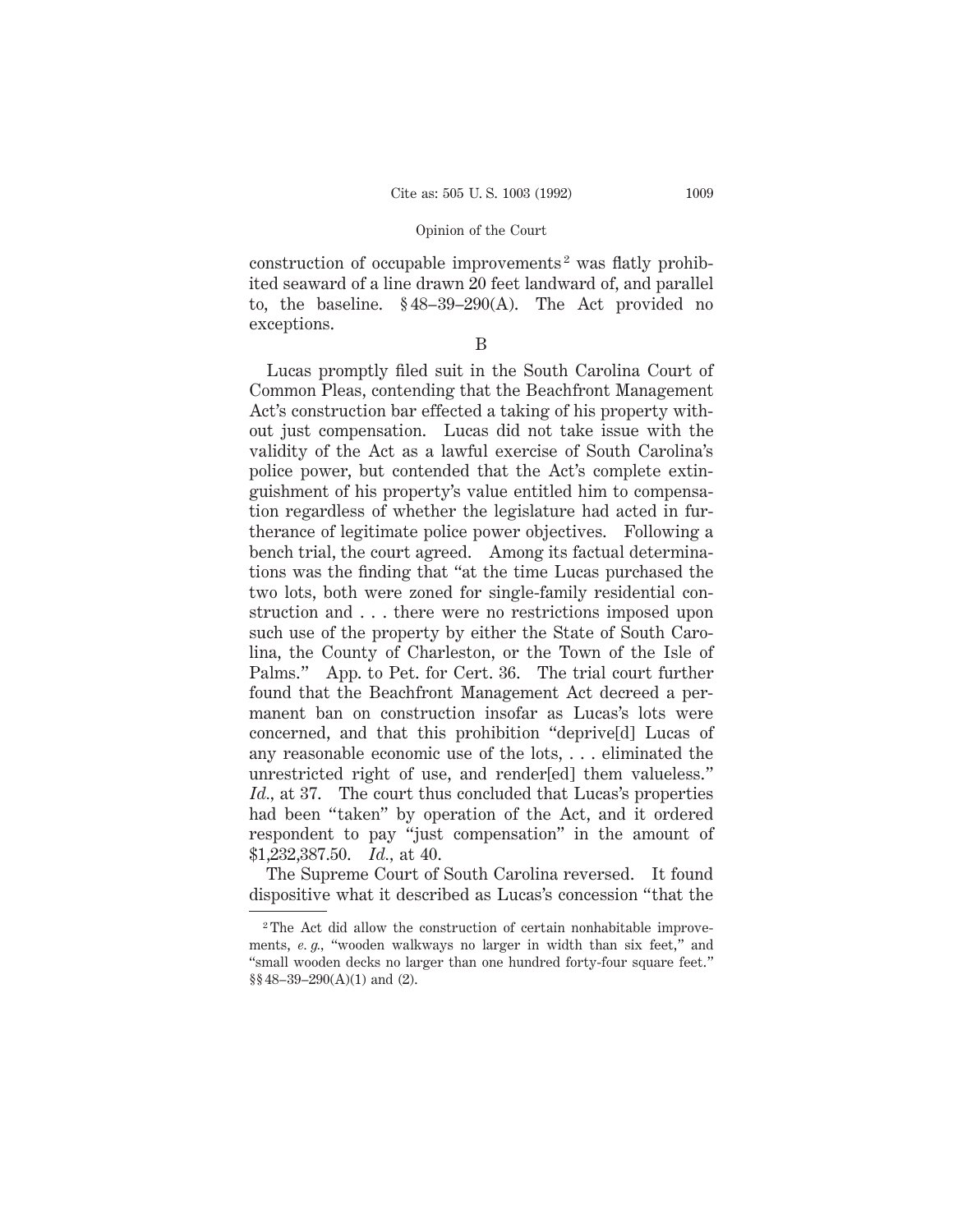Beachfront Management Act [was] properly and validly designed to preserve... South Carolina's beaches." 304 S. C. 376, 379, 404 S. E. 2d 895, 896 (1991). Failing an attack on the validity of the statute as such, the court believed itself bound to accept the "uncontested . . . findings" of the South Carolina Legislature that new construction in the coastal zone—such as petitioner intended—threatened this public resource. *Id.,* at 383, 404 S. E. 2d, at 898. The court ruled that when a regulation respecting the use of property is designed "to prevent serious public harm," *id.,* at 383, 404 S. E. 2d, at 899 (citing, *inter alia, Mugler* v. *Kansas,* 123 U. S. 623 (1887)), no compensation is owing under the Takings Clause regardless of the regulation's effect on the property's value.

Two justices dissented. They acknowledged that our *Mugler* line of cases recognizes governmental power to prohibit "noxious" uses of property—*i.e.*, uses of property akin to "public nuisances"—without having to pay compensation. But they would not have characterized the Beachfront Management Act's "*primary* purpose [as] the prevention of a nuisance." 304 S. C., at 395, 404 S. E. 2d, at 906 (Harwell, J., dissenting). To the dissenters, the chief purposes of the legislation, among them the promotion of tourism and the creation of a "habitat for indigenous flora and fauna," could not fairly be compared to nuisance abatement. *Id.,* at 396, 404 S. E. 2d, at 906. As a consequence, they would have affirmed the trial court's conclusion that the Act's obliteration of the value of petitioner's lots accomplished a taking.

We granted certiorari. 502 U. S. 966 (1991).

II

As a threshold matter, we must briefly address the Council's suggestion that this case is inappropriate for plenary review. After briefing and argument before the South Carolina Supreme Court, but prior to issuance of that court's opinion, the Beachfront Management Act was amended to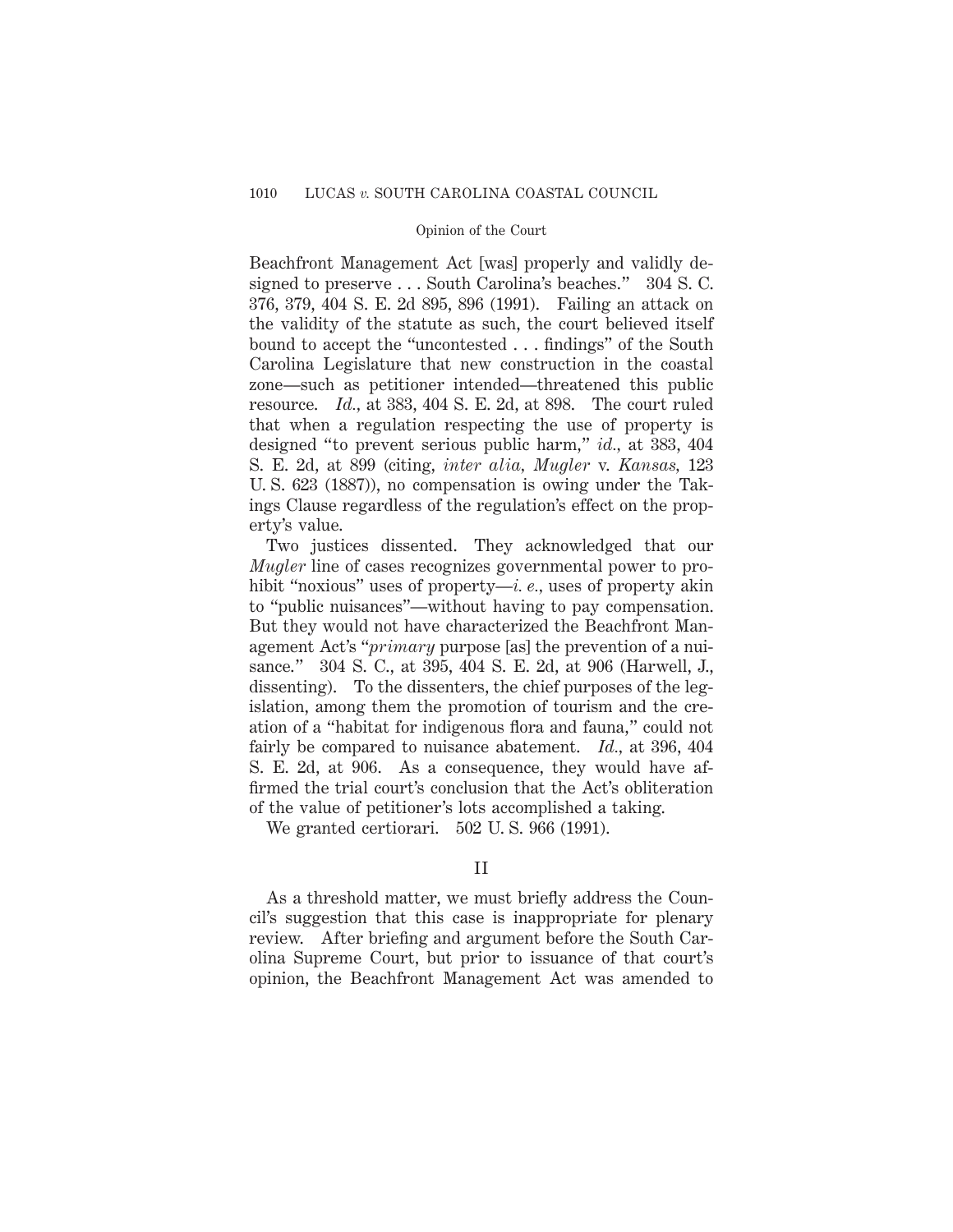authorize the Council, in certain circumstances, to issue "special permits" for the construction or reconstruction of habitable structures seaward of the baseline. See S. C. Code Ann.  $$48-39-290(D)(1)$  (Supp. 1991). According to the Council, this amendment renders Lucas's claim of a permanent deprivation unripe, as Lucas may yet be able to secure permission to build on his property. "[The Court's] cases," we are reminded, "uniformly reflect an insistence on knowing the nature and extent of permitted development before adjudicating the constitutionality of the regulations that purport to limit it." *MacDonald, Sommer & Frates* v. *Yolo County,* 477 U. S. 340, 351 (1986). See also *Agins* v. *City of Tiburon,* 447 U. S. 255, 260 (1980). Because petitioner "has not yet obtained a final decision regarding how [he] will be allowed to develop [his] property," *Williamson County Regional Planning Comm'n* v. *Hamilton Bank of Johnson City,* 473 U. S. 172, 190 (1985), the Council argues that he is not yet entitled to definitive adjudication of his takings claim in this Court.

We think these considerations would preclude review had the South Carolina Supreme Court rested its judgment on ripeness grounds, as it was (essentially) invited to do by the Council. See Brief for Respondent 9, n. 3. The South Carolina Supreme Court shrugged off the possibility of further administrative and trial proceedings, however, preferring to dispose of Lucas's takings claim on the merits. Cf., *e. g., San Diego Gas & Electric Co.* v. *San Diego,* 450 U. S. 621, 631–632 (1981). This unusual disposition does not preclude Lucas from applying for a permit under the 1990 amendment for *future* construction, and challenging, on takings grounds, any denial. But it does preclude, both practically and legally, any takings claim with respect to Lucas's *past* deprivation, *i. e.,* for his having been denied construction rights during the period before the 1990 amendment. See generally *First English Evangelical Lutheran Church of Glendale* v. *County of Los Angeles,* 482 U. S. 304 (1987) (holding that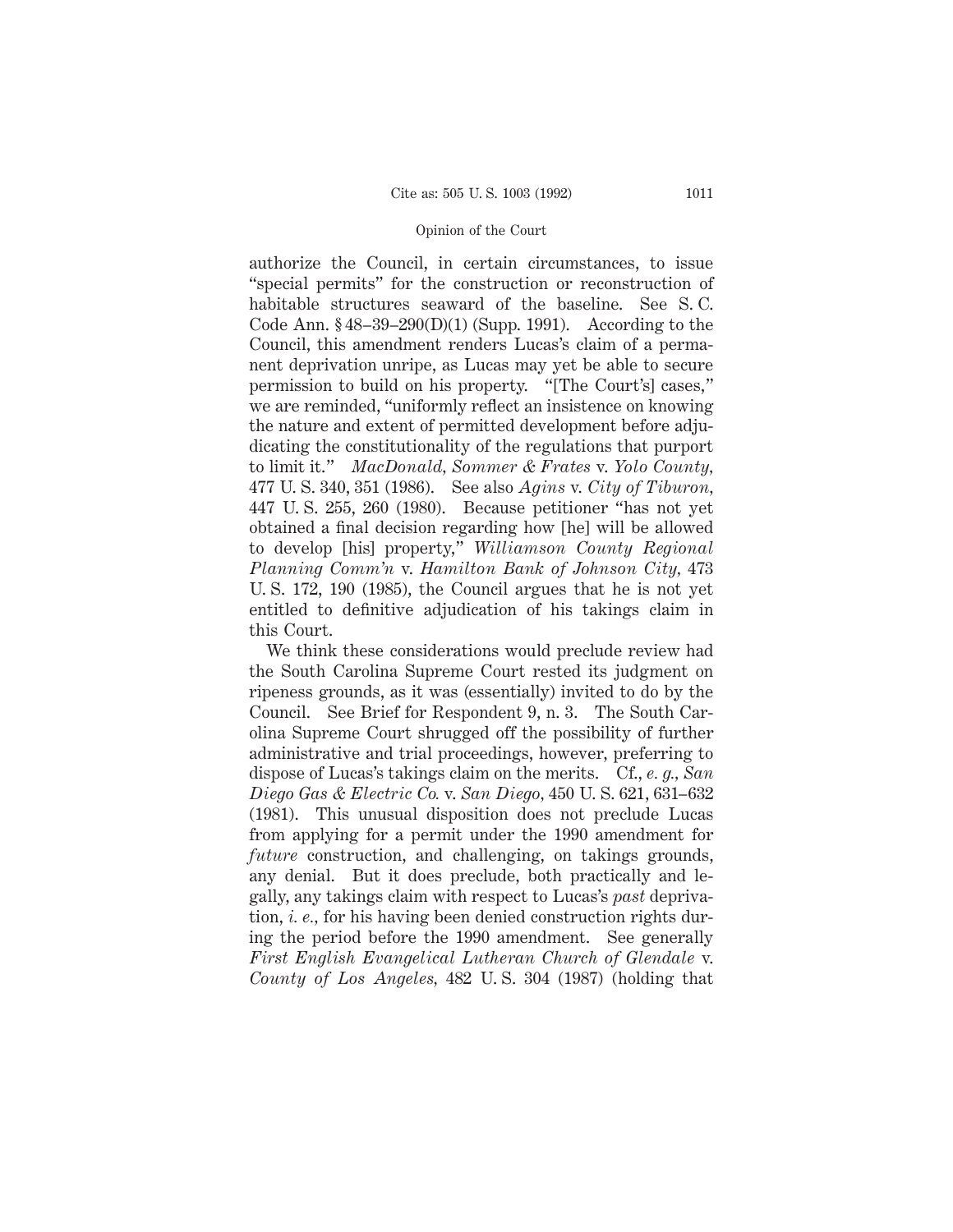temporary deprivations of use are compensable under the Takings Clause). Without even so much as commenting upon the consequences of the South Carolina Supreme Court's judgment in this respect, the Council insists that permitting Lucas to press his claim of a past deprivation on this appeal would be improper, since "the issues of whether and to what extent [Lucas] has incurred a temporary taking . . . have simply never been addressed." Brief for Respondent 11. Yet Lucas had no reason to proceed on a "temporary taking" theory at trial, or even to seek remand for that purpose prior to submission of the case to the South Carolina Supreme Court, since as the Act then read, the taking was unconditional and permanent. Moreover, given the breadth of the South Carolina Supreme Court's holding and judgment, Lucas would plainly be unable (absent our intervention now) to obtain further state-court adjudication with respect to the 1988–1990 period.

In these circumstances, we think it would not accord with sound process to insist that Lucas pursue the late-created "special permit" procedure before his takings claim can be considered ripe. Lucas has properly alleged Article III injury in fact in this case, with respect to both the pre-1990 and post-1990 constraints placed on the use of his parcels by the Beachfront Management Act.3 That there is a discre-

<sup>3</sup> Justice Blackmun insists that this aspect of Lucas's claim is "not justiciable," *post,* at 1042, because Lucas never fulfilled his obligation under *Williamson County Regional Planning Comm'n* v. *Hamilton Bank of Johnson City,* 473 U. S. 172 (1985), to "submi[t] a plan for development of [his] property" to the proper state authorities, *id.,* at 187. See *post,* at 1043. But such a submission would have been pointless, as the Council stipulated below that no building permit would have been issued under the 1988 Act, application or no application. Record 14 (stipulations). Nor does the peculiar posture of this case mean that we are without Article III jurisdiction, as Justice Blackmun apparently believes. See *post,* at 1042, and n. 5. Given the South Carolina Supreme Court's dismissive foreclosure of further pleading and adjudication with respect to the pre-1990 component of Lucas's takings claim, it is appropriate for us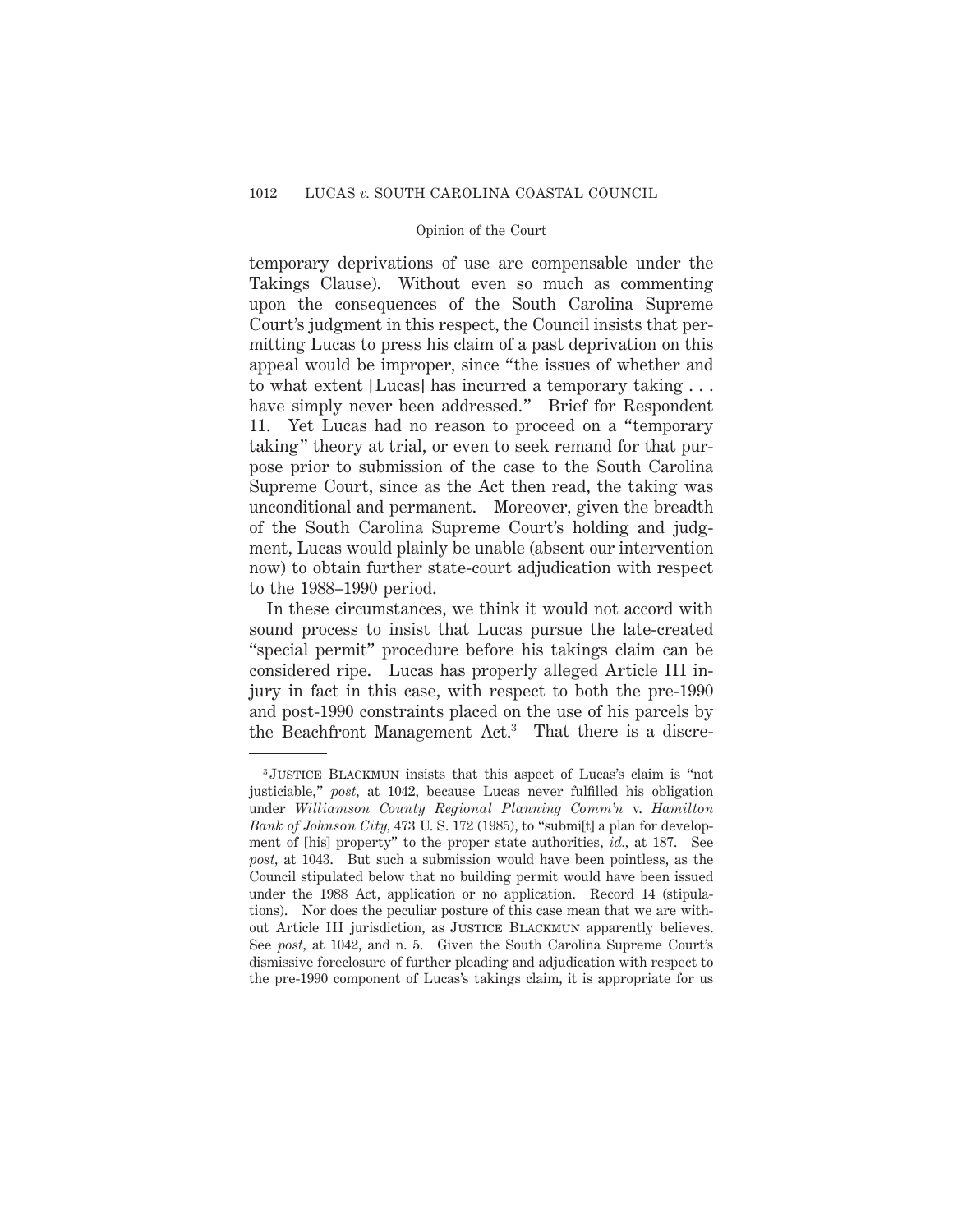tionary "special permit" procedure by which he may regain—for the future, at least—beneficial use of his land goes only to the prudential "ripeness" of Lucas's challenge, and for the reasons discussed we do not think it prudent to apply that prudential requirement here. See *Esposito* v. *South Carolina Coastal Council,* 939 F. 2d 165, 168 (CA4 1991), cert. denied, *post*, p. 1219.<sup>4</sup> We leave for decision on remand, of course, the questions left unaddressed by the South

<sup>4</sup> In that case, the Court of Appeals for the Fourth Circuit reached the merits of a takings challenge to the 1988 Beachfront Management Act identical to the one Lucas brings here even though the Act was amended, and the special permit procedure established, while the case was under submission. The court observed:

to address that component as if the case were here on the pleadings alone. Lucas properly alleged injury in fact in his complaint. See App. to Pet. for Cert. 154 (complaint); *id.,* at 156 (asking "damages for the temporary taking of his property" from the date of the 1988 Act's passage to "such time as this matter is finally resolved"). No more can reasonably be demanded. Cf. *First English Evangelical Lutheran Church of Glendale* v. *County of Los Angeles,* 482 U. S. 304, 312–313 (1987). Justice Blackmun finds it "baffling," *post,* at 1043, n. 5, that we grant standing here, whereas "just a few days ago, in *Lujan* v. *Defenders of Wildlife,* 504 U. S. 555 (1992)," we denied standing. He sees in that strong evidence to support his repeated imputations that the Court "presses" to take this case, *post,* at 1036, is "eager to decide" it, *post,* at 1045, and is unwilling to "be denied," *post,* at 1042. He has a point: The decisions are indeed very close in time, yet one grants standing and the other denies it. The distinction, however, rests in law rather than chronology. *Lujan*, since it involved the establishment of injury in fact at the *summary judgment stage,* required specific facts to be adduced by sworn testimony; had the same challenge to a generalized allegation of injury in fact been made at the pleading stage, it would have been unsuccessful.

<sup>&</sup>quot;The enactment of the 1990 Act during the pendency of this appeal, with its provisions for special permits and other changes that may affect the plaintiffs, does not relieve us of the need to address the plaintiffs' claims under the provisions of the 1988 Act. Even if the amended Act cured all of the plaintiffs' concerns, the amendments would not foreclose the possibility that a taking had occurred during the years when the 1988 Act was in effect." *Esposito* v. *South Carolina Coastal Council,* 939 F. 2d 165, 168 (1991).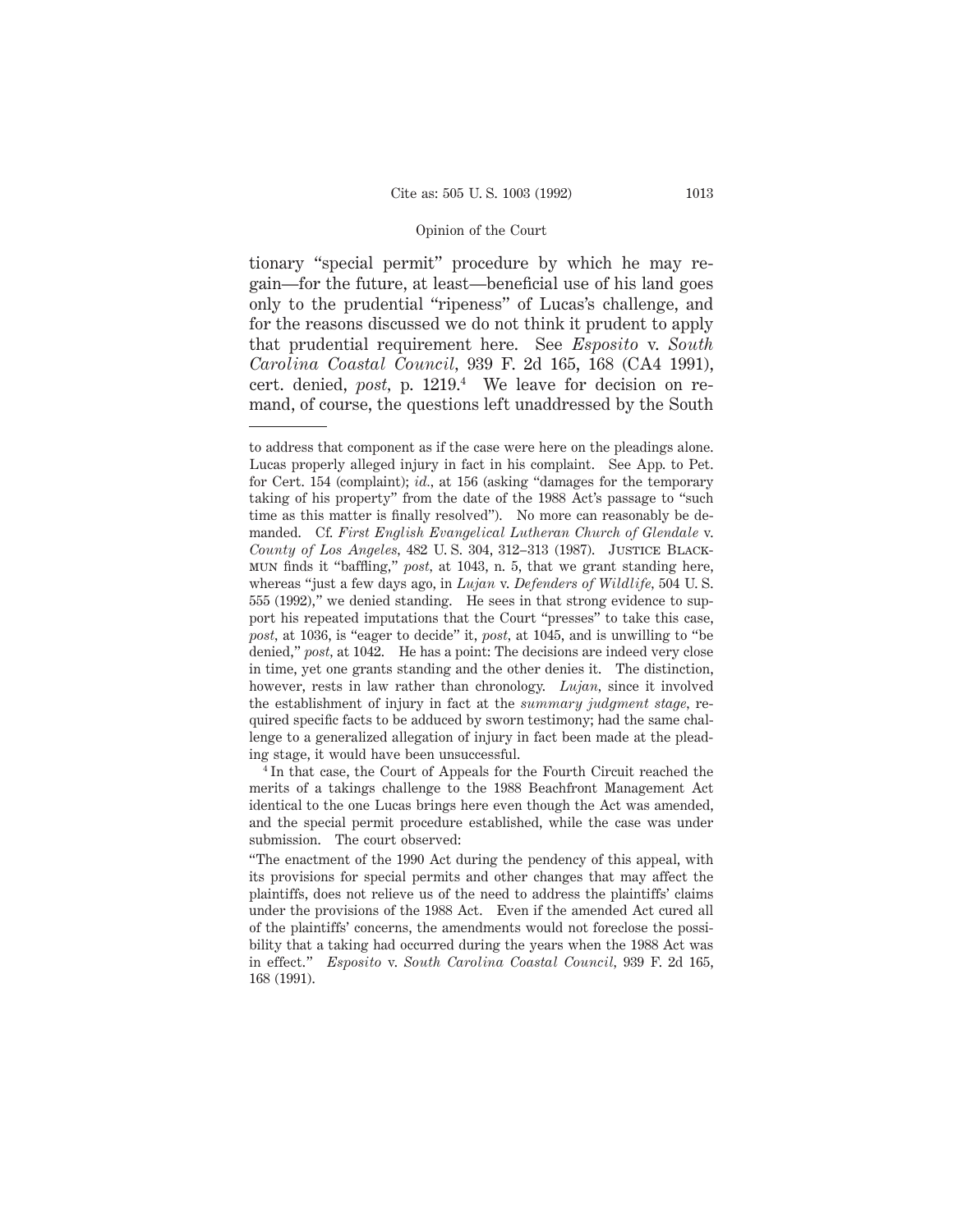Carolina Supreme Court as a consequence of its categorical disposition.5

#### III

### A

Prior to Justice Holmes's exposition in *Pennsylvania Coal Co.* v. *Mahon,* 260 U. S. 393 (1922), it was generally thought that the Takings Clause reached only a "direct appropriation" of property, *Legal Tender Cases,* 12 Wall. 457, 551 (1871), or the functional equivalent of a "practical ouster of [the owner's] possession," *Transportation Co.* v. *Chicago,* 99 U. S. 635, 642 (1879). See also *Gibson* v. *United States,* 166 U. S. 269, 275–276 (1897). Justice Holmes recognized in *Mahon,* however, that if the protection against physical appropriations of private property was to be meaningfully enforced, the government's power to redefine the range of interests included in the ownership of property was necessarily constrained by constitutional limits. 260 U. S., at 414–415. If, instead, the uses of private property were subject to unbridled, uncompensated qualification under the police power, "the natural tendency of human nature [would be] to extend the qualification more and more until at last private property disappear[ed]." *Id.,* at 415. These considerations gave birth in that case to the oft-cited maxim that, "while property may be regulated to a certain extent, if regulation goes too far it will be recognized as a taking." *Ibid.*

<sup>5</sup> Justice Blackmun states that our "intense interest in Lucas' plight . . . would have been more prudently expressed by vacating the judgment below and remanding for further consideration in light of the 1990 amendments" to the Beachfront Management Act. *Post,* at 1045, n. 7. That is a strange suggestion, given that the South Carolina Supreme Court rendered its categorical disposition in this case *after* the Act had been amended, and *after* it had been invited to consider the effect of those amendments on Lucas's case. We have no reason to believe that the justices of the South Carolina Supreme Court are any more desirous of using a narrower ground now than they were then; and neither "prudence" nor any other principle of judicial restraint requires that we remand to find out whether they have changed their mind.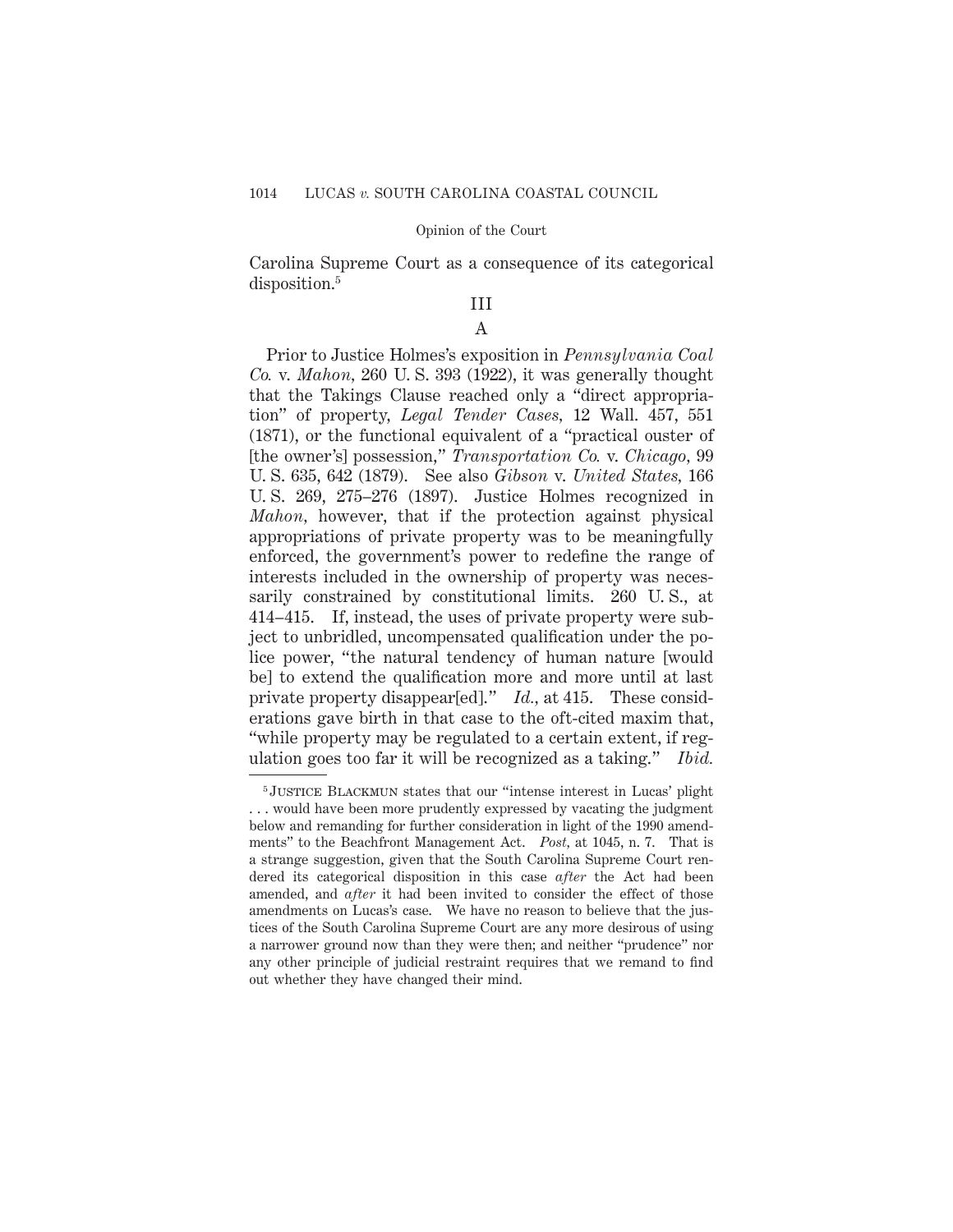Nevertheless, our decision in *Mahon* offered little insight into when, and under what circumstances, a given regulation would be seen as going "too far" for purposes of the Fifth Amendment. In 70-odd years of succeeding "regulatory takings" jurisprudence, we have generally eschewed any " 'set formula' " for determining how far is too far, preferring to "engag[e] in... essentially ad hoc, factual inquiries." *Penn Central Transportation Co.* v. *New York City,* 438 U. S. 104, 124 (1978) (quoting *Goldblatt* v. *Hempstead,* 369 U. S. 590, 594 (1962)). See Epstein, Takings: Descent and Resurrection, 1987 S. Ct. Rev. 1, 4. We have, however, described at least two discrete categories of regulatory action as compensable without case-specific inquiry into the public interest advanced in support of the restraint. The first encompasses regulations that compel the property owner to suffer a physical "invasion" of his property. In general (at least with regard to permanent invasions), no matter how minute the intrusion, and no matter how weighty the public purpose behind it, we have required compensation. For example, in *Loretto* v. *Teleprompter Manhattan CATV Corp.,* 458 U. S. 419 (1982), we determined that New York's law requiring landlords to allow television cable companies to emplace cable facilities in their apartment buildings constituted a taking, *id.,* at 435–440, even though the facilities occupied at most only 11/2 cubic feet of the landlords' property, see *id.,* at 438, n. 16. See also *United States* v. *Causby,* 328 U. S. 256, 265, and n. 10 (1946) (physical invasions of airspace); cf. *Kaiser Aetna* v. *United States,* 444 U. S. 164 (1979) (imposition of navigational servitude upon private marina).

The second situation in which we have found categorical treatment appropriate is where regulation denies all economically beneficial or productive use of land. See *Agins,* 447 U. S., at 260; see also *Nollan* v. *California Coastal Comm'n,* 483 U. S. 825, 834 (1987); *Keystone Bituminous Coal Assn.* v. *DeBenedictis,* 480 U. S. 470, 495 (1987); *Hodel* v. *Virginia Surface Mining & Reclamation Assn., Inc.,* 452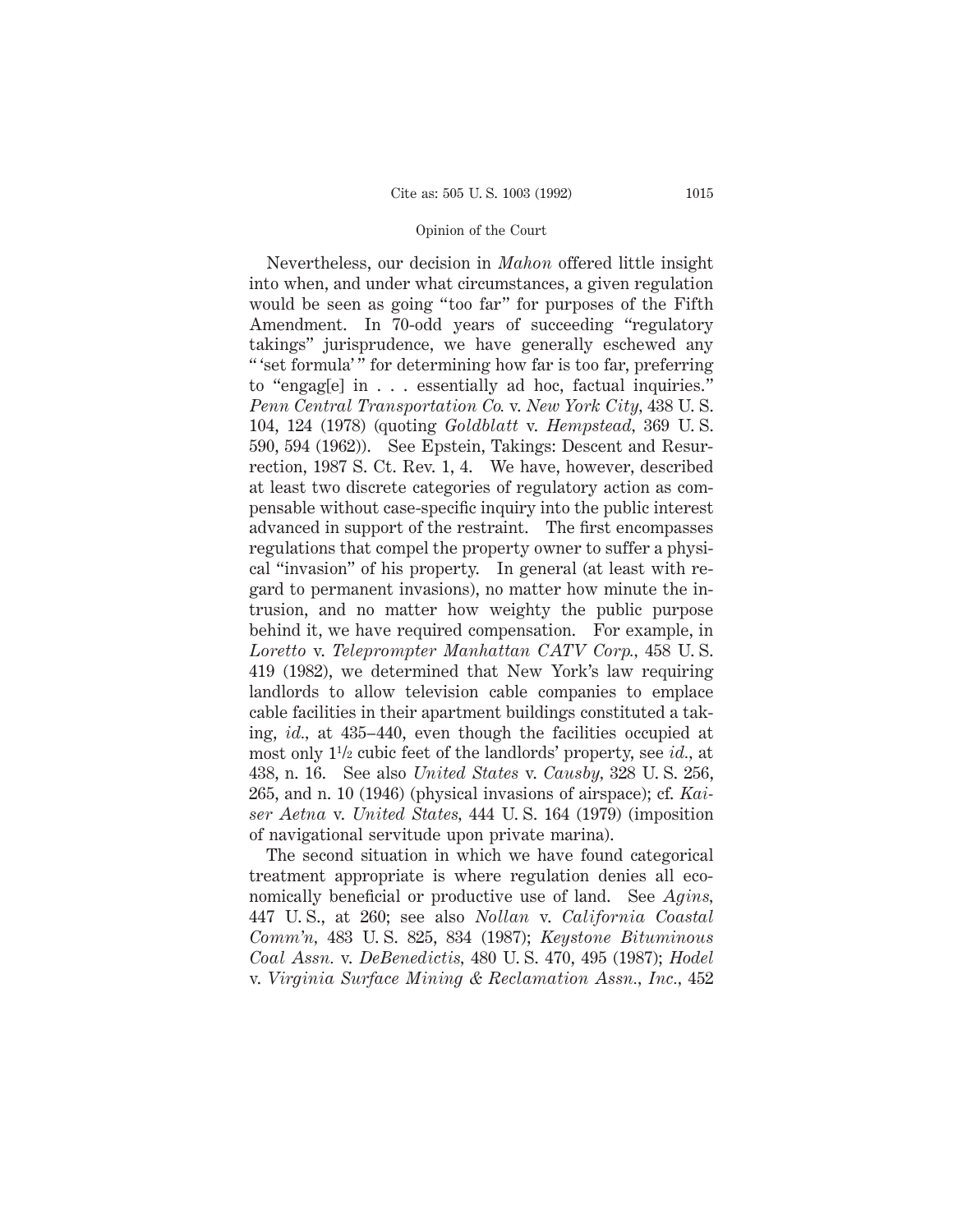U. S. 264, 295–296  $(1981)$ .<sup>6</sup> As we have said on numerous occasions, the Fifth Amendment is violated when land-use regulation "does not substantially advance legitimate state interests *or denies an owner economically viable use of his land.*" *Agins, supra,* at 260 (citations omitted) (emphasis added).7

<sup>7</sup> Regrettably, the rhetorical force of our "deprivation of all economically feasible use" rule is greater than its precision, since the rule does not make clear the "property interest" against which the loss of value is to be measured. When, for example, a regulation requires a developer to leave 90% of a rural tract in its natural state, it is unclear whether we would

<sup>&</sup>lt;sup>6</sup> We will not attempt to respond to all of JUSTICE BLACKMUN's mistaken citation of case precedent. Characteristic of its nature is his assertion that the cases we discuss here stand merely for the proposition "that proof that a regulation does *not* deny an owner economic use of his property is sufficient to defeat a facial takings challenge" and not for the point that "*denial* of such use is sufficient to establish a takings claim regardless of any other consideration." *Post,* at 1050, n. 11. The cases say, repeatedly and unmistakably, that " '[t]he test to be applied in considering [a] facial [takings] challenge is fairly straightforward. A statute regulating the uses that can be made of property *effects a taking if it "denies an owner economically viable use of his land.*"'" *Keystone,* 480 U. S., at 495 (quoting *Hodel,* 452 U. S., at 295–296 (quoting *Agins,* 447 U. S., at 260)) (emphasis added).

Justice Blackmun describes that rule (which we do not invent but merely apply today) as "alter[ing] the long-settled rules of review" by foisting on the State "the burden of showing [its] regulation is not a taking." *Post,* at 1045, 1046. This is of course wrong. Lucas had to do more than simply file a lawsuit to establish his constitutional entitlement; he had to show that the Beachfront Management Act denied him economically beneficial use of his land. Our analysis presumes the unconstitutionality of state land-use regulation only in the sense that *any* rule with exceptions presumes the invalidity of a law that violates it—for example, the rule generally prohibiting content-based restrictions on speech. See, *e. g., Simon & Schuster, Inc.* v. *Members of N. Y. State Crime Victims Bd.,* 502 U. S. 105, 115 (1991) ("A statute is presumptively inconsistent with the First Amendment if it imposes a financial burden on speakers because of the content of their speech"). Justice Blackmun's real quarrel is with the substantive standard of liability we apply in this case, a longestablished standard we see no need to repudiate.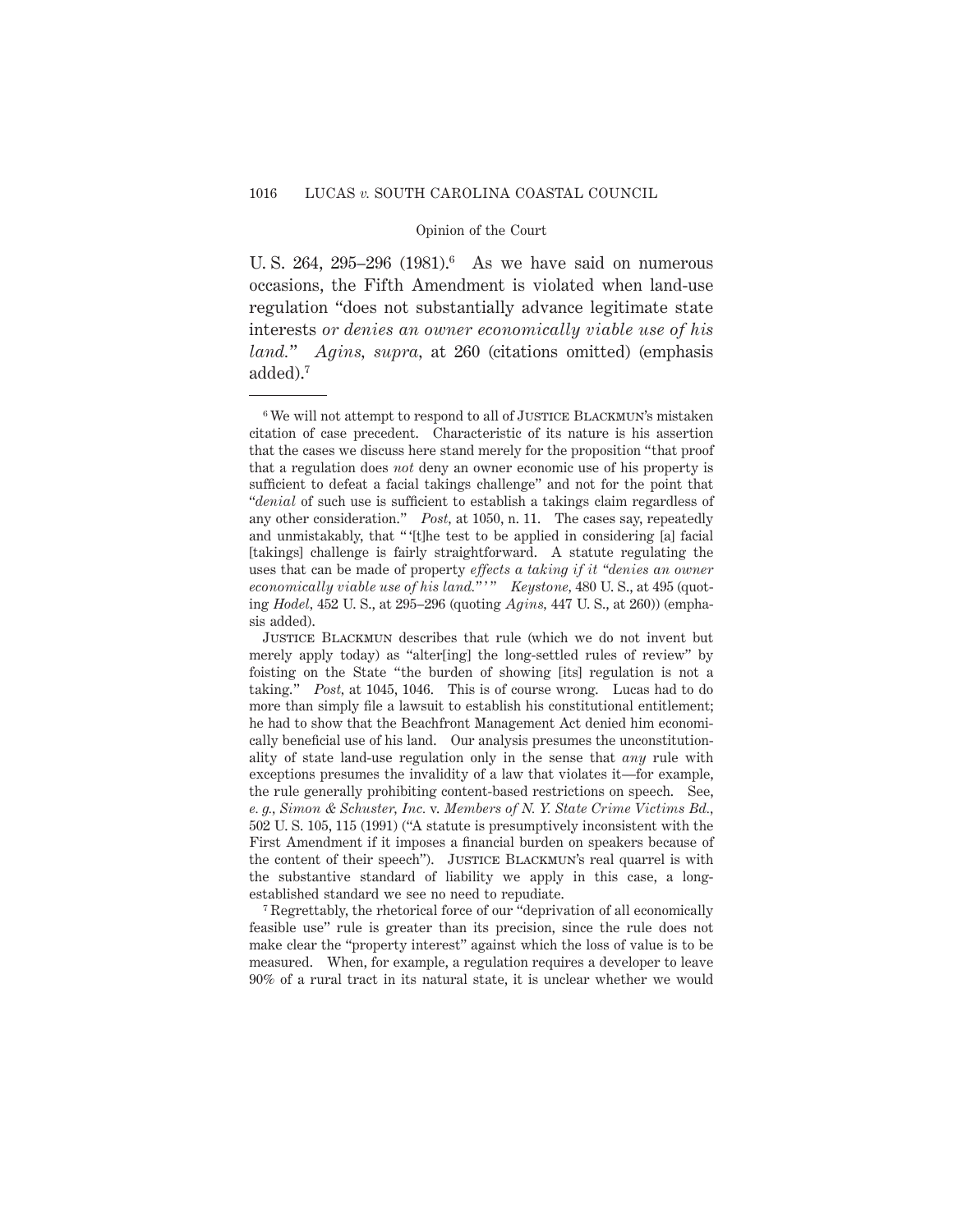We have never set forth the justification for this rule. Perhaps it is simply, as Justice Brennan suggested, that total deprivation of beneficial use is, from the landowner's point of view, the equivalent of a physical appropriation. See *San Diego Gas & Electric Co.* v. *San Diego,* 450 U. S., at 652 (dissenting opinion). "[F]or what is the land but the profits thereof[?]" 1 E. Coke, Institutes, ch. 1, § 1 (1st Am. ed. 1812). Surely, at least, in the extraordinary circumstance when *no* productive or economically beneficial use of land is permitted, it is less realistic to indulge our usual assumption that the legislature is simply "adjusting the benefits and burdens of economic life," *Penn Central Transportation Co.,* 438

analyze the situation as one in which the owner has been deprived of all economically beneficial use of the burdened portion of the tract, or as one in which the owner has suffered a mere diminution in value of the tract as a whole. (For an extreme—and, we think, unsupportable—view of the relevant calculus, see *Penn Central Transportation Co.* v. *New York City,* 42 N. Y. 2d 324, 333–334, 366 N. E. 2d 1271, 1276–1277 (1977), aff'd, 438 U. S. 104 (1978), where the state court examined the diminution in a particular parcel's value produced by a municipal ordinance in light of total value of the takings claimant's other holdings in the vicinity.) Unsurprisingly, this uncertainty regarding the composition of the denominator in our "deprivation" fraction has produced inconsistent pronouncements by the Court. Compare *Pennsylvania Coal Co.* v. *Mahon*, 260 U. S. 393, 414 (1922) (law restricting subsurface extraction of coal held to effect a taking), with *Keystone Bituminous Coal Assn.* v. *DeBenedictis,* 480 U. S. 470, 497–502 (1987) (nearly identical law held not to effect a taking); see also *id.,* at 515–520 (Rehnquist, C. J., dissenting); Rose, *Mahon* Reconstructed: Why the Takings Issue is Still a Muddle, 57 S. Cal. L. Rev. 561, 566–569 (1984). The answer to this difficult question may lie in how the owner's reasonable expectations have been shaped by the State's law of property—*i. e.,* whether and to what degree the State's law has accorded legal recognition and protection to the particular interest in land with respect to which the takings claimant alleges a diminution in (or elimination of) value. In any event, we avoid this difficulty in the present case, since the "interest in land" that Lucas has pleaded (a fee simple interest) is an estate with a rich tradition of protection at common law, and since the South Carolina Court of Common Pleas found that the Beachfront Management Act left each of Lucas's beachfront lots without economic value.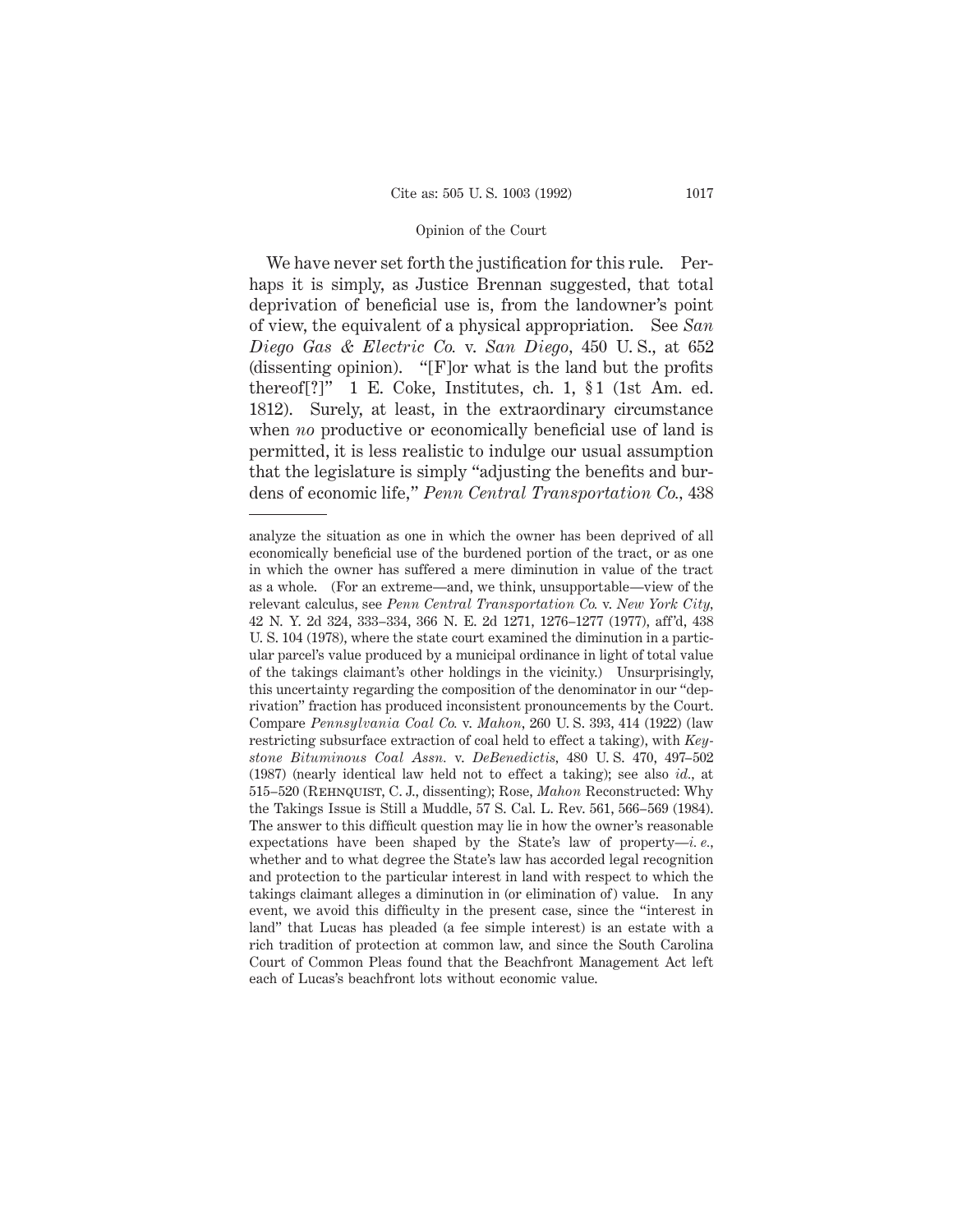U. S., at 124, in a manner that secures an "average reciprocity of advantage" to everyone concerned, *Pennsylvania Coal Co.* v. *Mahon,* 260 U. S., at 415. And the *functional* basis for permitting the government, by regulation, to affect property values without compensation—that "Government hardly could go on if to some extent values incident to property could not be diminished without paying for every such change in the general law," *id.,* at 413—does not apply to the relatively rare situations where the government has deprived a landowner of all economically beneficial uses.

On the other side of the balance, affirmatively supporting a compensation requirement, is the fact that regulations that leave the owner of land without economically beneficial or productive options for its use—typically, as here, by requiring land to be left substantially in its natural state—carry with them a heightened risk that private property is being pressed into some form of public service under the guise of mitigating serious public harm. See, *e. g., Annicelli* v. *South Kingstown,* 463 A. 2d 133, 140–141 (R. I. 1983) (prohibition on construction adjacent to beach justified on twin grounds of safety and "conservation of open space"); *Morris County Land Improvement Co.* v. *Parsippany-Troy Hills Township,* 40 N. J. 539, 552–553, 193 A. 2d 232, 240 (1963) (prohibition on filling marshlands imposed in order to preserve region as water detention basin and create wildlife refuge). As Justice Brennan explained: "From the government's point of view, the benefits flowing to the public from preservation of open space through regulation may be equally great as from creating a wildlife refuge through formal condemnation or increasing electricity production through a dam project that floods private property." *San Diego Gas & Elec. Co., supra,* at 652 (dissenting opinion). The many statutes on the books, both state and federal, that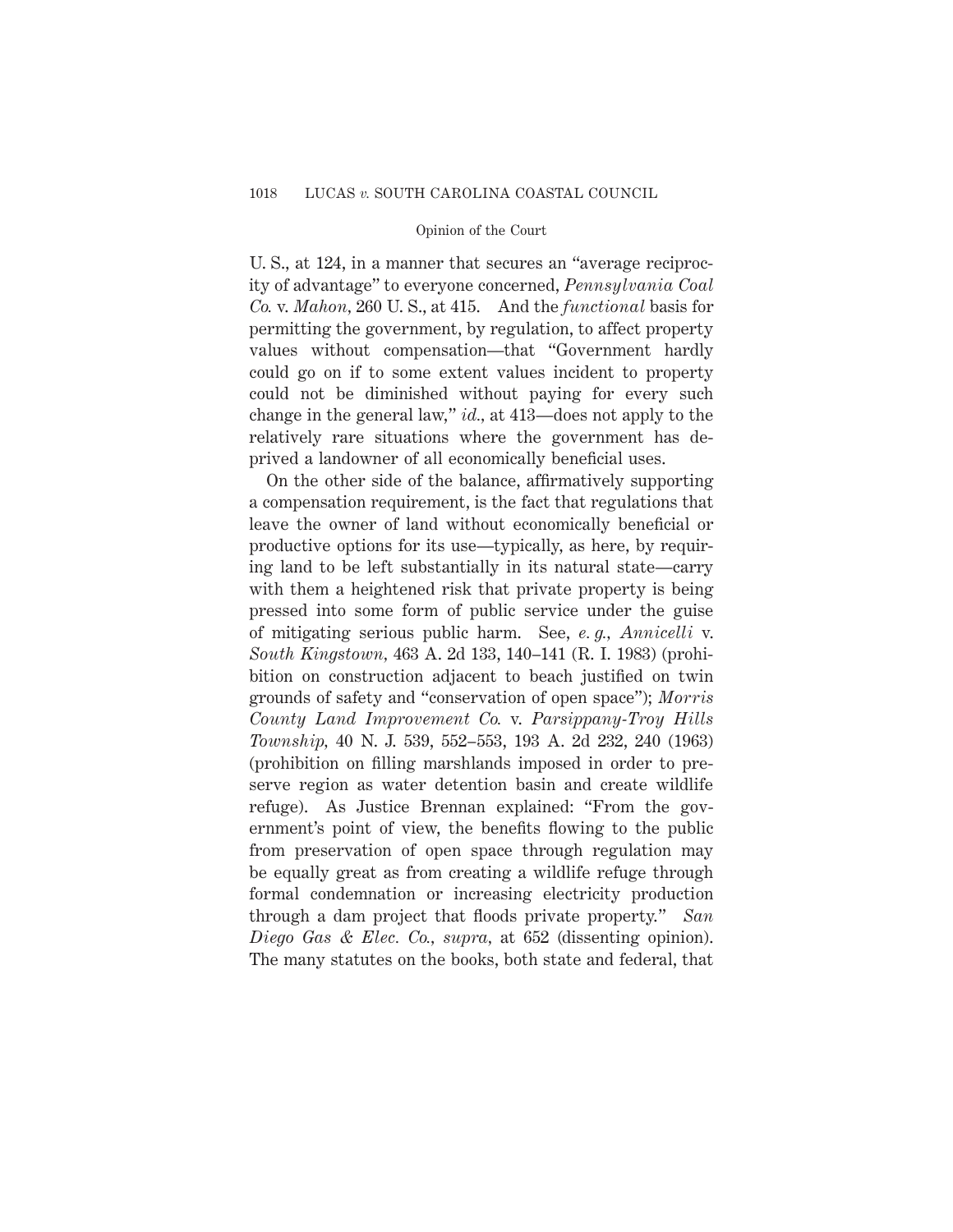provide for the use of eminent domain to impose servitudes on private scenic lands preventing developmental uses, or to acquire such lands altogether, suggest the practical equivalence in this setting of negative regulation and appropriation. See, *e. g.,* 16 U. S. C. § 410ff–1(a) (authorizing acquisition of "lands, waters, or interests [within Channel Islands National Park] (including but not limited to scenic easements)"); § 460aa–2(a) (authorizing acquisition of "any lands, or lesser interests therein, including mineral interests and scenic easements" within Sawtooth National Recreation Area); §§ 3921–3923 (authorizing acquisition of wetlands); N. C. Gen. Stat. § 113A–38 (1990) (authorizing acquisition of, *inter alia,* " 'scenic easements' " within the North Carolina natural and scenic rivers system); Tenn. Code Ann. §§ 11–15–101 to 11– 15–108 (1987) (authorizing acquisition of "protective easements" and other rights in real property adjacent to State's historic, architectural, archaeological, or cultural resources).

We think, in short, that there are good reasons for our frequently expressed belief that when the owner of real property has been called upon to sacrifice *all* economically beneficial uses in the name of the common good, that is, to leave his property economically idle, he has suffered a taking.<sup>8</sup>

<sup>&</sup>lt;sup>8</sup> JUSTICE STEVENS criticizes the "deprivation of all economically beneficial use" rule as "wholly arbitrary," in that "[the] landowner whose property is diminished in value 95% recovers nothing," while the landowner who suffers a complete elimination of value "recovers the land's full value." *Post,* at 1064. This analysis errs in its assumption that the landowner whose deprivation is one step short of complete is not entitled to compensation. Such an owner might not be able to claim the benefit of our categorical formulation, but, as we have acknowledged time and again, "[t]he economic impact of the regulation on the claimant and . . . the extent to which the regulation has interfered with distinct investment-backed expectations" are keenly relevant to takings analysis generally. *Penn*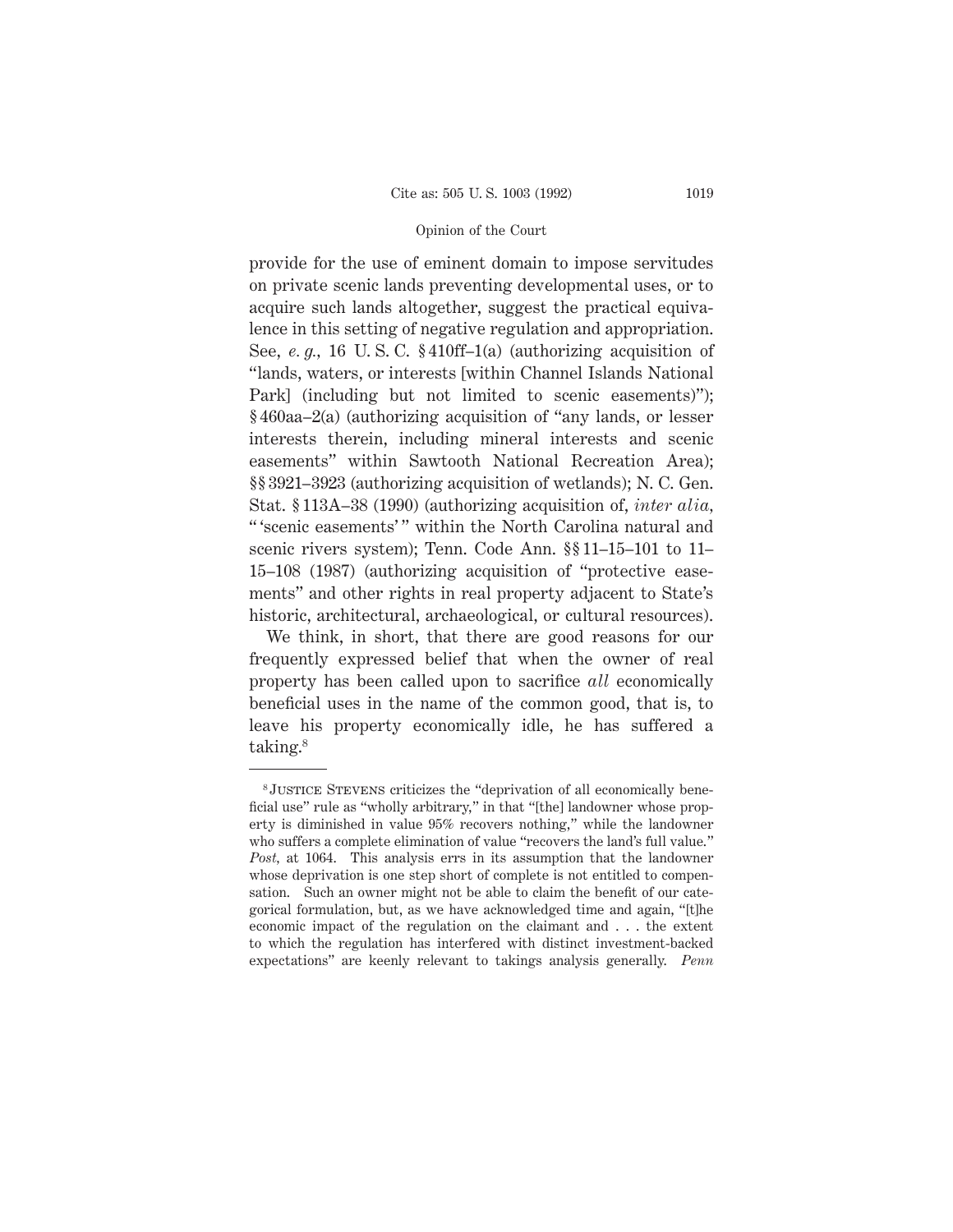#### B

The trial court found Lucas's two beachfront lots to have been rendered valueless by respondent's enforcement of the coastal-zone construction ban.9 Under Lucas's theory of the case, which rested upon our "no economically viable use" statements, that finding entitled him to compensation. Lucas believed it unnecessary to take issue with either the purposes behind the Beachfront Management Act, or the means chosen by the South Carolina Legislature to effectuate those purposes. The South Carolina Supreme Court, however, thought otherwise. In its view, the Beachfront Management Act was no ordinary enactment, but involved an exercise of South Carolina's "police powers" to mitigate the harm to the public interest that petitioner's use of his

*Central Transportation Co.* v. *New York City,* 438 U. S. 104, 124 (1978). It is true that in at least *some* cases the landowner with 95% loss will get nothing, while the landowner with total loss will recover in full. But that occasional result is no more strange than the gross disparity between the landowner whose premises are taken for a highway (who recovers in full) and the landowner whose property is reduced to 5% of its former value by the highway (who recovers nothing). Takings law is full of these "allor-nothing" situations.

Justice Stevens similarly misinterprets our focus on "developmental" uses of property (the uses proscribed by the Beachfront Management Act) as betraying an "assumption that the only uses of property cognizable under the Constitution are *developmental* uses." *Post,* at 1065, n. 3. We make no such assumption. Though our prior takings cases evince an abiding concern for the productive use of, and economic investment in, land, there are plainly a number of noneconomic interests in land whose impairment will invite exceedingly close scrutiny under the Takings Clause. See, *e. g., Loretto* v. *Teleprompter Manhattan CATV Corp.,* 458 U. S. 419, 436 (1982) (interest in excluding strangers from one's land).

<sup>9</sup> This finding was the premise of the petition for certiorari, and since it was not challenged in the brief in opposition we decline to entertain the argument in respondent's brief on the merits, see Brief for Respondent 45–50, that the finding was erroneous. Instead, we decide the question presented under the same factual assumptions as did the Supreme Court of South Carolina. See *Oklahoma City* v. *Tuttle,* 471 U. S. 808, 816 (1985).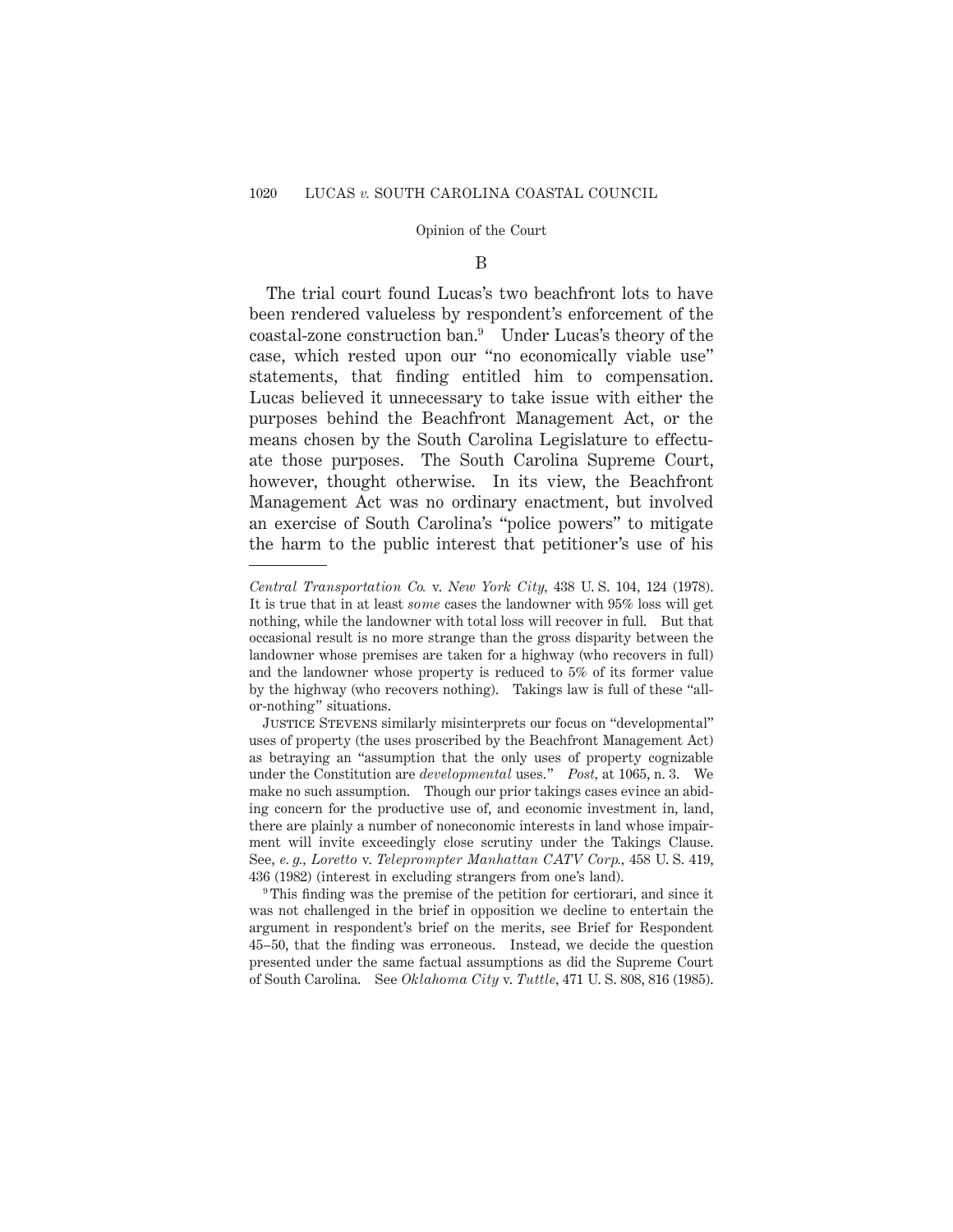land might occasion. 304 S. C., at 384, 404 S. E. 2d, at 899. By neglecting to dispute the findings enumerated in the Act<sup>10</sup> or otherwise to challenge the legislature's purposes,

"(a) protects life and property by serving as a storm barrier which dissipates wave energy and contributes to shoreline stability in an economical and effective manner;

"(b) provides the basis for a tourism industry that generates approximately two-thirds of South Carolina's annual tourism industry revenue which constitutes a significant portion of the state's economy. The tourists who come to the South Carolina coast to enjoy the ocean and dry sand beach contribute significantly to state and local tax revenues;

"(c) provides habitat for numerous species of plants and animals, several of which are threatened or endangered. Waters adjacent to the beach/ dune system also provide habitat for many other marine species;

"(3) Many miles of South Carolina's beaches have been identified as critically eroding.

"(4) . . . [D]evelopment unwisely has been sited too close to the [beach/ dune] system. This type of development has jeopardized the stability of the beach/dune system, accelerated erosion, and endangered adjacent property. It is in both the public and private interests to protect the system from this unwise development.

"(5) The use of armoring in the form of hard erosion control devices such as seawalls, bulkheads, and rip-rap to protect erosion-threatened structures adjacent to the beach has not proven effective. These armoring devices have given a false sense of security to beachfront property owners. In reality, these hard structures, in many instances, have increased the vulnerability of beachfront property to damage from wind and waves while contributing to the deterioration and loss of the dry sand beach which is so important to the tourism industry.

"(6) Erosion is a natural process which becomes a significant problem for man only when structures are erected in close proximity to the beach/

<sup>10</sup> The legislature's express findings include the following:

<sup>&</sup>quot;The General Assembly finds that:

<sup>&</sup>quot;(1) The beach/dune system along the coast of South Carolina is extremely important to the people of this State and serves the following functions:

<sup>&</sup>quot;(d) provides a natural health environment for the citizens of South Carolina to spend leisure time which serves their physical and mental wellbeing.

<sup>&</sup>quot;(2) Beach/dune system vegetation is unique and extremely important to the vitality and preservation of the system.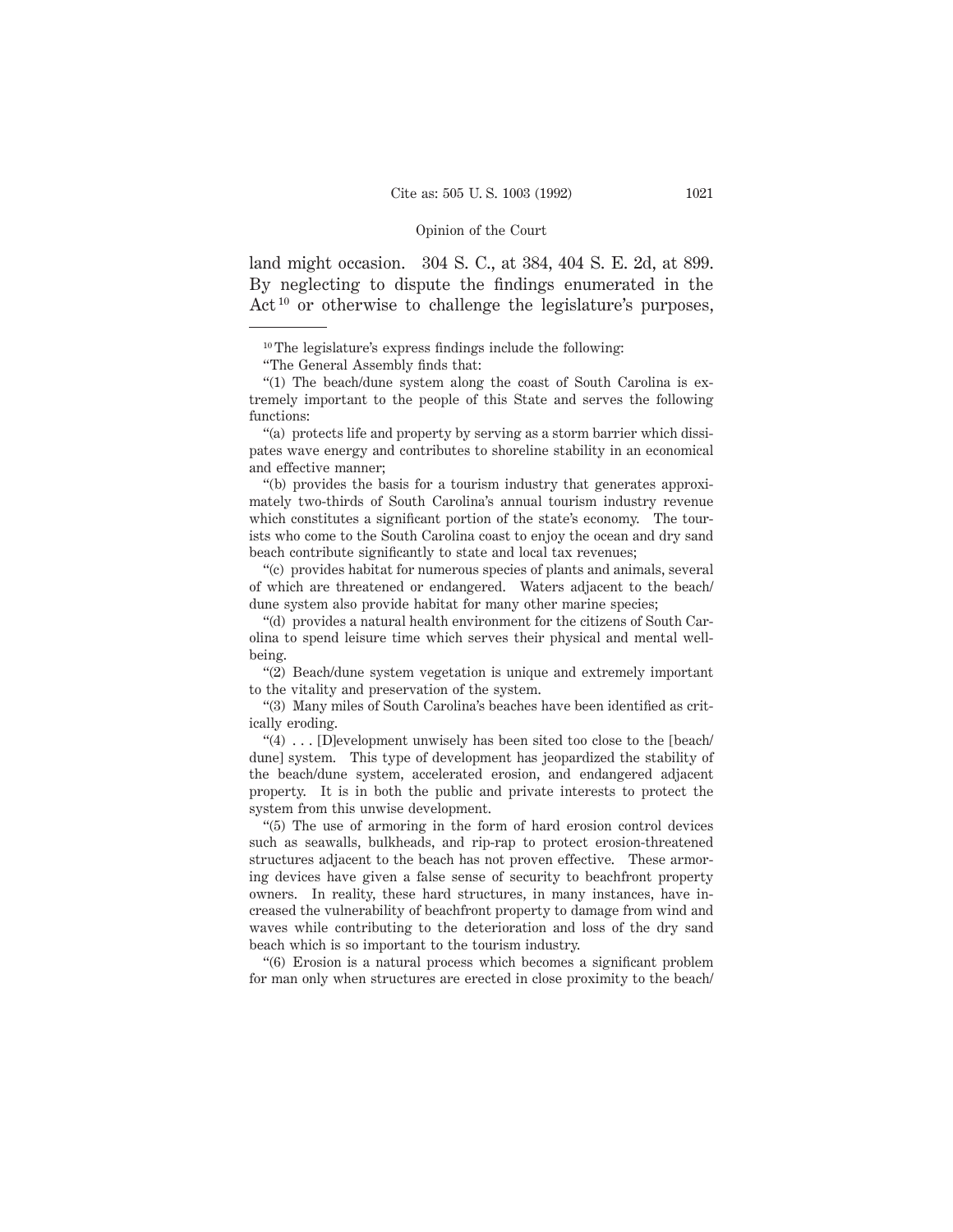petitioner "concede[d] that the beach/dune area of South Carolina's shores is an extremely valuable public resource; that the erection of new construction, *inter alia,* contributes to the erosion and destruction of this public resource; and that discouraging new construction in close proximity to the beach/dune area is necessary to prevent a great public harm." *Id.,* at 382–383, 404 S. E. 2d, at 898. In the court's view, these concessions brought petitioner's challenge within a long line of this Court's cases sustaining against Due Process and Takings Clause challenges the State's use of its "police powers" to enjoin a property owner from activities akin to public nuisances. See *Mugler* v. *Kansas,* 123 U. S. 623 (1887) (law prohibiting manufacture of alcoholic beverages); *Hadacheck* v. *Sebastian,* 239 U. S. 394 (1915) (law barring operation of brick mill in residential area); *Miller* v. *Schoene,* 276 U. S. 272 (1928) (order to destroy diseased cedar trees to prevent infection of nearby orchards); *Goldblatt* v. *Hempstead,* 369 U. S. 590 (1962) (law effectively preventing continued operation of quarry in residential area).

It is correct that many of our prior opinions have suggested that "harmful or noxious uses" of property may be proscribed by government regulation without the requirement of compensation. For a number of reasons, however, we think the South Carolina Supreme Court was too quick to conclude that that principle decides the present case. The "harmful or noxious uses" principle was the Court's early attempt to describe in theoretical terms why government

.....

dune system. It is in both the public and private interests to afford the beach/dune system space to accrete and erode in its natural cycle. This space can be provided only by discouraging new construction in close proximity to the beach/dune system and encouraging those who have erected structures too close to the system to retreat from it.

<sup>&</sup>quot;(8) It is in the state's best interest to protect and to promote increased public access to South Carolina's beaches for out-of-state tourists and South Carolina residents alike." S. C. Code Ann. § 48–39–250 (Supp. 1991).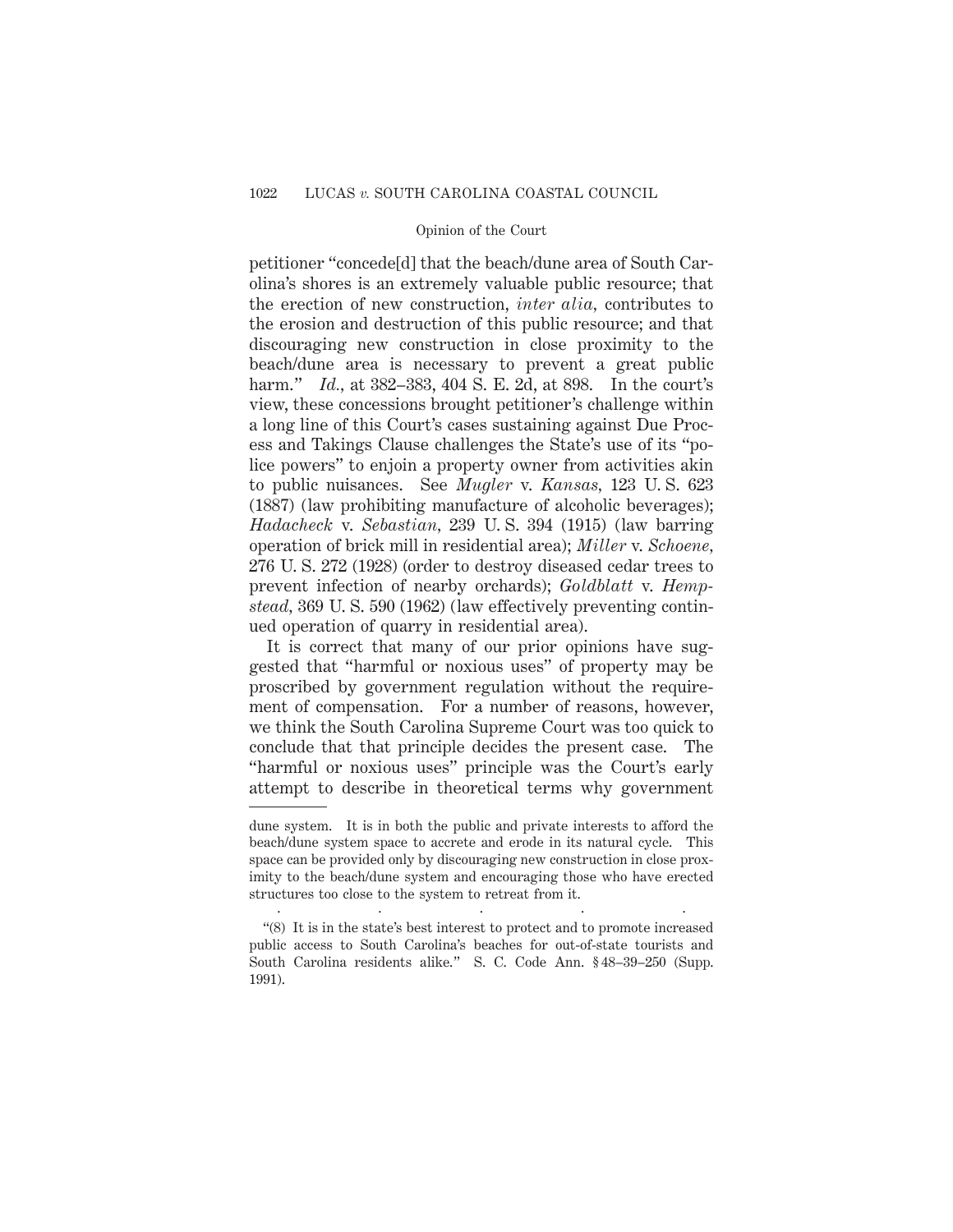may, consistent with the Takings Clause, affect property values by regulation without incurring an obligation to compensate—a reality we nowadays acknowledge explicitly with respect to the full scope of the State's police power. See, *e. g., Penn Central Transportation Co.,* 438 U. S., at 125 (where State "reasonably conclude[s] that 'the health, safety, morals, or general welfare' would be promoted by prohibiting particular contemplated uses of land," compensation need not accompany prohibition); see also *Nollan* v. *California Coastal Comm'n,* 483 U. S., at 834–835 ("Our cases have not elaborated on the standards for determining what constitutes a 'legitimate state interest[,]' [but] [t]hey have made clear... that a broad range of governmental purposes and regulations satisfy these requirements"). We made this very point in *Penn Central Transportation Co.,* where, in the course of sustaining New York City's landmarks preservation program against a takings challenge, we rejected the petitioner's suggestion that *Mugler* and the cases following it were premised on, and thus limited by, some objective conception of "noxiousness":

"[T]he uses in issue in *Hadacheck, Miller,* and *Goldblatt* were perfectly lawful in themselves. They involved no 'blameworthiness,... moral wrongdoing or conscious act of dangerous risk-taking which induce[d society] to shift the cost to a pa[rt]icular individual.' Sax, Takings and the Police Power, 74 Yale L. J. 36, 50 (1964). These cases are better understood as resting not on any supposed 'noxious' quality of the prohibited uses but rather on the ground that the restrictions were reasonably related to the implementation of a policy—not unlike historic preservation—expected to produce a widespread public benefit and applicable to all similarly situated property." 438 U. S., at 133–134, n. 30.

"Harmful or noxious use" analysis was, in other words, simply the progenitor of our more contemporary statements that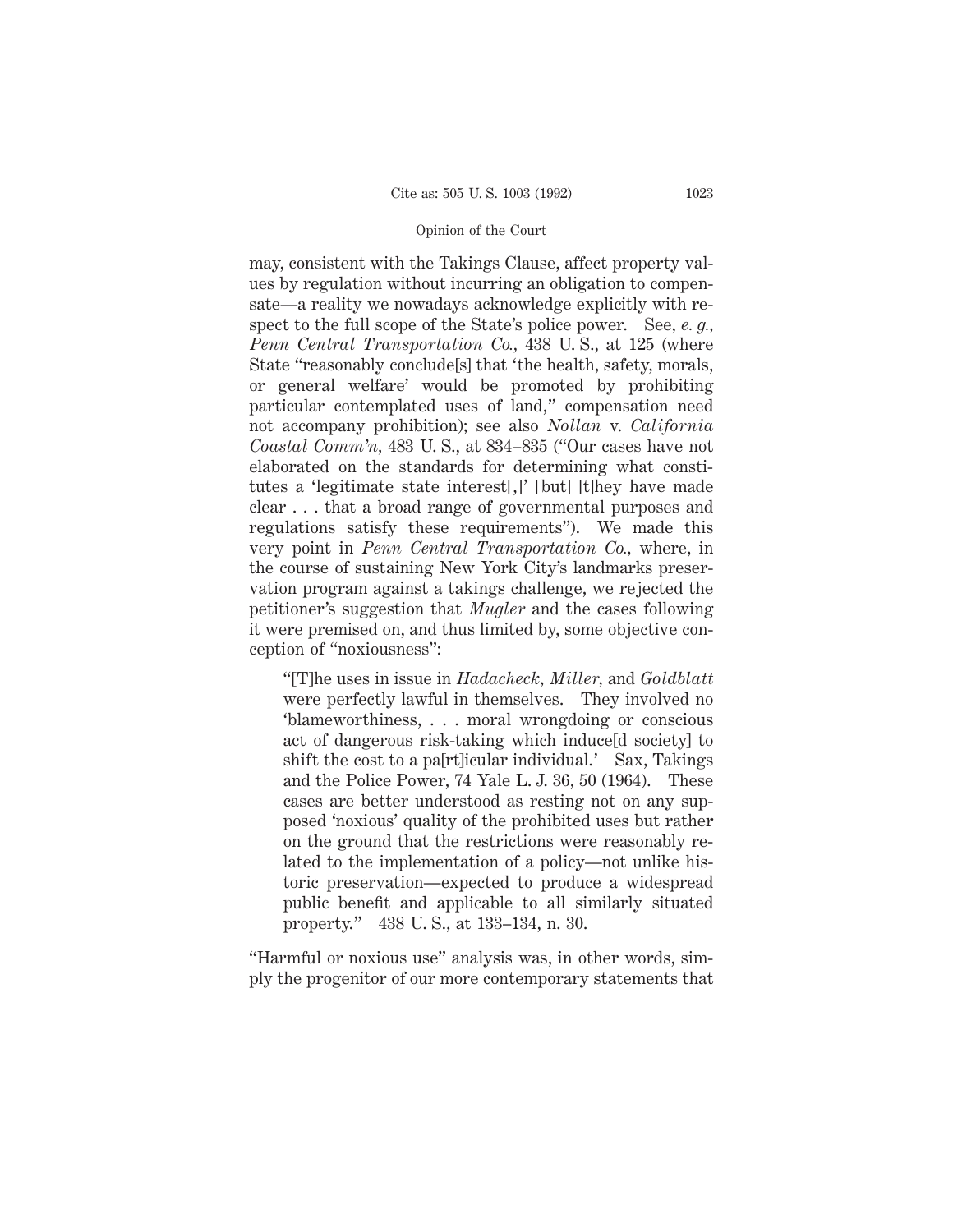"land-use regulation does not effect a taking if it 'substantially advance[s] legitimate state interests' . . . ." *Nollan, supra,* at 834 (quoting *Agins* v. *Tiburon,* 447 U. S., at 260); see also *Penn Central Transportation Co., supra,* at 127; *Euclid* v. *Ambler Realty Co.,* 272 U. S. 365, 387–388 (1926).

The transition from our early focus on control of "noxious" uses to our contemporary understanding of the broad realm within which government may regulate without compensation was an easy one, since the distinction between "harmpreventing" and "benefit-conferring" regulation is often in the eye of the beholder. It is quite possible, for example, to describe in *either* fashion the ecological, economic, and esthetic concerns that inspired the South Carolina Legislature in the present case. One could say that imposing a servitude on Lucas's land is necessary in order to prevent his use of it from "harming" South Carolina's ecological resources; or, instead, in order to achieve the "benefits" of an ecological preserve.11 Compare, *e. g., Claridge* v. *New Hampshire*

<sup>11</sup> In the present case, in fact, some of the "[South Carolina] legislature's 'findings' " to which the South Carolina Supreme Court purported to defer in characterizing the purpose of the Act as "harm-preventing," 304 S. C. 376, 385, 404 S. E. 2d 895, 900 (1991), seem to us phrased in "benefitconferring" language instead. For example, they describe the importance of a construction ban in enhancing "South Carolina's annual tourism industry revenue," S. C. Code Ann. § 48–39–250(1)(b) (Supp. 1991), in "provid- [ing] habitat for numerous species of plants and animals, several of which are threatened or endangered,"  $§$ 48–39–250(1)(c), and in "provid[ing] a natural healthy environment for the citizens of South Carolina to spend leisure time which serves their physical and mental well-being," § 48–39–  $250(1)(d)$ . It would be pointless to make the outcome of this case hang upon this terminology, since the same interests could readily be described in "harm-preventing" fashion.

Justice Blackmun, however, apparently insists that we *must* make the outcome hinge (exclusively) upon the South Carolina Legislature's other, "harm-preventing" characterizations, focusing on the declaration that "prohibitions on building in front of the setback line are necessary to protect people and property from storms, high tides, and beach erosion." *Post,* at 1040. He says "[n]othing in the record undermines [this] assessment," *ibid.,* apparently seeing no significance in the fact that the statute permits owners of *existing* structures to remain (and even to rebuild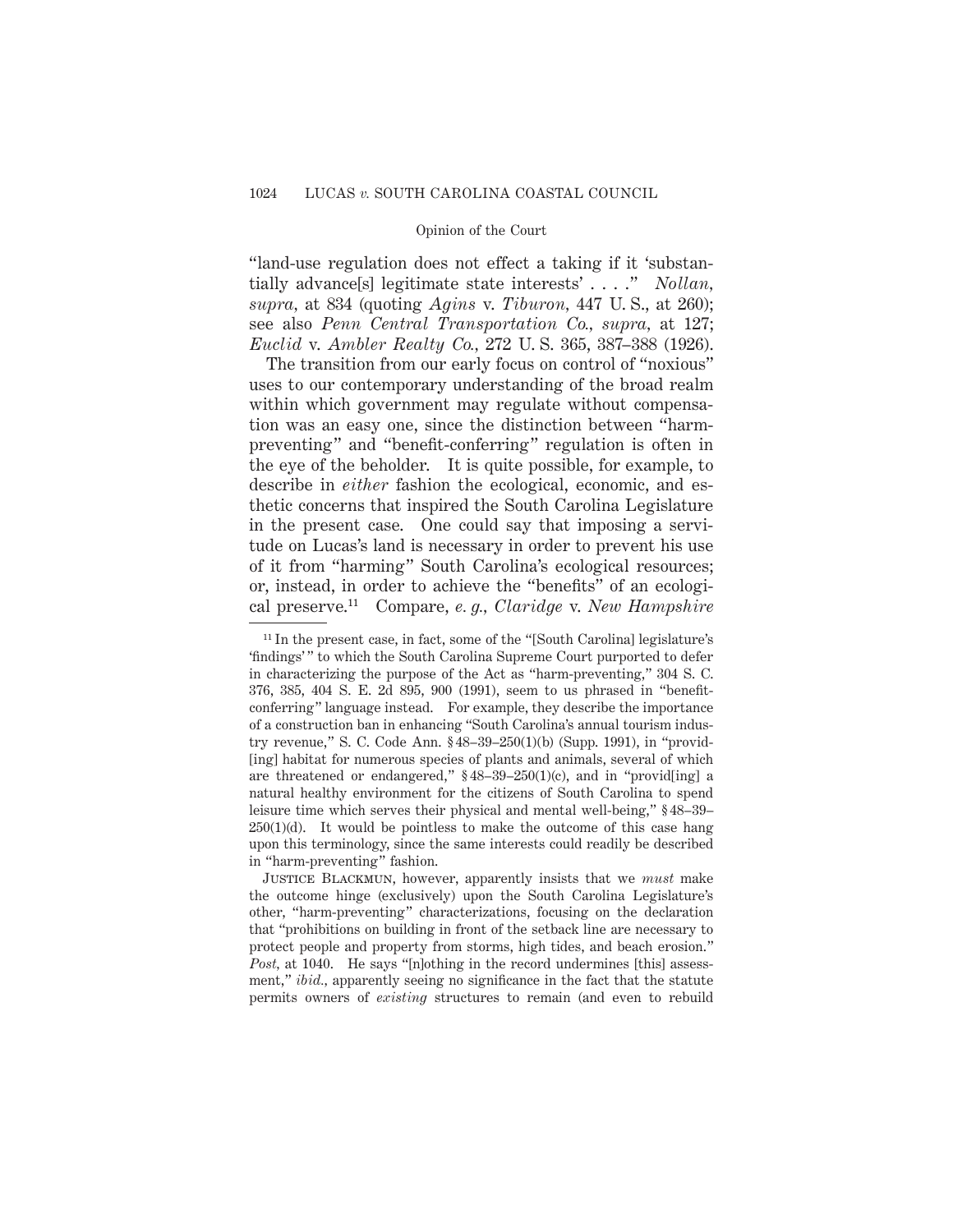*Wetlands Board,* 125 N. H. 745, 752, 485 A. 2d 287, 292 (1984) (owner may, without compensation, be barred from filling wetlands because landfilling would deprive adjacent coastal habitats and marine fisheries of ecological support), with, *e. g., Bartlett* v. *Zoning Comm'n of Old Lyme,* 161 Conn. 24, 30, 282 A. 2d 907, 910 (1971) (owner barred from filling tidal marshland must be compensated, despite municipality's "laudable" goal of "preserv[ing] marshlands from encroachment or destruction"). Whether one or the other of the competing characterizations will come to one's lips in a particular case depends primarily upon one's evaluation of the worth of competing uses of real estate. See Restatement (Second) of Torts § 822, Comment *g,* p. 112 (1979) ("Practically all human activities unless carried on in a wilderness interfere to some extent with others or involve some risk of interference"). A given restraint will be seen as mitigating "harm" to the adjacent parcels or securing a "benefit" for them, depending upon the observer's evaluation of the relative importance of the use that the restraint favors. See Sax, Takings and the Police Power, 74 Yale L. J. 36, 49 (1964) ("[T]he problem [in this area] is not one of noxiousness or harm-creating activity at all; rather it is a problem of inconsistency between perfectly innocent and independently desirable uses"). Whether Lucas's construction of singlefamily residences on his parcels should be described as bringing "harm" to South Carolina's adjacent ecological resources thus depends principally upon whether the describer believes that the State's use interest in nurturing those resources is so important that *any* competing adjacent use must yield.12

if their structures are not "destroyed beyond repair," S. C. Code Ann. § 48–39–290(B) (Supp. 1988)), and in the fact that the 1990 amendment authorizes the Council to issue permits for new construction in violation of the uniform prohibition, see S. C. Code Ann. § 48–39–290(D)(1) (Supp. 1991).

<sup>&</sup>lt;sup>12</sup> In JUSTICE BLACKMUN's view, even with respect to regulations that deprive an owner of all developmental or economically beneficial land uses,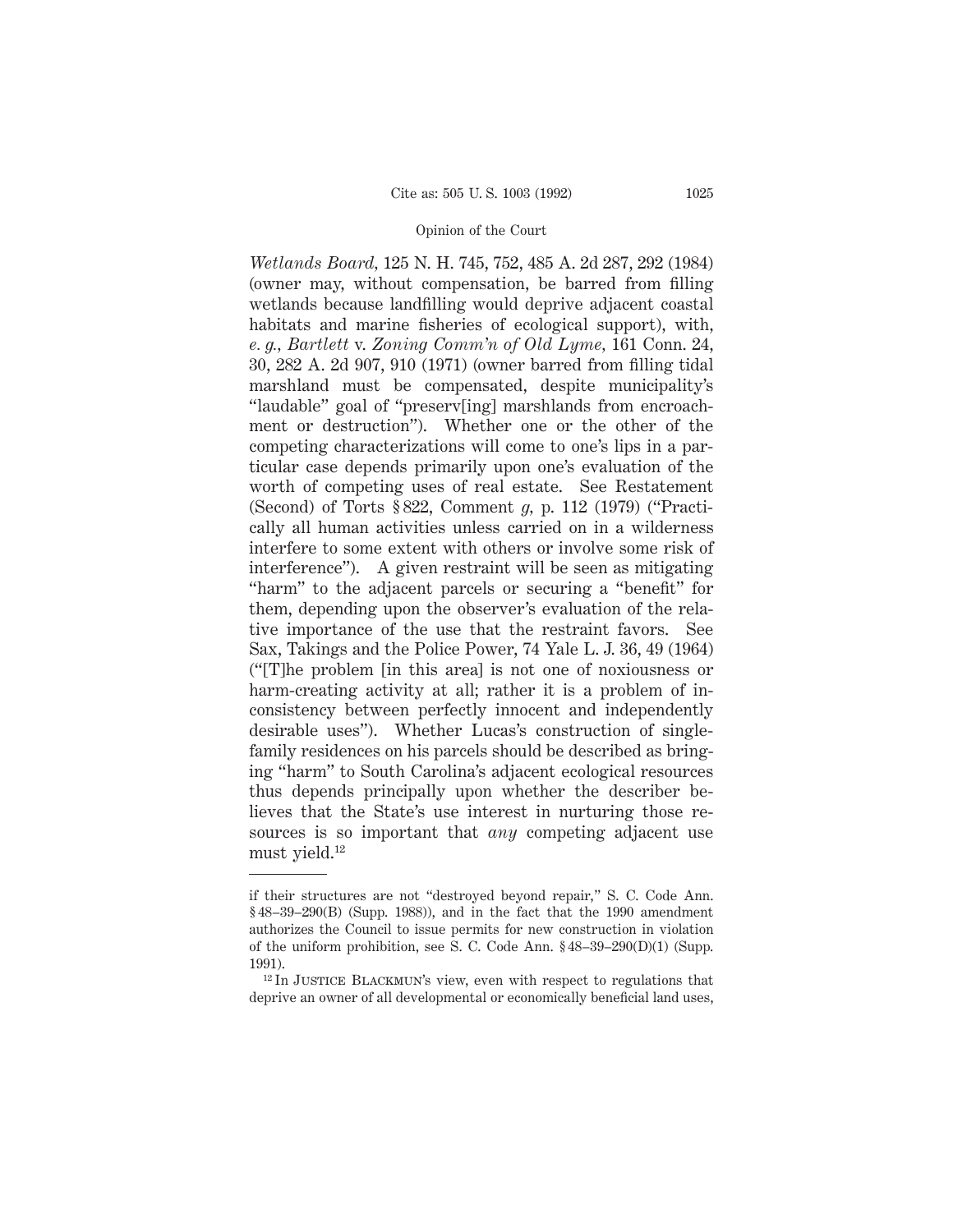When it is understood that "prevention of harmful use" was merely our early formulation of the police power justification necessary to sustain (without compensation) *any* regulatory diminution in value; and that the distinction between regulation that "prevents harmful use" and that which "confers benefits" is difficult, if not impossible, to discern on an objective, value-free basis; it becomes self-evident that noxious-use logic cannot serve as a touchstone to distinguish regulatory "takings"—which require compensation—from regulatory deprivations that do not require compensation. *A fortiori* the legislature's recitation of a noxious-use justification cannot be the basis for departing from our categorical rule that total regulatory takings must be compensated. If it were, departure would virtually always be allowed. The South Carolina Supreme Court's approach would essentially nullify *Mahon*'s affirmation of limits to the noncompensable exercise of the police power. Our cases provide no support for this: None of them that employed the logic of "harmful use" prevention to sustain a regulation involved an allegation that the regulation wholly eliminated the value of the claimant's land. See *Keystone Bituminous Coal Assn.,* 480 U. S., at  $513-514$  (REHNQUIST, C. J., dissenting).<sup>13</sup>

the test for required compensation is whether the legislature has recited a harm-preventing justification for its action. See *post,* at 1039, 1040–1041, 1047–1051. Since such a justification can be formulated in practically every case, this amounts to a test of whether the legislature has a stupid staff. We think the Takings Clause requires courts to do more than insist upon artful harm-preventing characterizations.

<sup>13</sup> *E. g., Mugler* v. *Kansas,* 123 U. S. 623 (1887) (prohibition upon use of a building as a brewery; other uses permitted); *Plymouth Coal Co.* v. *Pennsylvania,* 232 U. S. 531 (1914) (requirement that "pillar" of coal be left in ground to safeguard mine workers; mineral rights could otherwise be exploited); *Reinman* v. *Little Rock,* 237 U. S. 171 (1915) (declaration that livery stable constituted a public nuisance; other uses of the property permitted); *Hadacheck* v. *Sebastian,* 239 U. S. 394 (1915) (prohibition of brick manufacturing in residential area; other uses permitted); *Goldblatt* v. *Hempstead,* 369 U. S. 590 (1962) (prohibition on excavation; other uses permitted).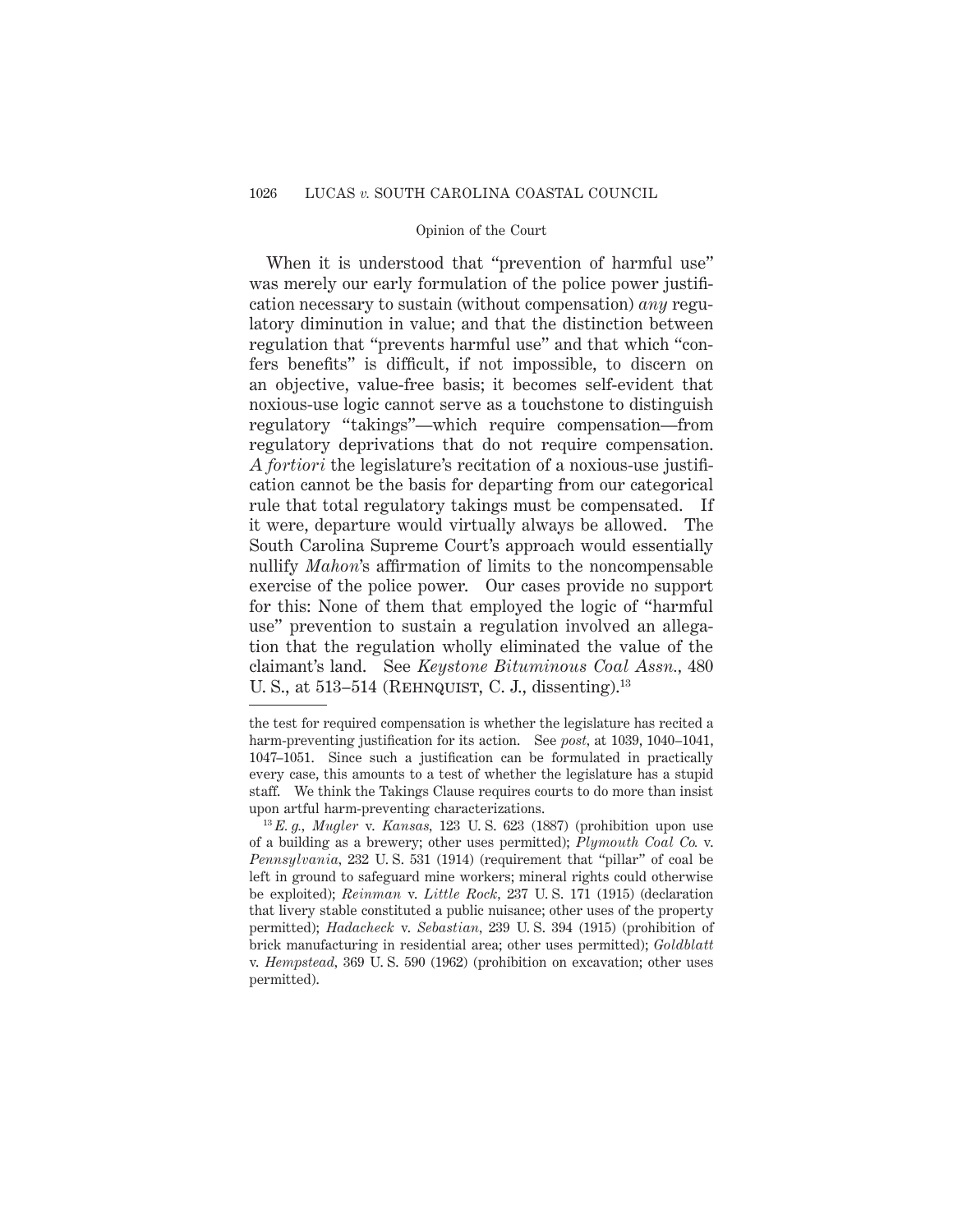Where the State seeks to sustain regulation that deprives land of all economically beneficial use, we think it may resist compensation only if the logically antecedent inquiry into the nature of the owner's estate shows that the proscribed use interests were not part of his title to begin with.14 This accords, we think, with our "takings" jurisprudence, which has traditionally been guided by the understandings of our citizens regarding the content of, and the State's power over, the "bundle of rights" that they acquire when they obtain title to property. It seems to us that the property owner necessarily expects the uses of his property to be restricted, from time to time, by various measures newly enacted by the State in legitimate exercise of its police powers; "[a]s long recognized, some values are enjoyed under an implied limitation and must yield to the police power." *Pennsylvania Coal Co.* v. *Mahon,* 260 U. S., at 413. And in the case of personal property, by reason of the State's traditionally high degree of control over commercial dealings, he ought to be aware of the possibility that new regulation might even ren-

<sup>14</sup> Drawing on our First Amendment jurisprudence, see, *e. g., Employment Div., Dept. of Human Resources of Ore.* v. *Smith,* 494 U. S. 872, 878–879 (1990), Justice Stevens would "loo[k] to the *generality* of a regulation of property" to determine whether compensation is owing. *Post,* at 1072. The Beachfront Management Act is general, in his view, because it "regulates the use of the coastline of the entire State." *Post,* at 1074. There may be some validity to the principle Justice Stevens proposes, but it does not properly apply to the present case. The equivalent of a law of general application that inhibits the practice of religion without being aimed at religion, see *Oregon* v. *Smith, supra,* is a law that destroys the value of land without being aimed at land. Perhaps such a law—the generally applicable criminal prohibition on the manufacturing of alcoholic beverages challenged in *Mugler* comes to mind—cannot constitute a compensable taking. See 123 U. S., at 655–656. But a regulation *specifically directed to land use* no more acquires immunity by plundering landowners generally than does a law specifically directed at religious practice acquire immunity by prohibiting all religions. JUSTICE STEvens's approach renders the Takings Clause little more than a particularized restatement of the Equal Protection Clause.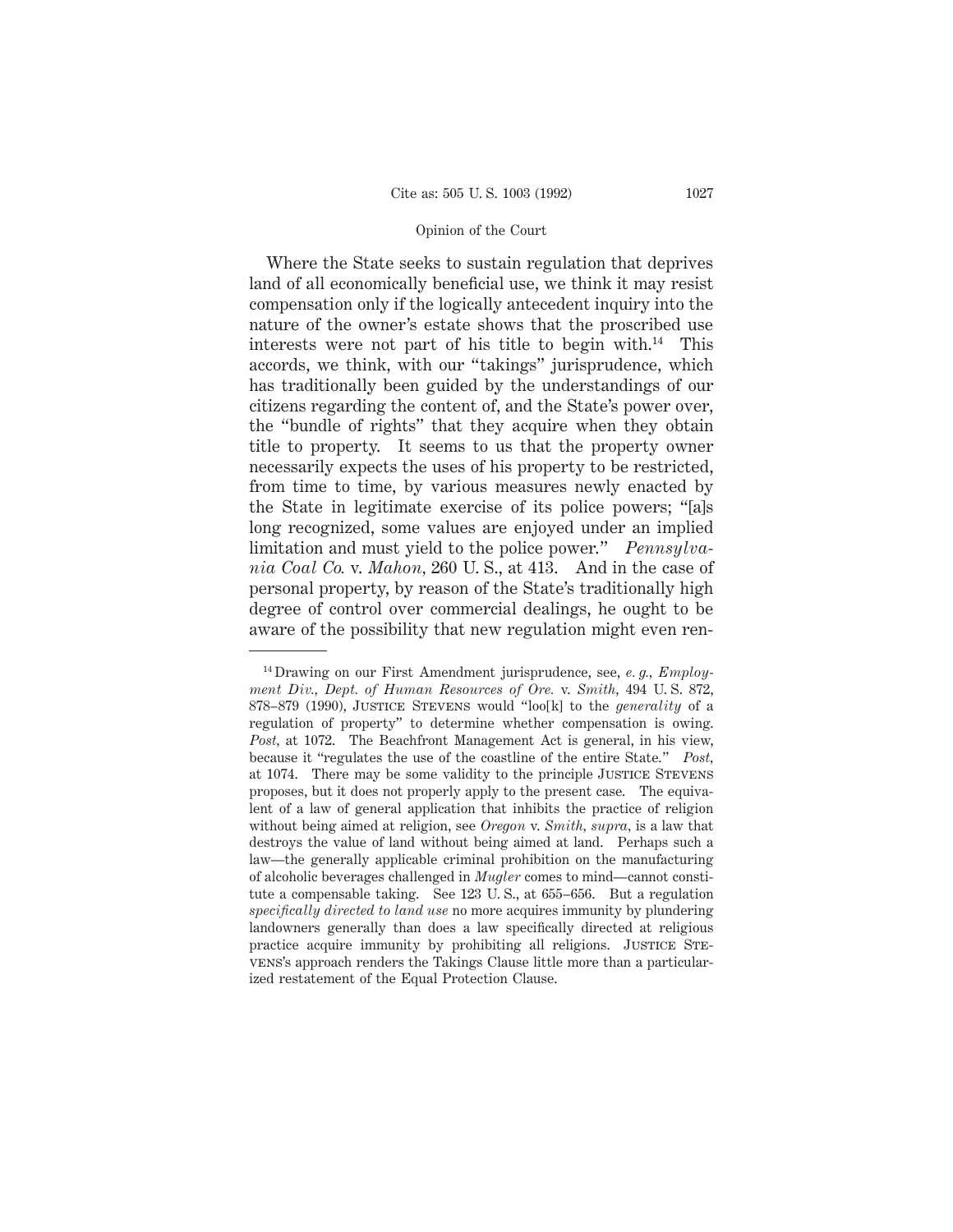der his property economically worthless (at least if the property's only economically productive use is sale or manufacture for sale). See *Andrus* v. *Allard,* 444 U. S. 51, 66–67 (1979) (prohibition on sale of eagle feathers). In the case of land, however, we think the notion pressed by the Council that title is somehow held subject to the "implied limitation" that the State may subsequently eliminate all economically valuable use is inconsistent with the historical compact recorded in the Takings Clause that has become part of our constitutional culture.15

Where "permanent physical occupation" of land is concerned, we have refused to allow the government to decree it anew (without compensation), no matter how weighty the asserted "public interests" involved, *Loretto* v. *Teleprompter Manhattan CATV Corp.,* 458 U. S., at 426—though we assuredly *would* permit the government to assert a permanent easement that was a pre-existing limitation upon the land-

<sup>15</sup> After accusing us of "launch[ing] a missile to kill a mouse," *post,* at 1036, Justice Blackmun expends a good deal of throw-weight of his own upon a noncombatant, arguing that our description of the "understanding" of land ownership that informs the Takings Clause is not supported by early American experience. That is largely true, but entirely irrelevant. The practices of the States *prior* to incorporation of the Takings and Just Compensation Clauses, see *Chicago, B. & Q. R. Co.* v. *Chicago,* 166 U. S. 226 (1897)—which, as Justice Blackmun acknowledges, occasionally included *outright physical appropriation* of land without compensation, see *post,* at 1056—were out of accord with *any* plausible interpretation of those provisions. Justice Blackmun is correct that early constitutional theorists did not believe the Takings Clause embraced regulations of property at all, see *post,* at 1057–1058, and n. 23, but even he does not suggest (explicitly, at least) that we renounce the Court's contrary conclusion in *Mahon.* Since the text of the Clause can be read to encompass regulatory as well as physical deprivations (in contrast to the text originally proposed by Madison, see Speech Proposing Bill of Rights (June 8, 1789), in 12 J. Madison, The Papers of James Madison 201 (C. Hobson, R. Rutland, W. Rachal, & J. Sisson ed. 1979) ("No person shall be . . . obliged to relinquish his property, where it may be necessary for public use, without a just compensation"), we decline to do so as well.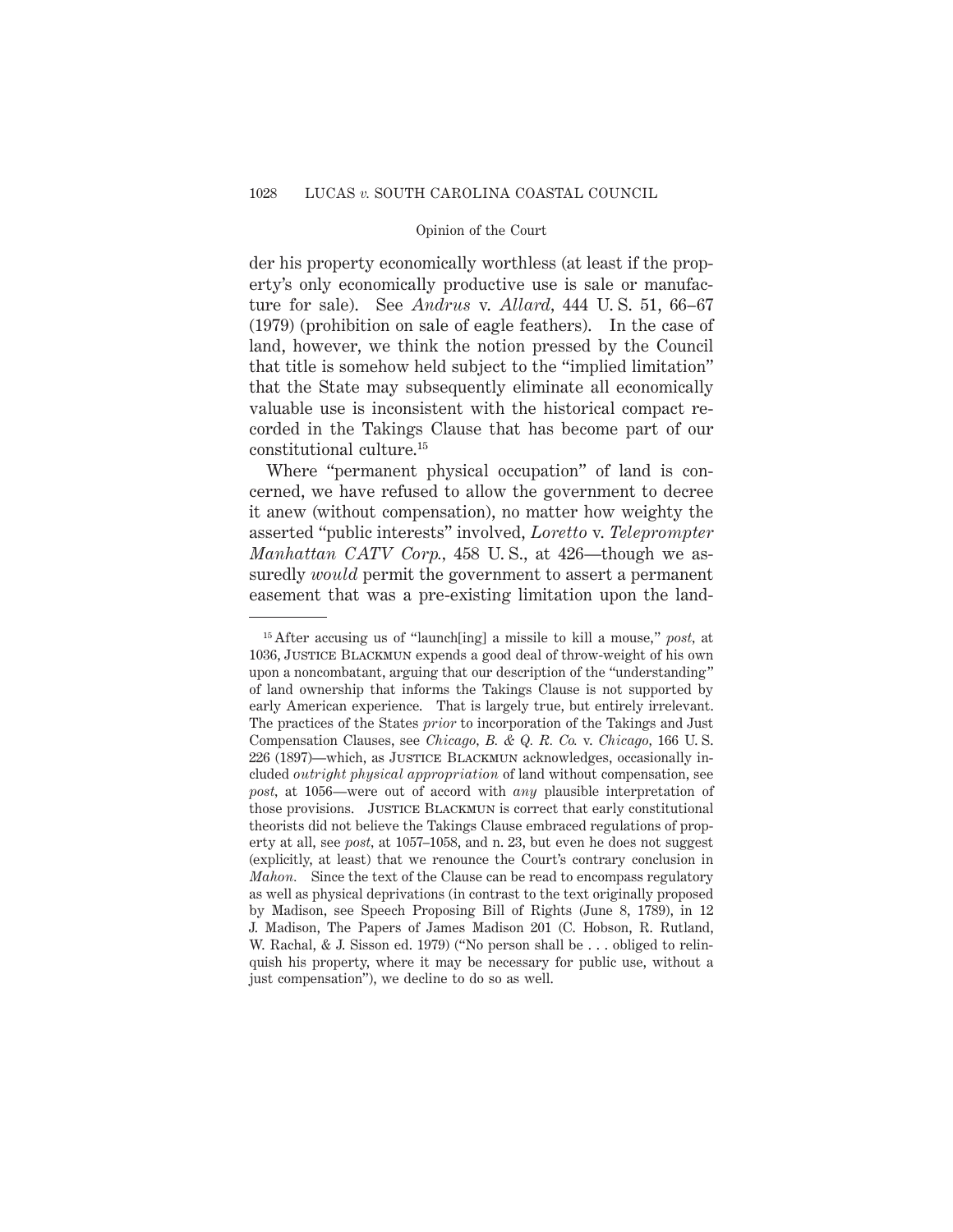owner's title. Compare *Scranton* v. *Wheeler,* 179 U. S. 141, 163 (1900) (interests of "riparian owner in the submerged lands . . . bordering on a public navigable water" held subject to Government's navigational servitude), with *Kaiser Aetna* v. *United States,* 444 U. S., at 178–180 (imposition of navigational servitude on marina created and rendered navigable at private expense held to constitute a taking). We believe similar treatment must be accorded confiscatory regulations, *i. e.,* regulations that prohibit all economically beneficial use of land: Any limitation so severe cannot be newly legislated or decreed (without compensation), but must inhere in the title itself, in the restrictions that background principles of the State's law of property and nuisance already place upon land ownership. A law or decree with such an effect must, in other words, do no more than duplicate the result that could have been achieved in the courts—by adjacent landowners (or other uniquely affected persons) under the State's law of private nuisance, or by the State under its complementary power to abate nuisances that affect the public generally, or otherwise.16

On this analysis, the owner of a lakebed, for example, would not be entitled to compensation when he is denied the requisite permit to engage in a landfilling operation that would have the effect of flooding others' land. Nor the corporate owner of a nuclear generating plant, when it is directed to remove all improvements from its land upon discovery that the plant sits astride an earthquake fault. Such regulatory action may well have the effect of eliminating the land's only economically productive use, but it does not proscribe a productive use that was previously permissible

<sup>&</sup>lt;sup>16</sup> The principal "otherwise" that we have in mind is litigation absolving the State (or private parties) of liability for the destruction of "real and personal property, in cases of actual necessity, to prevent the spreading of a fire" or to forestall other grave threats to the lives and property of others. *Bowditch* v. *Boston,* 101 U. S. 16, 18–19 (1880); see *United States* v. *Pacific R. Co.,* 120 U. S. 227, 238–239 (1887).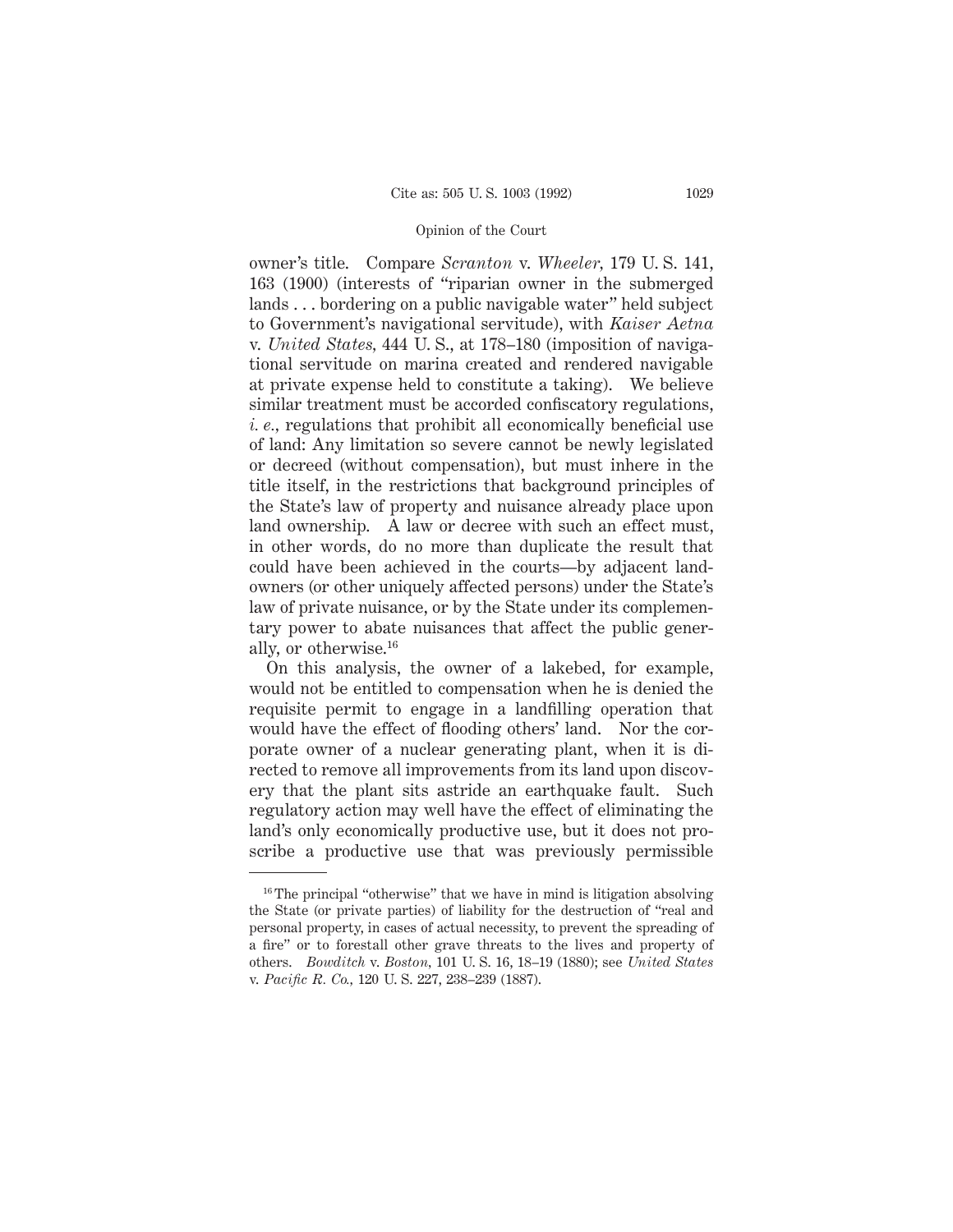under relevant property and nuisance principles. The use of these properties for what are now expressly prohibited purposes was *always* unlawful, and (subject to other constitutional limitations) it was open to the State at any point to make the implication of those background principles of nuisance and property law explicit. See Michelman, Property, Utility, and Fairness, Comments on the Ethical Foundations of "Just Compensation" Law, 80 Harv. L. Rev. 1165, 1239– 1241 (1967). In light of our traditional resort to "existing rules or understandings that stem from an independent source such as state law" to define the range of interests that qualify for protection as "property" under the Fifth and Fourteenth Amendments, *Board of Regents of State Colleges* v. *Roth,* 408 U. S. 564, 577 (1972); see, *e. g., Ruckelshaus* v. *Monsanto Co.,* 467 U. S. 986, 1011–1012 (1984); *Hughes* v. *Washington,* 389 U. S. 290, 295 (1967) (Stewart, J., concurring), this recognition that the Takings Clause does not require compensation when an owner is barred from putting land to a use that is proscribed by those "existing rules or understandings" is surely unexceptional. When, however, a regulation that declares "off-limits" all economically productive or beneficial uses of land goes beyond what the relevant background principles would dictate, compensation must be paid to sustain it.17

The "total taking" inquiry we require today will ordinarily entail (as the application of state nuisance law ordinarily entails) analysis of, among other things, the degree of harm to public lands and resources, or adjacent private property,

<sup>&</sup>lt;sup>17</sup> Of course, the State may elect to rescind its regulation and thereby avoid having to pay compensation for a permanent deprivation. See *First English Evangelical Lutheran Church,* 482 U. S., at 321. But "where the [regulation has] already worked a taking of all use of property, no subsequent action by the government can relieve it of the duty to provide compensation for the period during which the taking was effective." *Ibid.*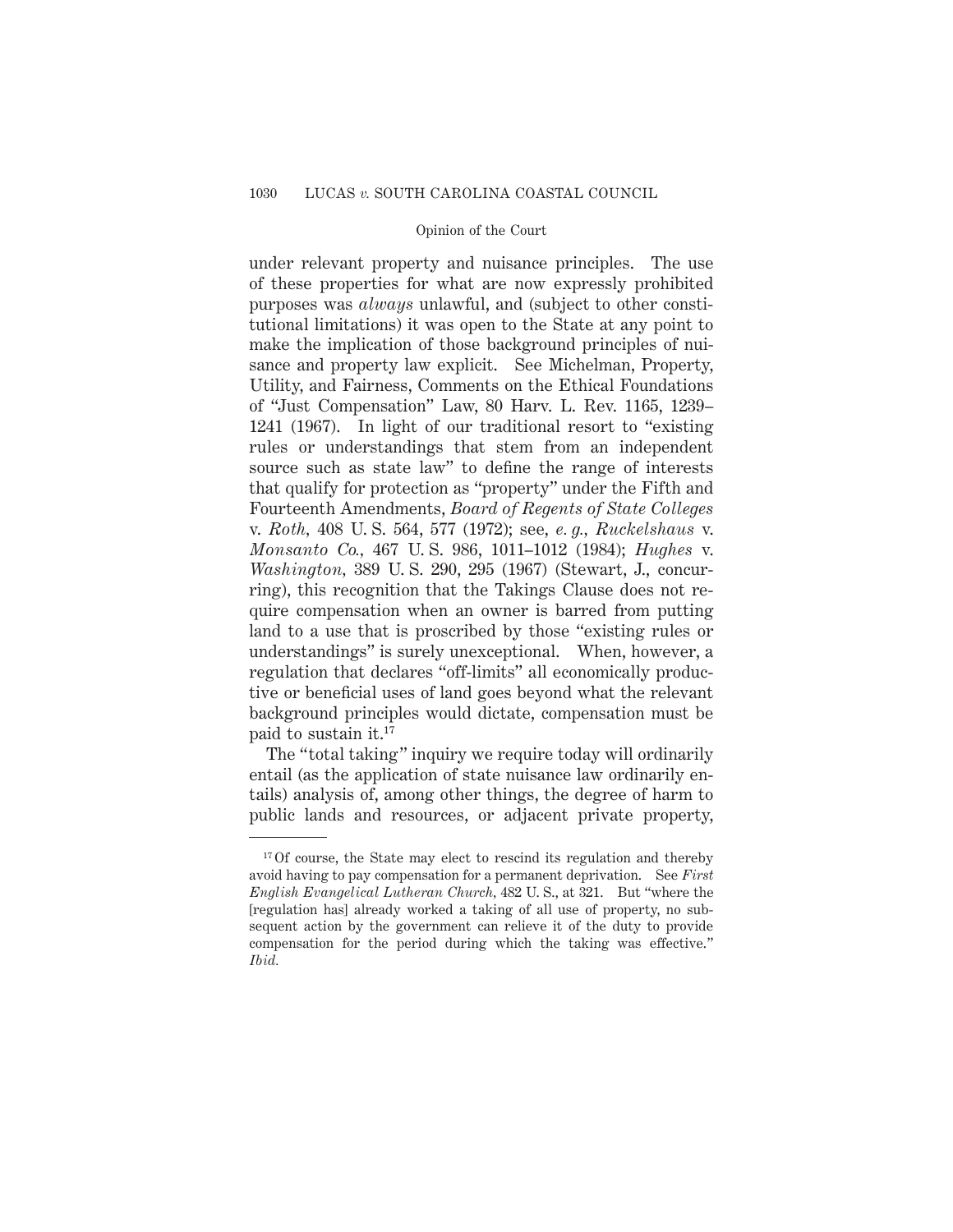posed by the claimant's proposed activities, see, *e. g.,* Restatement (Second) of Torts §§ 826, 827, the social value of the claimant's activities and their suitability to the locality in question, see, *e. g., id.,* §§ 828(a) and (b), 831, and the relative ease with which the alleged harm can be avoided through measures taken by the claimant and the government (or adjacent private landowners) alike, see, *e. g., id.,* §§ 827(e), 828(c), 830. The fact that a particular use has long been engaged in by similarly situated owners ordinarily imports a lack of any common-law prohibition (though changed circumstances or new knowledge may make what was previously permissible no longer so, see *id.,* § 827, Comment *g.* So also does the fact that other landowners, similarly situated, are permitted to continue the use denied to the claimant.

It seems unlikely that common-law principles would have prevented the erection of any habitable or productive improvements on petitioner's land; they rarely support prohibition of the "essential use" of land, *Curtin* v. *Benson,* 222 U. S. 78, 86 (1911). The question, however, is one of state law to be dealt with on remand. We emphasize that to win its case South Carolina must do more than proffer the legislature's declaration that the uses Lucas desires are inconsistent with the public interest, or the conclusory assertion that they violate a common-law maxim such as *sic utere tuo ut alienum non laedas.* As we have said, a "State, by *ipse dixit,* may not transform private property into public property without compensation . . . ." *Webb's Fabulous Pharmacies, Inc.* v. *Beckwith,* 449 U. S. 155, 164 (1980). Instead, as it would be required to do if it sought to restrain Lucas in a commonlaw action for public nuisance, South Carolina must identify background principles of nuisance and property law that prohibit the uses he now intends in the circumstances in which the property is presently found. Only on this showing can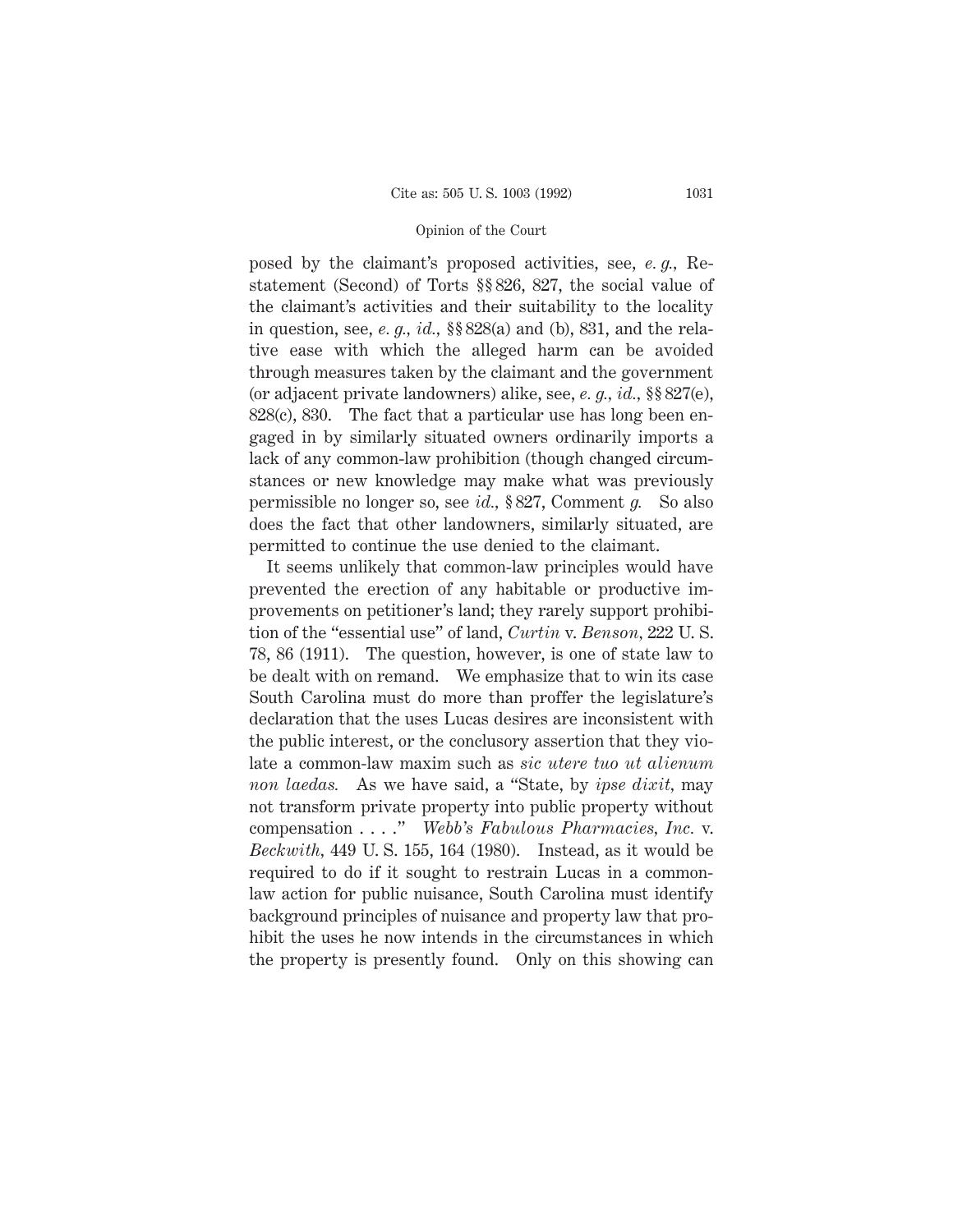the State fairly claim that, in proscribing all such beneficial uses, the Beachfront Management Act is taking nothing.18

\*\*\*

The judgment is reversed, and the case is remanded for proceedings not inconsistent with this opinion.

*So ordered.*

## JUSTICE KENNEDY, concurring in the judgment.

The case comes to the Court in an unusual posture, as all my colleagues observe. *Ante,* at 1010–1011; *post,* at 1041 (Blackmun, J., dissenting); *post,* at 1061–1062 (Stevens, J., dissenting); *post*, at 1076–1077 (statement of SOUTER, J.). After the suit was initiated but before it reached us, South Carolina amended its Beachfront Management Act to authorize the issuance of special permits at variance with the Act's general limitations. See S. C. Code Ann. § 48–39–290(D)(1) (Supp. 1991). Petitioner has not applied for a special permit but may still do so. The availability of this alternative, if it can be invoked, may dispose of petitioner's claim of a permanent taking. As I read the Court's opinion, it does not decide the permanent taking claim, but neither does it foreclose the Supreme Court of South Carolina from considering the claim or requiring petitioner to pursue an administrative alternative not previously available.

The potential for future relief does not control our disposition, because whatever may occur in the future cannot undo

<sup>&</sup>lt;sup>18</sup> JUSTICE BLACKMUN decries our reliance on background nuisance principles at least in part because he believes those principles to be as manipulable as we find the "harm prevention"/"benefit conferral" dichotomy, see *post,* at 1054–1055. There is no doubt some leeway in a court's interpretation of what existing state law permits—but not remotely as much, we think, as in a legislative crafting of the reasons for its confiscatory regulation. We stress that an affirmative decree eliminating all economically beneficial uses may be defended only if an *objectively reasonable application* of relevant precedents would exclude those beneficial uses in the circumstances in which the land is presently found.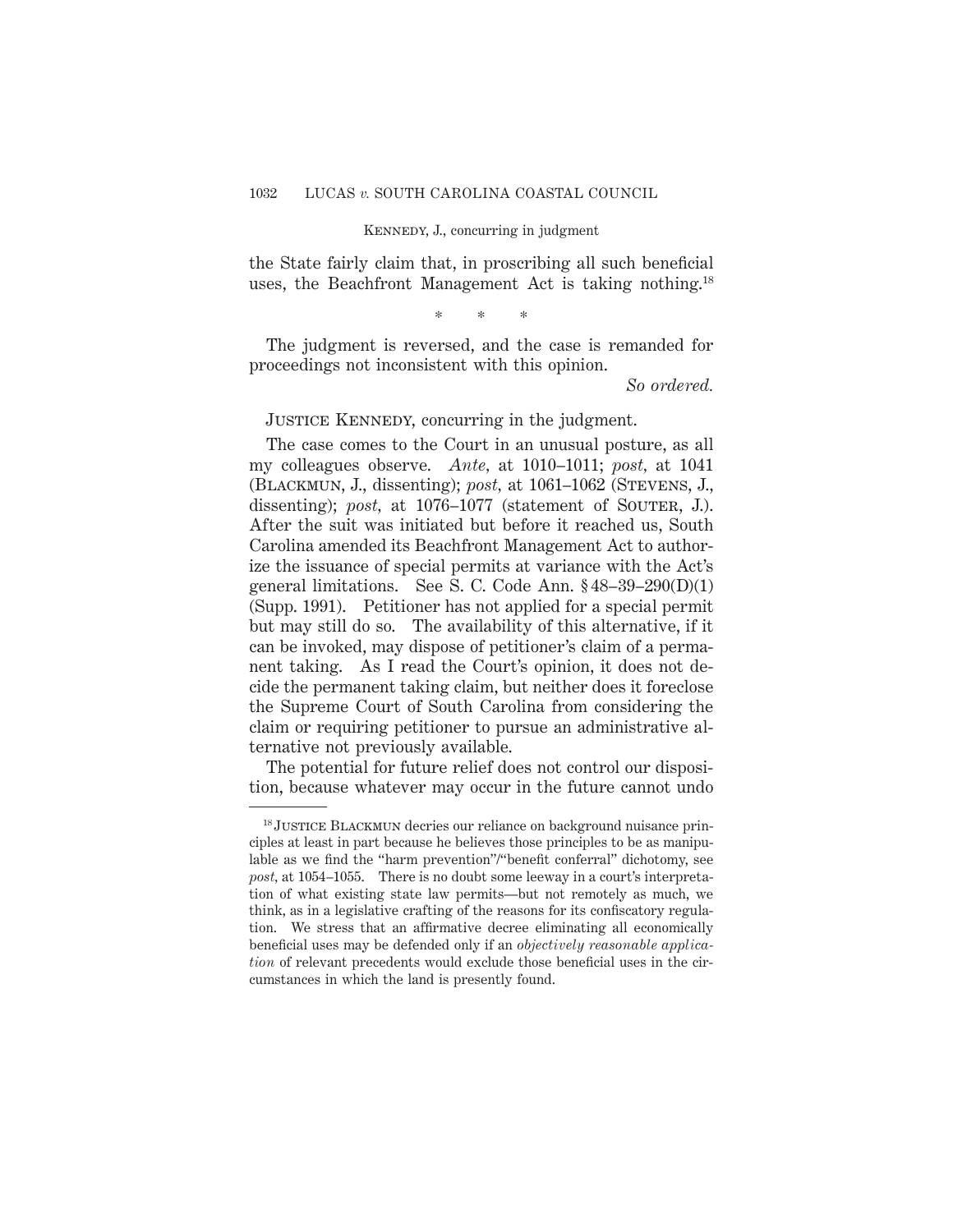what has occurred in the past. The Beachfront Management Act was enacted in 1988. S. C. Code Ann. § 48–39–250 *et seq.* (Supp. 1990). It may have deprived petitioner of the use of his land in an interim period.  $§ 48-39-290(A)$ . If this deprivation amounts to a taking, its limited duration will not bar constitutional relief. It is well established that temporary takings are as protected by the Constitution as are permanent ones. *First English Evangelical Lutheran Church of Glendale* v. *County of Los Angeles,* 482 U. S. 304, 318 (1987).

The issues presented in the case are ready for our decision. The Supreme Court of South Carolina decided the case on constitutional grounds, and its rulings are now before us. There exists no jurisdictional bar to our disposition, and prudential considerations ought not to militate against it. The State cannot complain of the manner in which the issues arose. Any uncertainty in this regard is attributable to the State, as a consequence of its amendment to the Beachfront Management Act. If the Takings Clause is to protect against temporary deprivations, as well as permanent ones, its enforcement must not be frustrated by a shifting background of state law.

Although we establish a framework for remand, moreover, we do not decide the ultimate question whether a temporary taking has occurred in this case. The facts necessary to the determination have not been developed in the record. Among the matters to be considered on remand must be whether petitioner had the intent and capacity to develop the property and failed to do so in the interim period because the State prevented him. Any failure by petitioner to comply with relevant administrative requirements will be part of that analysis.

The South Carolina Court of Common Pleas found that petitioner's real property has been rendered valueless by the State's regulation. App. to Pet. for Cert. 37. The finding appears to presume that the property has no significant mar-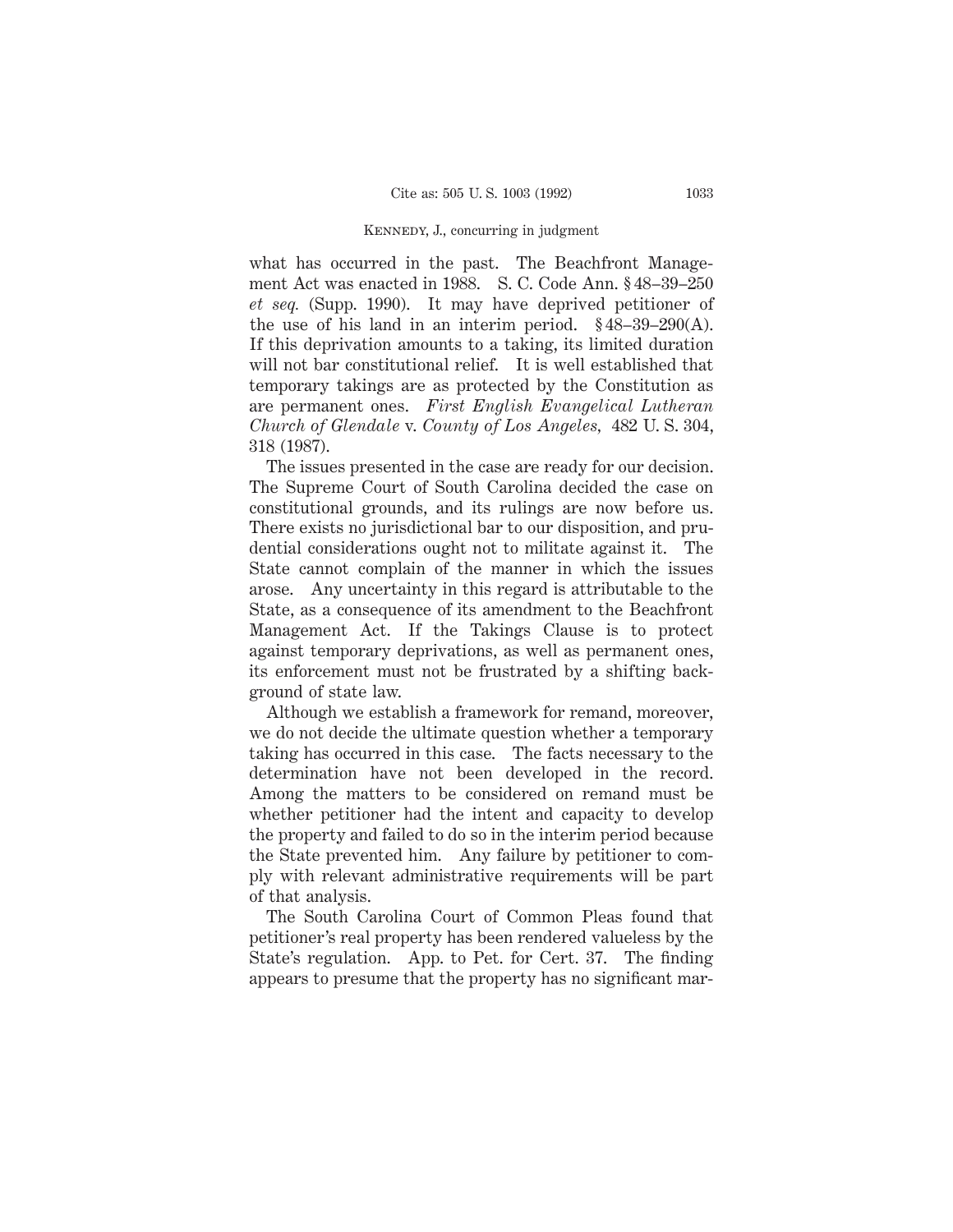ket value or resale potential. This is a curious finding, and I share the reservations of some of my colleagues about a finding that a beachfront lot loses all value because of a development restriction. *Post,* at 1043–1045 (Blackmun, J., dissenting); *post*, at 1065, n. 3 (STEVENS, J., dissenting); *post*, at 1076 (statement of SOUTER, J.). While the Supreme Court of South Carolina on remand need not consider the case subject to this constraint, we must accept the finding as entered below. See *Oklahoma City* v. *Tuttle,* 471 U. S. 808, 816 (1985). Accepting the finding as entered, it follows that petitioner is entitled to invoke the line of cases discussing regulations that deprive real property of all economic value. See *Agins* v. *City of Tiburon,* 447 U. S. 255, 260 (1980).

The finding of no value must be considered under the Takings Clause by reference to the owner's reasonable, investment-backed expectations. *Kaiser Aetna* v. *United States,* 444 U. S. 164, 175 (1979); *Penn Central Transportation Co.* v. *New York City,* 438 U. S. 104, 124 (1978); see also *W. B. Worthen Co.* v. *Kavanaugh,* 295 U. S. 56 (1935). The Takings Clause, while conferring substantial protection on property owners, does not eliminate the police power of the State to enact limitations on the use of their property. *Mugler* v. *Kansas,* 123 U. S. 623, 669 (1887). The rights conferred by the Takings Clause and the police power of the State may coexist without conflict. Property is bought and sold, investments are made, subject to the State's power to regulate. Where a taking is alleged from regulations which deprive the property of all value, the test must be whether the deprivation is contrary to reasonable, investmentbacked expectations.

There is an inherent tendency towards circularity in this synthesis, of course; for if the owner's reasonable expectations are shaped by what courts allow as a proper exercise of governmental authority, property tends to become what courts say it is. Some circularity must be tolerated in these matters, however, as it is in other spheres. *E. g., Katz* v.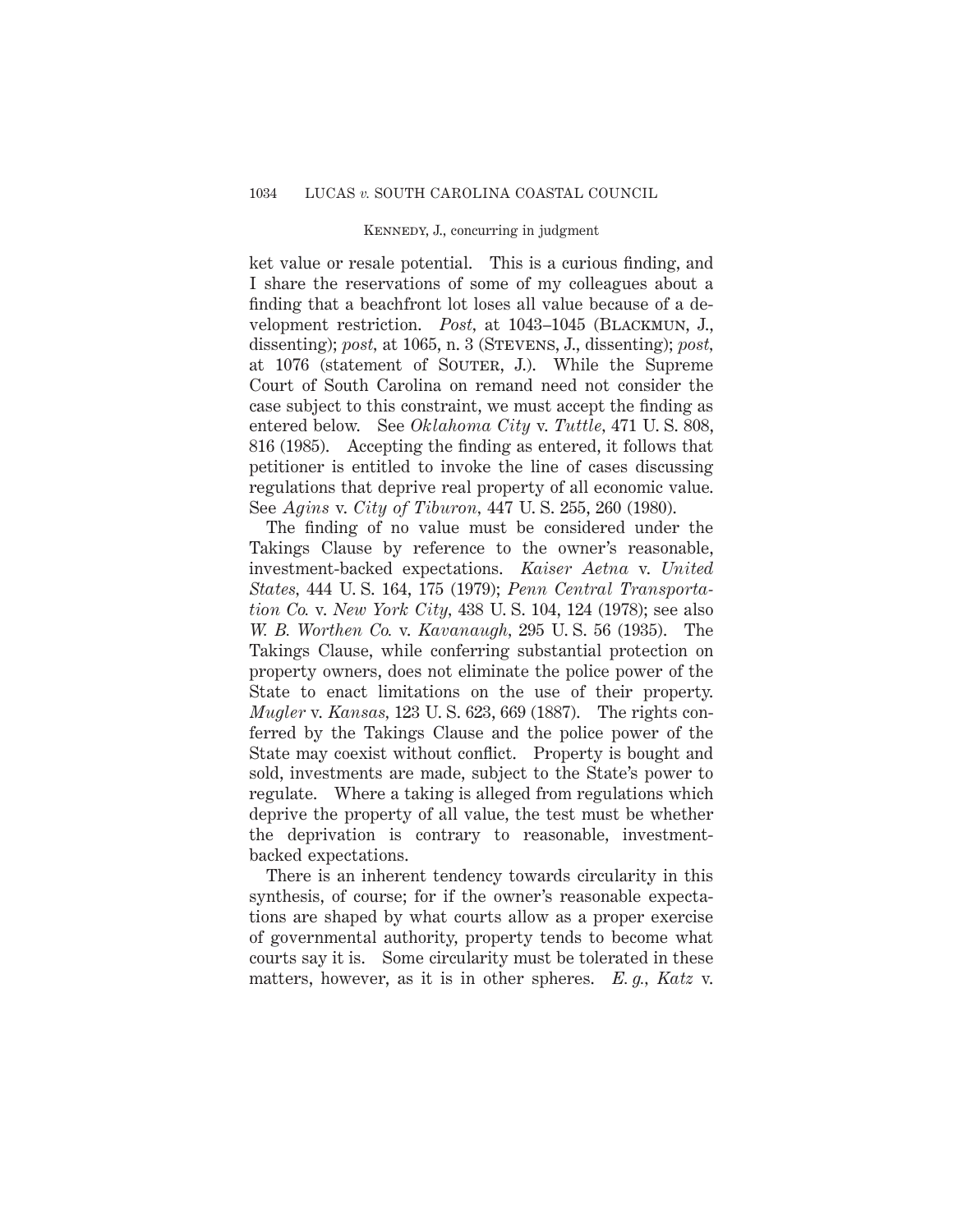*United States,* 389 U. S. 347 (1967) (Fourth Amendment protections defined by reasonable expectations of privacy). The definition, moreover, is not circular in its entirety. The expectations protected by the Constitution are based on objective rules and customs that can be understood as reasonable by all parties involved.

In my view, reasonable expectations must be understood in light of the whole of our legal tradition. The common law of nuisance is too narrow a confine for the exercise of regulatory power in a complex and interdependent society. *Goldblatt* v. *Hempstead,* 369 U. S. 590, 593 (1962). The State should not be prevented from enacting new regulatory initiatives in response to changing conditions, and courts must consider all reasonable expectations whatever their source. The Takings Clause does not require a static body of state property law; it protects private expectations to ensure private investment. I agree with the Court that nuisance prevention accords with the most common expectations of property owners who face regulation, but I do not believe this can be the sole source of state authority to impose severe restrictions. Coastal property may present such unique concerns for a fragile land system that the State can go further in regulating its development and use than the common law of nuisance might otherwise permit.

The Supreme Court of South Carolina erred, in my view, by reciting the general purposes for which the state regulations were enacted without a determination that they were in accord with the owner's reasonable expectations and therefore sufficient to support a severe restriction on specific parcels of property. See 304 S. C. 376, 383, 404 S. E. 2d 895, 899 (1991). The promotion of tourism, for instance, ought not to suffice to deprive specific property of all value without a corresponding duty to compensate. Furthermore, the means, as well as the ends, of regulation must accord with the owner's reasonable expectations. Here, the State did not act until after the property had been zoned for individual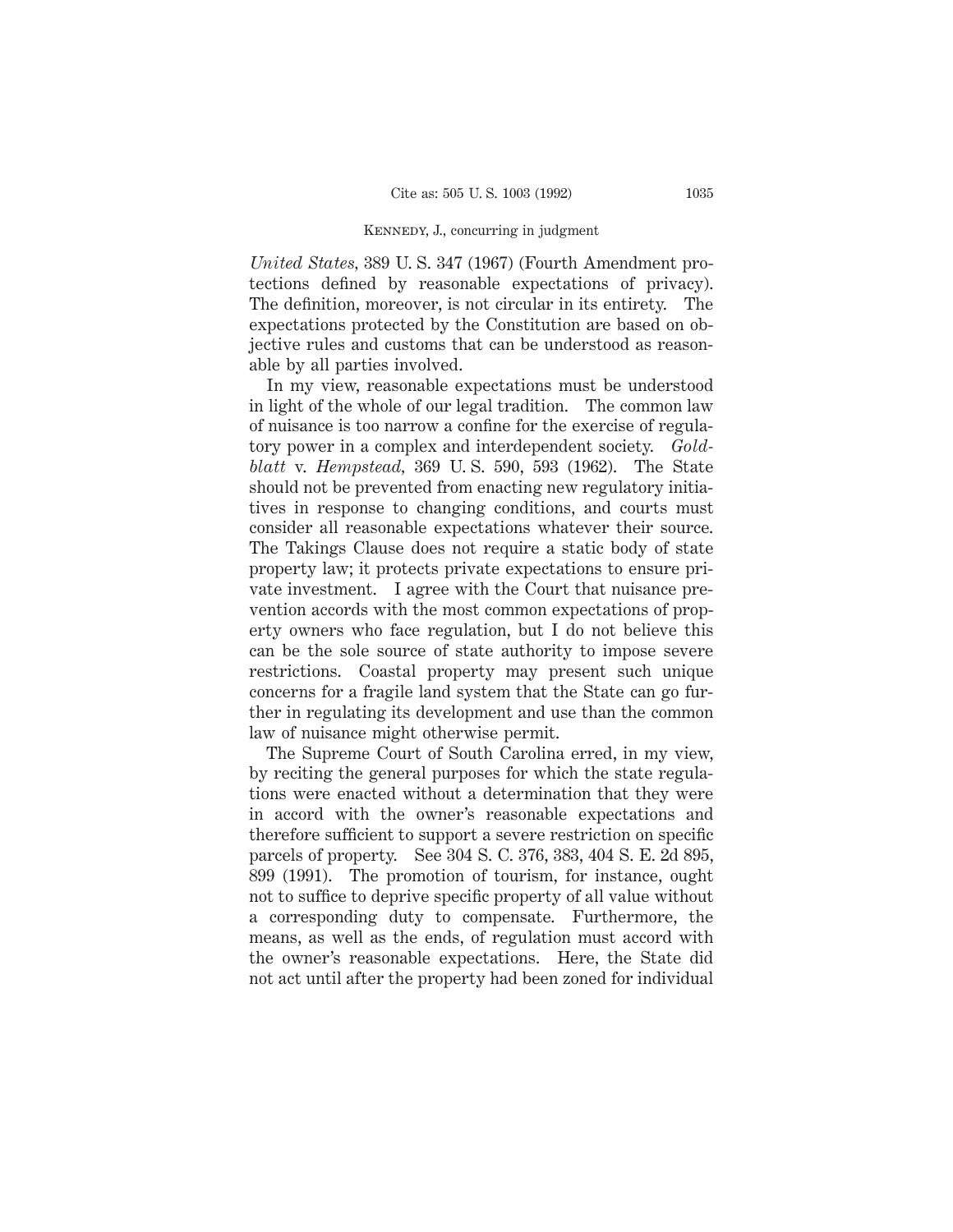## Blackmun, J., dissenting

lot development and most other parcels had been improved, throwing the whole burden of the regulation on the remaining lots. This too must be measured in the balance. See *Pennsylvania Coal Co.* v. *Mahon,* 260 U. S. 393, 416 (1922).

With these observations, I concur in the judgment of the Court.

## Justice Blackmun, dissenting.

Today the Court launches a missile to kill a mouse.

The State of South Carolina prohibited petitioner Lucas from building a permanent structure on his property from 1988 to 1990. Relying on an unreviewed (and implausible) state trial court finding that this restriction left Lucas' property valueless, this Court granted review to determine whether compensation must be paid in cases where the State prohibits all economic use of real estate. According to the Court, such an occasion never has arisen in any of our prior cases, and the Court imagines that it will arise "relatively rarely" or only in "extraordinary circumstances." Almost certainly it did not happen in this case.

Nonetheless, the Court presses on to decide the issue, and as it does, it ignores its jurisdictional limits, remakes its traditional rules of review, and creates simultaneously a new categorical rule and an exception (neither of which is rooted in our prior case law, common law, or common sense). I protest not only the Court's decision, but each step taken to reach it. More fundamentally, I question the Court's wisdom in issuing sweeping new rules to decide such a narrow case. Surely, as JUSTICE KENNEDY demonstrates, the Court could have reached the result it wanted without inflicting this damage upon our Takings Clause jurisprudence.

My fear is that the Court's new policies will spread beyond the narrow confines of the present case. For that reason, I, like the Court, will give far greater attention to this case than its narrow scope suggests—not because I can intercept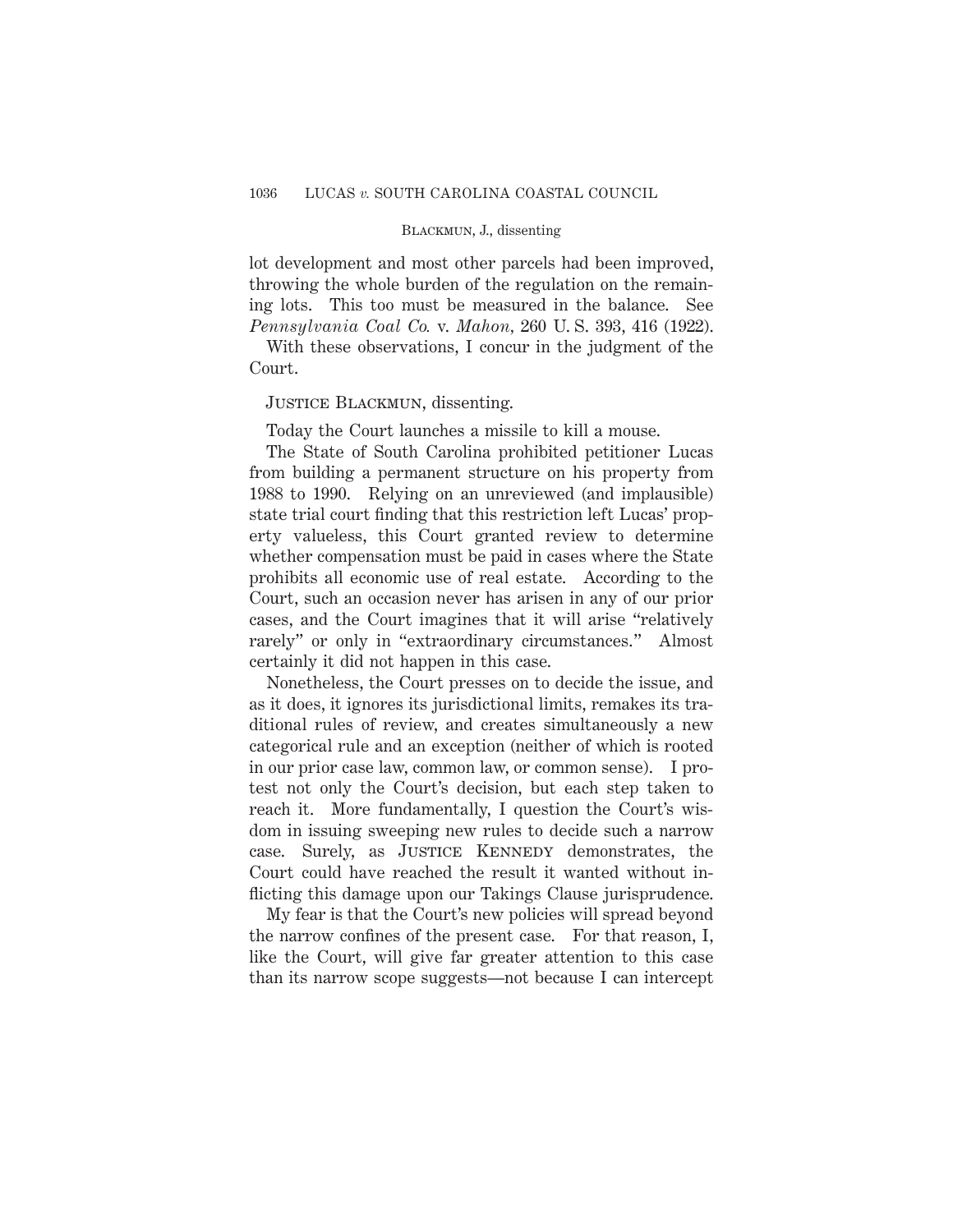## Blackmun, J., dissenting

the Court's missile, or save the targeted mouse, but because I hope perhaps to limit the collateral damage.

# I

# A

In 1972 Congress passed the Coastal Zone Management Act. 16 U. S. C. § 1451 *et seq.* The Act was designed to provide States with money and incentives to carry out Congress' goal of protecting the public from shoreline erosion and coastal hazards. In the 1980 amendments to the Act, Congress directed States to enhance their coastal programs by "[p]reventing or significantly reducing threats to life and the destruction of property by eliminating development and redevelopment in high-hazard areas." $1 \cdot 16$  U.S.C. § 1456b(a)(2) (1988 ed., Supp. II).

South Carolina began implementing the congressional directive by enacting the South Carolina Coastal Zone Management Act of 1977. Under the 1977 Act, any construction activity in what was designated the "critical area" required a permit from the South Carolina Coastal Council (Council), and the construction of any habitable structure was prohibited. The 1977 critical area was relatively narrow.

This effort did not stop the loss of shoreline. In October 1986, the Council appointed a "Blue Ribbon Committee on Beachfront Management" to investigate beach erosion and

<sup>&</sup>lt;sup>1</sup>The country has come to recognize that uncontrolled beachfront development can cause serious damage to life and property. See Brief for Sierra Club et al. as *Amici Curiae* 2–5. Hurricane Hugo's September 1989 attack upon South Carolina's coastline, for example, caused 29 deaths and approximately \$6 billion in property damage, much of it the result of uncontrolled beachfront development. See Zalkin, Shifting Sands and Shifting Doctrines: The Supreme Court's Changing Takings Doctrine and South Carolina's Coastal Zone Statute, 79 Calif. L. Rev. 205, 212–213 (1991). The beachfront buildings are not only themselves destroyed in such a storm, "but they are often driven, like battering rams, into adjacent inland homes." *Ibid.* Moreover, the development often destroys the natural sand dune barriers that provide storm breaks. *Ibid.*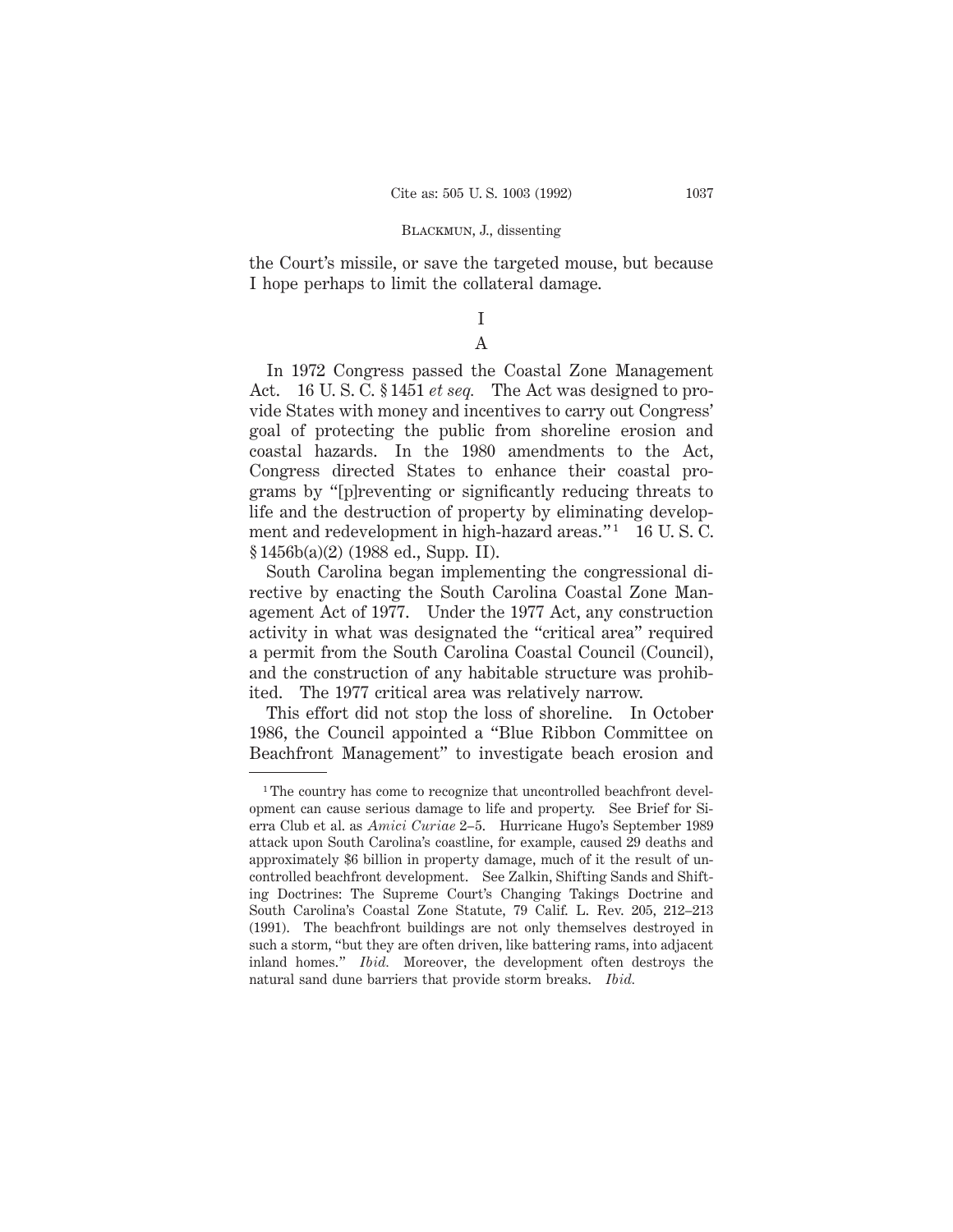## Blackmun, J., dissenting

propose possible solutions. In March 1987, the Committee found that South Carolina's beaches were "critically eroding," and proposed land-use restrictions. Report of the South Carolina Blue Ribbon Committee on Beachfront Management i, 6–10 (Mar. 1987). In response, South Carolina enacted the Beachfront Management Act on July 1, 1988. S. C. Code Ann. § 48–39–250 *et seq.* (Supp. 1990). The 1988 Act did not change the uses permitted within the designated critical areas. Rather, it enlarged those areas to encompass the distance from the mean high watermark to a setback line established on the basis of "the best scientific and historical data" available.2 S. C. Code Ann. § 48–39–280 (Supp. 1991).

B

Petitioner Lucas is a contractor, manager, and part owner of the Wild Dune development on the Isle of Palms. He has lived there since 1978. In December 1986, he purchased two of the last four pieces of vacant property in the development.<sup>3</sup> The area is notoriously unstable. In roughly half of the last 40 years, all or part of petitioner's property was part of the beach or flooded twice daily by the ebb and flow of the tide. Tr. 84. Between 1957 and 1963, petitioner's property was under water. *Id.,* at 79, 81–82. Between 1963 and 1973 the shoreline was 100 to 150 feet onto petitioner's property. *Ibid.* In 1973 the first line of stable vegetation was about halfway through the property. *Id.,* at 80. Between 1981 and 1983, the Isle of Palms issued 12 emergency orders for

<sup>&</sup>lt;sup>2</sup> The setback line was determined by calculating the distance landward from the crest of an ideal oceanfront sand dune which is 40 times the annual erosion rate. S. C. Code Ann. § 48–39–280 (Supp. 1991).

<sup>3</sup> The properties were sold frequently at rapidly escalating prices before Lucas purchased them. Lot 22 was first sold in 1979 for \$96,660, sold in 1984 for \$187,500, then in 1985 for \$260,000, and, finally, to Lucas in 1986 for \$475,000. He estimated its worth in 1991 at \$650,000. Lot 24 had a similar past. The record does not indicate who purchased the properties prior to Lucas, or why none of the purchasers held on to the lots and built on them. Tr. 44–46.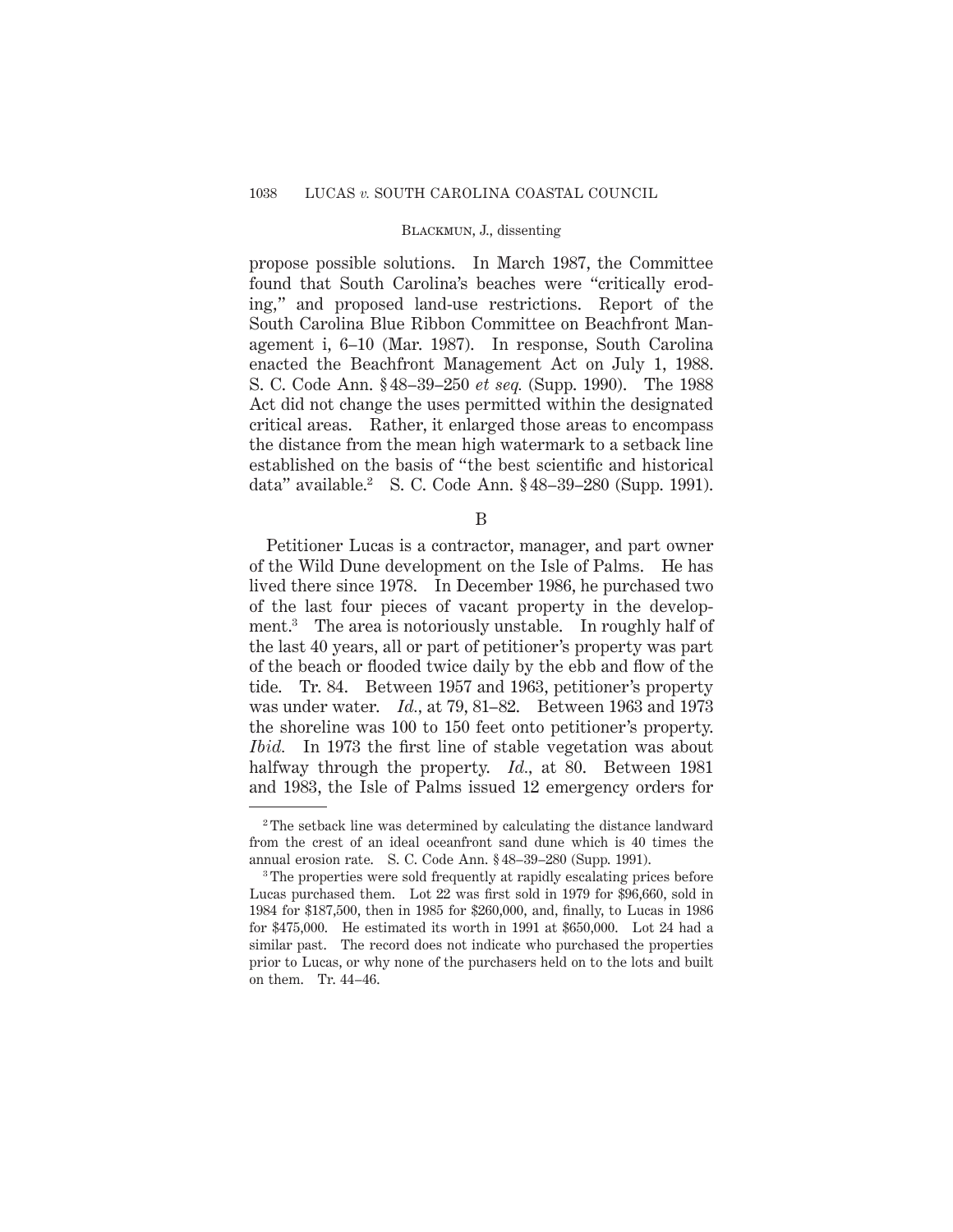sandbagging to protect property in the Wild Dune development. *Id.*, at 99. Determining that local habitable structures were in imminent danger of collapse, the Council issued permits for two rock revetments to protect condominium developments near petitioner's property from erosion; one of the revetments extends more than halfway onto one of his lots. *Id.,* at 102.

C

The South Carolina Supreme Court found that the Beachfront Management Act did not take petitioner's property without compensation. The decision rested on two premises that until today were unassailable—that the State has the power to prevent any use of property it finds to be harmful to its citizens, and that a state statute is entitled to a presumption of constitutionality.

The Beachfront Management Act includes a finding by the South Carolina General Assembly that the beach/dune system serves the purpose of "protect[ing] life and property by serving as a storm barrier which dissipates wave energy and contributes to shoreline stability in an economical and effective manner." S. C. Code Ann.  $$48-39-250(1)(a)$  (Supp. 1990). The General Assembly also found that "development unwisely has been sited too close to the [beach/dune] system. This type of development has jeopardized the stability of the beach/dune system, accelerated erosion, and endangered adjacent property." § 48–39–250(4); see also § 48–39–250(6) (discussing the need to "afford the beach/dune system space to accrete and erode").

If the state legislature is correct that the prohibition on building in front of the setback line prevents serious harm, then, under this Court's prior cases, the Act is constitutional. "Long ago it was recognized that all property in this country is held under the implied obligation that the owner's use of it shall not be injurious to the community, and the Takings Clause did not transform that principle to one that requires compensation whenever the State asserts its power to en-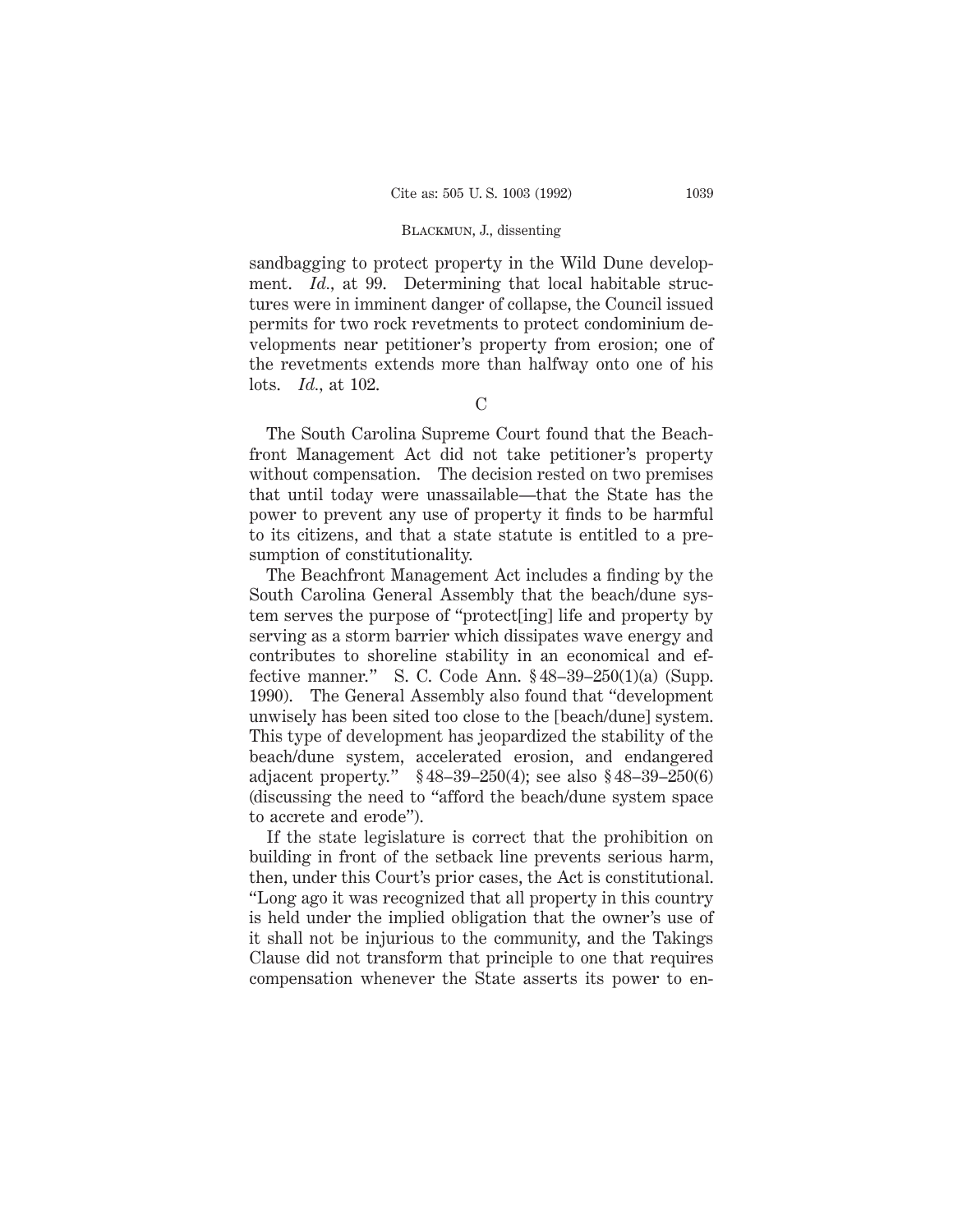force it." *Keystone Bituminous Coal Assn.* v. *DeBenedictis,* 480 U. S. 470, 491–492 (1987) (internal quotation marks omitted); see also *id.,* at 488–489, and n. 18. The Court consistently has upheld regulations imposed to arrest a significant threat to the common welfare, whatever their economic effect on the owner. See, *e. g., Goldblatt* v. *Hempstead,* 369 U. S. 590, 592–593 (1962); *Euclid* v. *Ambler Realty Co.,* 272 U. S. 365 (1926); *Gorieb* v. *Fox,* 274 U. S. 603, 608 (1927); *Mugler* v. *Kansas,* 123 U. S. 623 (1887).

Petitioner never challenged the legislature's findings that a building ban was necessary to protect property and life. Nor did he contend that the threatened harm was not sufficiently serious to make building a house in a particular location a "harmful" use, that the legislature had not made sufficient findings, or that the legislature was motivated by anything other than a desire to minimize damage to coastal areas. Indeed, petitioner objected at trial that evidence as to the purposes of the setback requirement was irrelevant. Tr. 68. The South Carolina Supreme Court accordingly understood petitioner not to contest the State's position that "discouraging new construction in close proximity to the beach/dune area is necessary to prevent a great public harm," 304 S. C. 376, 383, 404 S. E. 2d 895, 898 (1991), and "to prevent serious injury to the community." *Id.,* at 387, 404 S. E. 2d, at 901. The court considered itself "bound by these uncontested legislative findings . . . [in the absence of] any attack whatsoever on the statutory scheme." *Id.,* at 383, 404 S. E. 2d, at 898.

Nothing in the record undermines the General Assembly's assessment that prohibitions on building in front of the setback line are necessary to protect people and property from storms, high tides, and beach erosion. Because that legislative determination cannot be disregarded in the absence of such evidence, see, *e. g., Euclid,* 272 U. S., at 388; *O'Gorman & Young, Inc.* v. *Hartford Fire Ins. Co.,* 282 U. S. 251, 257–258 (1931) (Brandeis, J.), and because its determination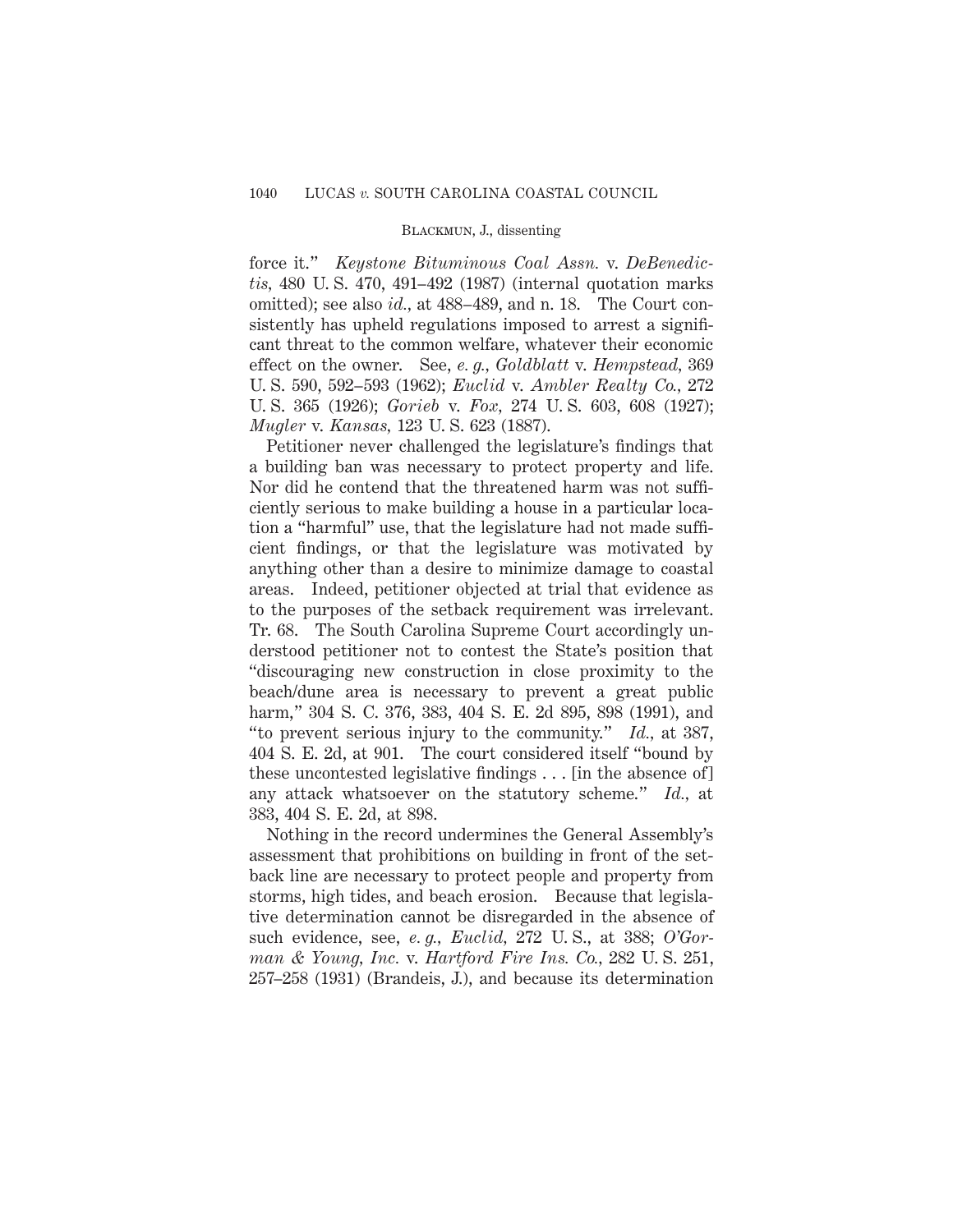of harm to life and property from building is sufficient to prohibit that use under this Court's cases, the South Carolina Supreme Court correctly found no taking.

#### II

My disagreement with the Court begins with its decision to review this case. This Court has held consistently that a land-use challenge is not ripe for review until there is a final decision about what uses of the property will be permitted. The ripeness requirement is not simply a gesture of good will to land-use planners. In the absence of "a final and authoritative determination of the type and intensity of development legally permitted on the subject property," *MacDonald, Sommer & Frates* v. *Yolo County,* 477 U. S. 340, 348 (1986), and the utilization of state procedures for just compensation, there is no final judgment, and in the absence of a final judgment there is no jurisdiction, see *San Diego Gas & Electric Co.* v. *San Diego,* 450 U. S. 621, 633 (1981); *Agins* v. *City of Tiburon,* 447 U. S. 255, 260 (1980).

This rule is "compelled by the very nature of the inquiry required by the Just Compensation Clause," because the factors applied in deciding a takings claim "simply cannot be evaluated until the administrative agency has arrived at a final, definitive position regarding how it will apply the regulations at issue to the particular land in question." *Williamson County Regional Planning Comm'n* v. *Hamilton Bank of Johnson City,* 473 U. S. 172, 190, 191 (1985). See also *MacDonald, Sommer & Frates,* 477 U. S., at 348 ("A court cannot determine whether a regulation has gone 'too far' unless it knows how far the regulation goes") (citation omitted).

The Court admits that the 1990 amendments to the Beachfront Management Act allowing special permits preclude Lucas from asserting that his property has been permanently taken. See *ante,* at 1011–1012. The Court agrees that such a claim would not be ripe because there has been no final decision by respondent on what uses will be permitted.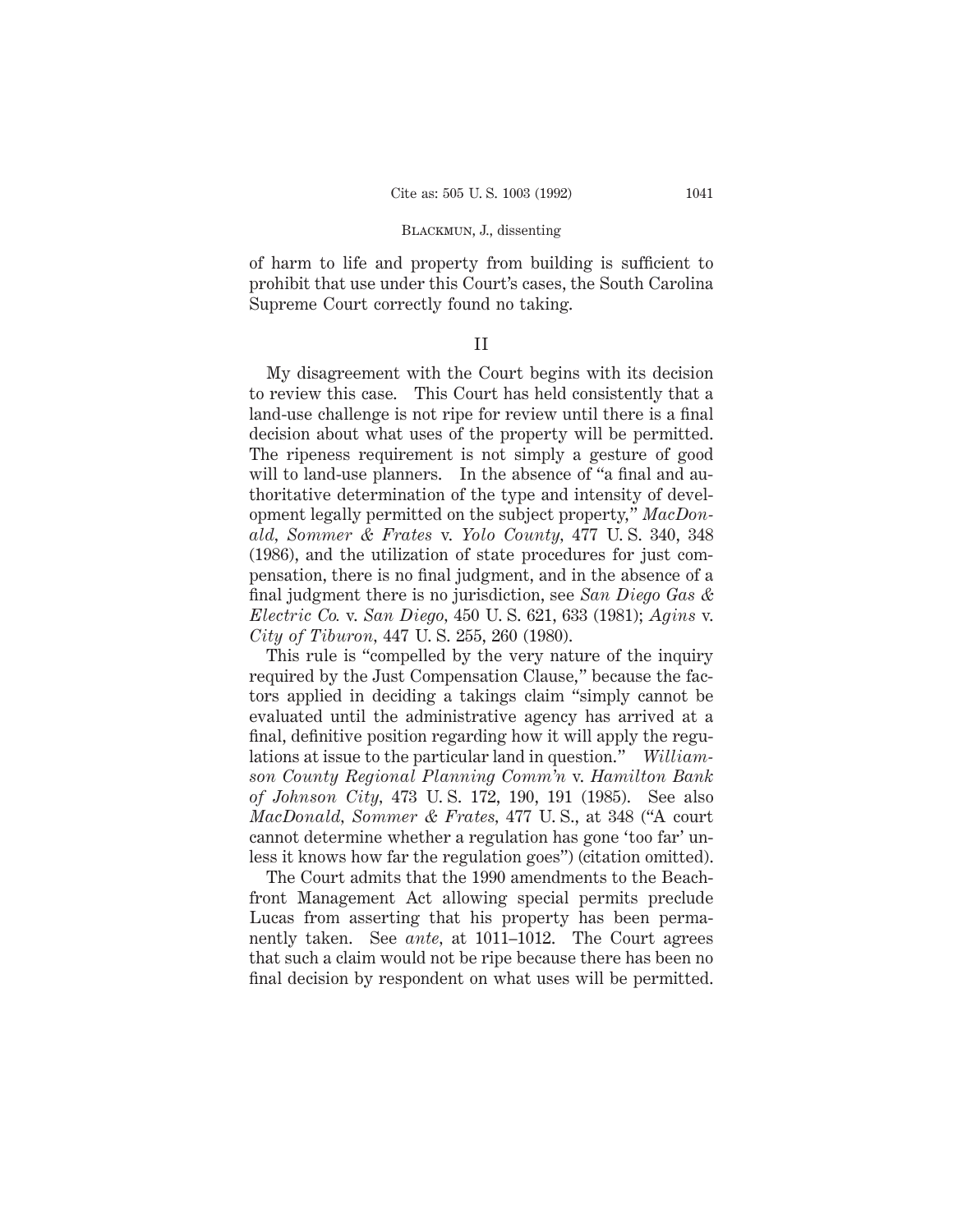The Court, however, will not be denied: It determines that petitioner's "temporary takings" claim for the period from July 1, 1988, to June 25, 1990, is ripe. But this claim also is not justiciable.4

From the very beginning of this litigation, respondent has argued that the courts

"lac[k] jurisdiction in this matter because the Plaintiff has sought no authorization from Council for use of his property, has not challenged the location of the baseline or setback line as alleged in the Complaint and because no final agency decision has been rendered concerning use of his property or location of said baseline or setback line." Tr. 10 (answer, as amended).

Although the Council's plea has been ignored by every court, it is undoubtedly correct.

Under the Beachfront Management Act, petitioner was entitled to challenge the setback line or the baseline or erosion rate applied to his property in formal administrative, followed by judicial, proceedings. S. C. Code Ann. § 48–39– 280(E) (Supp. 1991). Because Lucas failed to pursue this administrative remedy, the Council never finally decided whether Lucas' particular piece of property was correctly categorized as a critical area in which building would not be permitted. This is all the more crucial because Lucas argued strenuously in the trial court that his land was perfectly safe to build on, and that his company had studies to prove it. Tr. 20, 25, 36. If he was correct, the Council's

<sup>4</sup> The Court's reliance, *ante,* at 1013, on *Esposito* v. *South Carolina Coastal Council,* 939 F. 2d 165, 168 (CA4 1991), cert. denied, *post,* p. 1219, in support of its decision to consider Lucas' temporary takings claim ripe is misplaced. In *Esposito* the plaintiffs brought a facial challenge to the mere enactment of the Act. Here, of course, Lucas has brought an asapplied challenge. See Brief for Petitioner 16. Facial challenges are ripe when the Act is passed; applied challenges require a final decision on the Act's application to the property in question.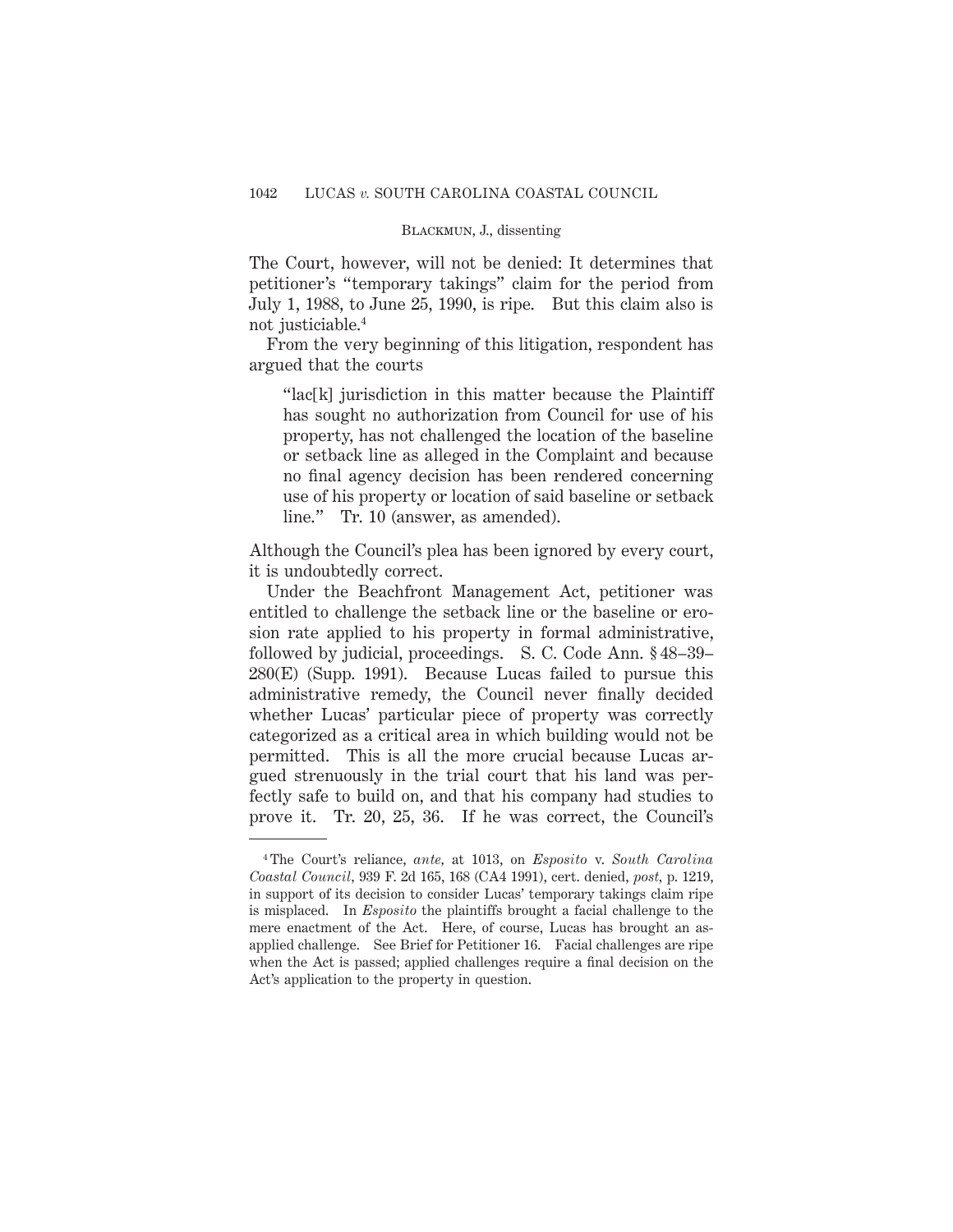final decision would have been to alter the setback line, eliminating the construction ban on Lucas' property.

That petitioner's property fell within the critical area as initially interpreted by the Council does not excuse petitioner's failure to challenge the Act's application to his property in the administrative process. The claim is not ripe until petitioner seeks a variance from that status. "[W]e have made it quite clear that the mere assertion of regulatory jurisdiction by a governmental body does not constitute a regulatory taking." *United States* v. *Riverside Bayview Homes, Inc.,* 474 U. S. 121, 126 (1985). See also *Williamson County,* 473 U. S., at 188 (claim not ripe because respondent did not seek variances that would have allowed it to develop the property, notwithstanding the commission's finding that the plan did not comply with the zoning ordinance and subdivision regulations).5

Even if I agreed with the Court that there were no jurisdictional barriers to deciding this case, I still would not try to decide it. The Court creates its new takings jurisprudence based on the trial court's finding that the property

<sup>5</sup> Even more baffling, given its decision, just a few days ago, in *Lujan* v. *Defenders of Wildlife,* 504 U. S. 555 (1992), the Court decides petitioner has demonstrated injury in fact. In his complaint, petitioner made no allegations that he had any definite plans for using his property. App. to Pet. for Cert. 153–156. At trial, Lucas testified that he had house plans drawn up, but that he was "in no hurry" to build "because the lot was appreciating in value." Tr. 28–29. The trial court made no findings of fact that Lucas had any plans to use the property from 1988 to 1990. " '[S]ome day' intentions—without any description of concrete plans, or indeed even any specification of *when* the some day will be—do not support a finding of the 'actual or imminent' injury that our cases require." 504 U. S., at 564. The Court circumvents *Defenders of Wildlife* by deciding to resolve this case as if it arrived on the pleadings alone. But it did not. Lucas had a full trial on his claim for " 'damages for the temporary taking of his property' from the date of the 1988 Act's passage to 'such time as this matter is finally resolved,'" ante, at 1013, n. 3, quoting the complaint, and failed to demonstrate any immediate concrete plans to build or sell.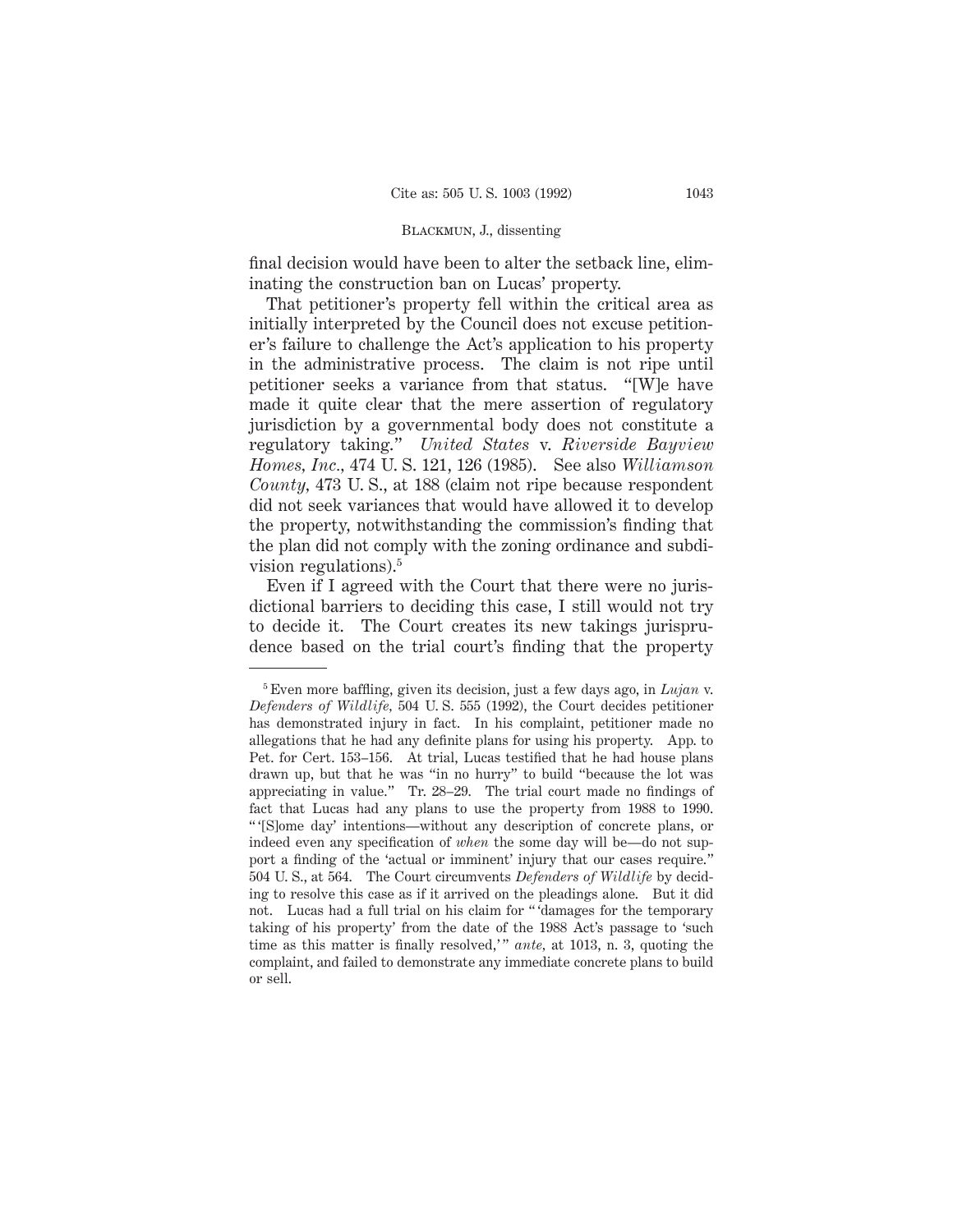had lost all economic value.<sup>6</sup> This finding is almost certainly erroneous. Petitioner still can enjoy other attributes of ownership, such as the right to exclude others, "one of the most essential sticks in the bundle of rights that are commonly characterized as property." *Kaiser Aetna* v. *United States,* 444 U. S. 164, 176 (1979). Petitioner can picnic, swim, camp in a tent, or live on the property in a movable trailer. State courts frequently have recognized that land has economic value where the only residual economic uses are recreation or camping. See, *e. g., Turnpike Realty Co.* v. *Dedham,* 362 Mass. 221, 284 N. E. 2d 891 (1972); *Turner* v. *County of Del Norte,* 24 Cal. App. 3d 311, 101 Cal. Rptr. 93 (1972), cert. denied, 409 U. S. 1108 (1973); *Hall* v. *Board of Environmental Protection,* 528 A. 2d 453 (Me. 1987). Petitioner also retains the right to alienate the land, which would have value for neighbors and for those prepared to enjoy proximity to the ocean without a house.

Yet the trial court, apparently believing that "less value" and "valueless" could be used interchangeably, found the property "valueless." The court accepted no evidence from the State on the property's value without a home, and petitioner's appraiser testified that he never had considered what the value would be absent a residence. Tr. 54–55. The appraiser's value was based on the fact that the "highest and best use of these lots . . . [is] luxury single family detached dwellings." *Id.,* at 48. The trial court appeared to believe that the property could be considered "valueless" if it was not available for its most profitable use. Absent that erroneous assumption, see *Goldblatt,* 369 U. S., at 592, I find no evidence in the record supporting the trial court's conclusion that the damage to the lots by virtue of the restrictions

<sup>6</sup> Respondent contested the findings of fact of the trial court in the South Carolina Supreme Court, but that court did not resolve the issue. This Court's decision to assume for its purposes that petitioner had been denied all economic use of his land does not, of course, dispose of the issue on remand.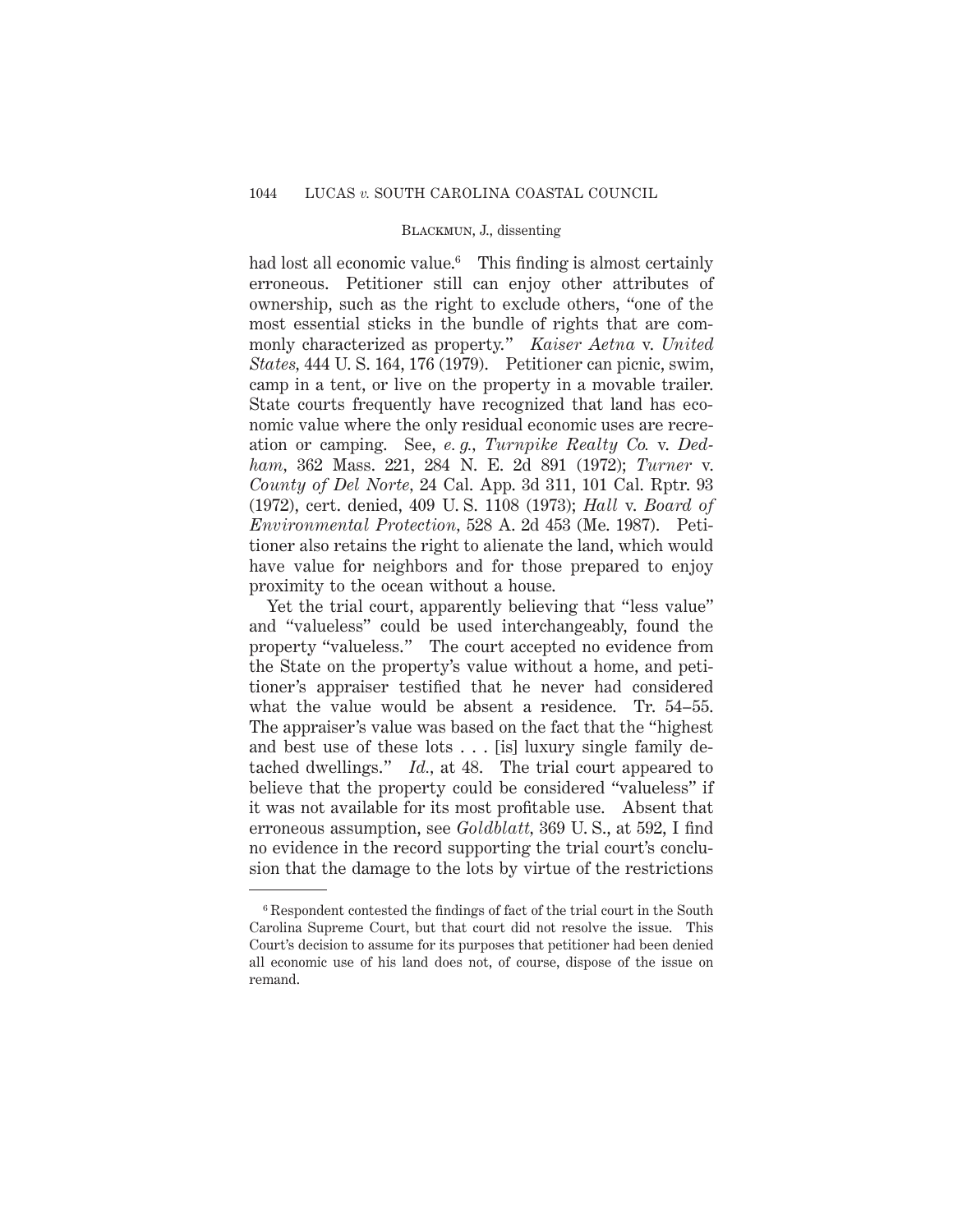was "total." Record 128 (findings of fact). I agree with the Court, *ante,* at 1020, n. 9, that it has the power to decide a case that turns on an erroneous finding, but I question the wisdom of deciding an issue based on a factual premise that does not exist in this case, and in the judgment of the Court will exist in the future only in "extraordinary circumstance[s]," *ante,* at 1017.

Clearly, the Court was eager to decide this case.7 But eagerness, in the absence of proper jurisdiction, must—and in this case should have been—met with restraint.

# III

The Court's willingness to dispense with precedent in its haste to reach a result is not limited to its initial jurisdictional decision. The Court also alters the long-settled rules of review.

The South Carolina Supreme Court's decision to defer to legislative judgments in the absence of a challenge from petitioner comports with one of this Court's oldest maxims: "[T]he existence of facts supporting the legislative judgment is to be presumed." *United States* v. *Carolene Products Co.,* 304 U. S. 144, 152 (1938). Indeed, we have said the legislature's judgment is "well-nigh conclusive." *Berman* v. *Par-*

<sup>7</sup> The Court overlooks the lack of a ripe and justiciable claim apparently out of concern that in the absence of its intervention Lucas will be unable to obtain further adjudication of his temporary takings claim. The Court chastises respondent for arguing that Lucas' temporary takings claim is premature because it failed "so much as [to] commen[t]" upon the effect of the South Carolina Supreme Court's decision on petitioner's ability to obtain relief for the 2-year period, and it frets that Lucas would "be unable (absent our intervention now) to obtain further state-court adjudication with respect to the 1988–1990 period." *Ante,* at 1012. Whatever the explanation for the Court's intense interest in Lucas' plight when ordinarily we are more cautious in granting discretionary review, the concern would have been more prudently expressed by vacating the judgment below and remanding for further consideration in light of the 1990 amendments. At that point, petitioner could have brought a temporary takings claim in the state courts.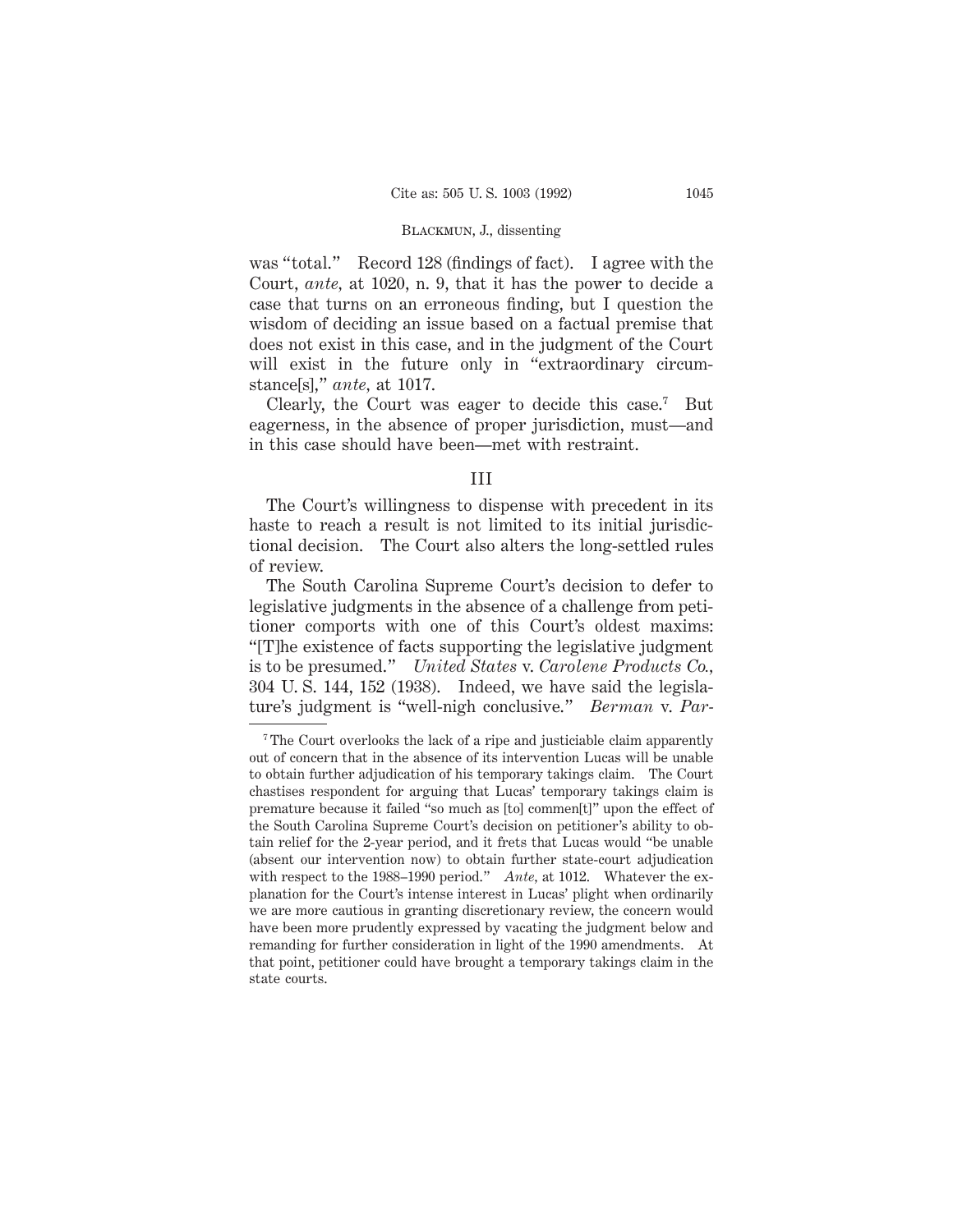*ker,* 348 U. S. 26, 32 (1954). See also *Sweet* v. *Rechel,* 159 U. S. 380, 392 (1895); *Euclid,* 272 U. S., at 388 ("If the validity of the legislative classification for zoning purposes be fairly debatable, the legislative judgment must be allowed to control").

Accordingly, this Court always has required plaintiffs challenging the constitutionality of an ordinance to provide "some factual foundation of record" that contravenes the legislative findings. *O'Gorman & Young*, 282 U. S., at 258. In the absence of such proof, "the presumption of constitutionality must prevail." *Id.,* at 257. We only recently have reaffirmed that claimants have the burden of showing a state law constitutes a taking. See *Keystone Bituminous Coal,* 480 U. S., at 485. See also *Goldblatt,* 369 U. S., at 594 (citing "the usual presumption of constitutionality" that applies to statutes attacked as takings).

Rather than invoking these traditional rules, the Court decides the State has the burden to convince the courts that its legislative judgments are correct. Despite Lucas' complete failure to contest the legislature's findings of serious harm to life and property if a permanent structure is built, the Court decides that the legislative findings are not sufficient to justify the use prohibition. Instead, the Court "emphasize[s]" the State must do more than merely proffer its legislative judgments to avoid invalidating its law. *Ante,* at 1031. In this case, apparently, the State now has the burden of showing the regulation is not a taking. The Court offers no justification for its sudden hostility toward state legislators, and I doubt that it could.

IV

The Court does not reject the South Carolina Supreme Court's decision simply on the basis of its disbelief and distrust of the legislature's findings. It also takes the opportunity to create a new scheme for regulations that eliminate all economic value. From now on, there is a categorical rule finding these regulations to be a taking unless the use they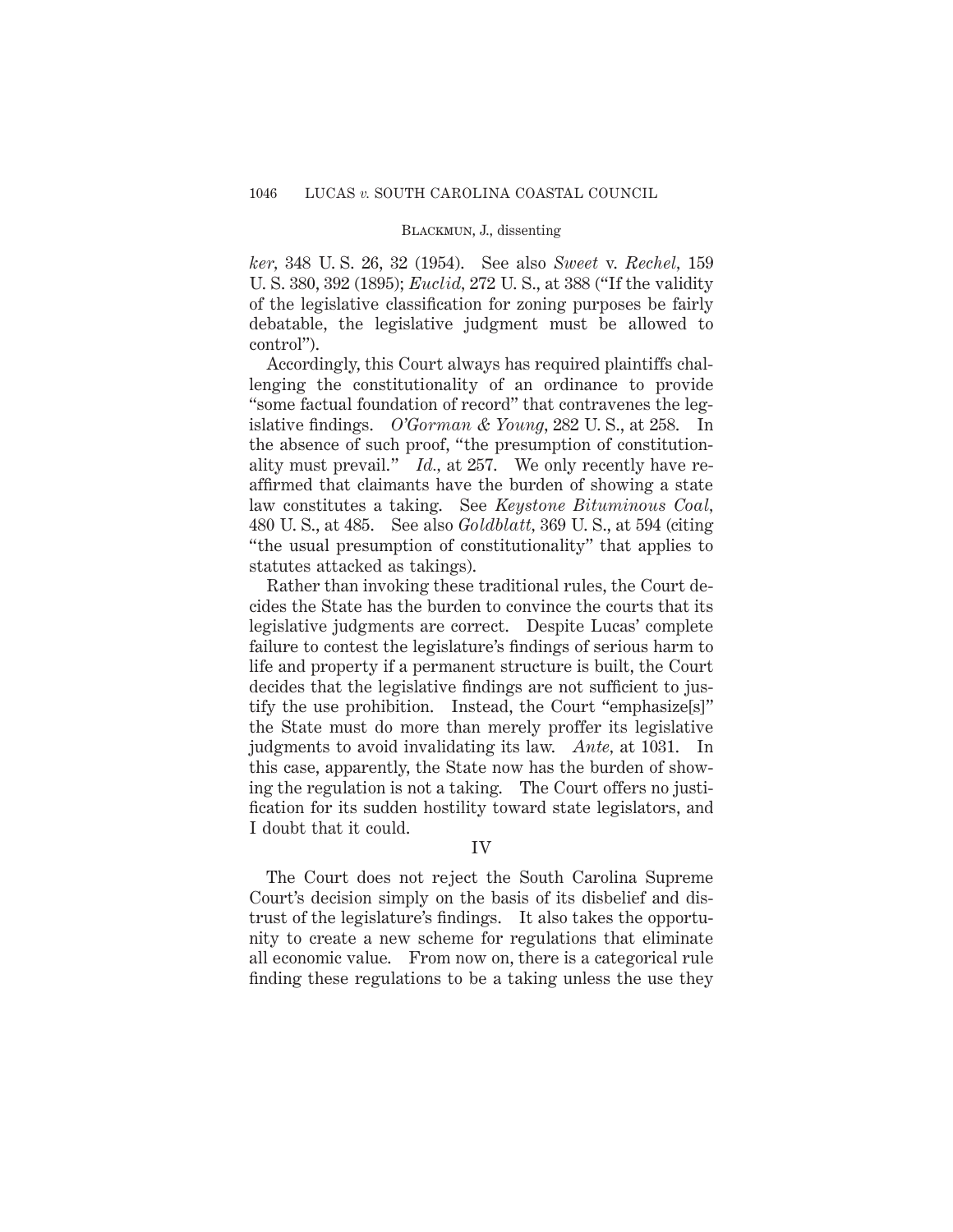prohibit is a background common-law nuisance or property principle. See *ante,* at 1028–1031.

#### A

I first question the Court's rationale in creating a category that obviates a "case-specific inquiry into the public interest advanced," *ante,* at 1015, if all economic value has been lost. If one fact about the Court's takings jurisprudence can be stated without contradiction, it is that "the particular circumstances of each case" determine whether a specific restriction will be rendered invalid by the government's failure to pay compensation. *United States* v. *Central Eureka Mining Co.,* 357 U. S. 155, 168 (1958). This is so because although we have articulated certain factors to be considered, including the economic impact on the property owner, the ultimate conclusion "necessarily requires a weighing of private and public interests." *Agins,* 447 U. S., at 261. When the government regulation prevents the owner from any economically valuable use of his property, the private interest is unquestionably substantial, but we have never before held that no public interest can outweigh it. Instead the Court's prior decisions "uniformly reject the proposition that diminution in property value, standing alone, can establish a 'taking.' " *Penn Central Transp. Co.* v. *New York City,* 438 U. S. 104, 131 (1978).

This Court repeatedly has recognized the ability of government, in certain circumstances, to regulate property without compensation no matter how adverse the financial effect on the owner may be. More than a century ago, the Court explicitly upheld the right of States to prohibit uses of property injurious to public health, safety, or welfare without paying compensation: "A prohibition simply upon the use of property for purposes that are declared, by valid legislation, to be injurious to the health, morals, or safety of the community, cannot, in any just sense, be deemed a taking or an appropriation of property." *Mugler* v. *Kansas,* 123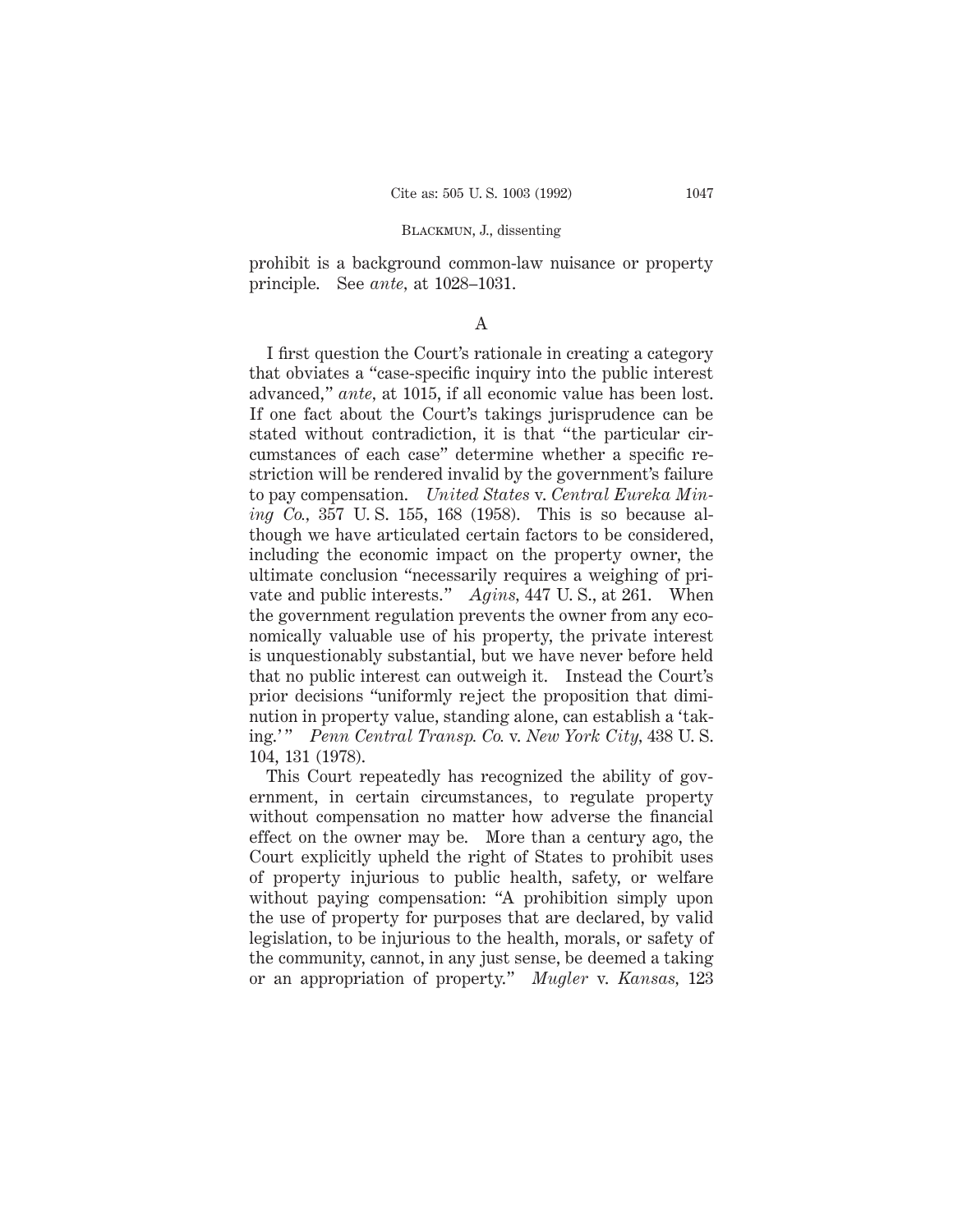U. S., at 668–669. On this basis, the Court upheld an ordinance effectively prohibiting operation of a previously lawful brewery, although the "establishments will become of no value as property." *Id.,* at 664; see also *id.,* at 668.

*Mugler* was only the beginning in a long line of cases.<sup>8</sup> In *Powell* v. *Pennsylvania,* 127 U. S. 678 (1888), the Court upheld legislation prohibiting the manufacture of oleomargarine, despite the owner's allegation that "if prevented from continuing it, the value of his property employed therein would be entirely lost and he be deprived of the means of livelihood." *Id.,* at 682. In *Hadacheck* v. *Sebastian,* 239 U. S. 394 (1915), the Court upheld an ordinance prohibiting a brickyard, although the owner had made excavations on the land that prevented it from being utilized for any purpose but a brickyard. *Id.,* at 405. In *Miller* v. *Schoene,* 276 U. S. 272 (1928), the Court held that the Fifth Amendment did not require Virginia to pay compensation to the owner of cedar trees ordered destroyed to prevent a disease from spreading to nearby apple orchards. The "preferment of [the public interest] over the property interest of the individual, to the extent even of its destruction, is one of the distinguishing characteristics of every exercise of the police power which affects property." *Id.,* at 280. Again, in *Omnia Commercial Co.* v. *United States,* 261 U. S. 502 (1923), the Court stated that "destruction of, or injury to, property is frequently accomplished without a 'taking' in the constitutional sense." *Id.,* at 508.

More recently, in *Goldblatt,* the Court upheld a town regulation that barred continued operation of an existing sand and gravel operation in order to protect public safety. 369

<sup>8</sup> Prior to *Mugler,* the Court had held that owners whose real property is wholly destroyed to prevent the spread of a fire are not entitled to compensation. *Bowditch* v. *Boston,* 101 U. S. 16, 18–19 (1880). And the Court recognized in the *License Cases,* 5 How. 504, 589 (1847) (opinion of McLean, J.), that "[t]he acknowledged police power of a State extends often to the destruction of property."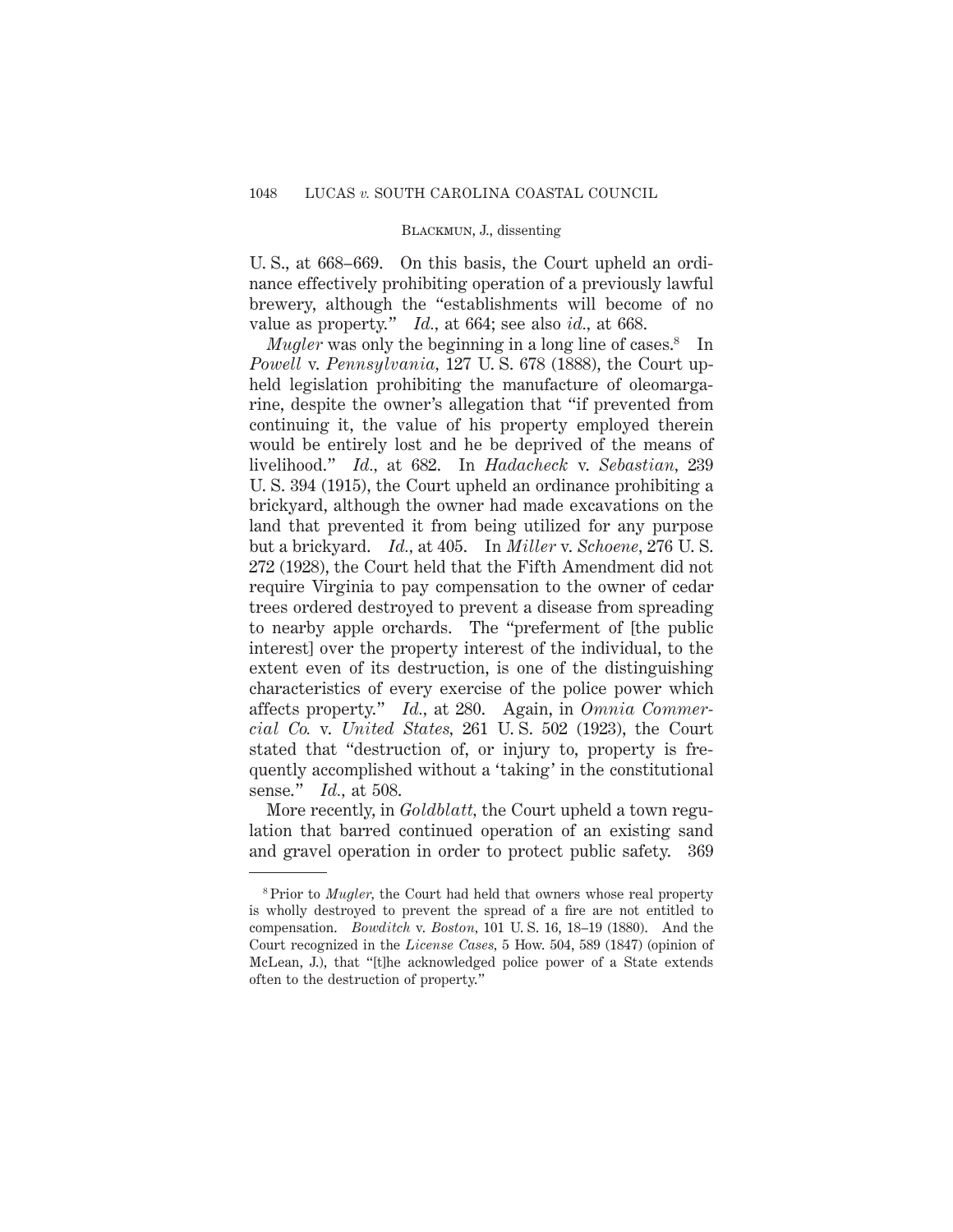U. S., at 596. "Although a comparison of values before and after is relevant," the Court stated, "it is by no means conclusive." <sup>9</sup> *Id.,* at 594. In 1978, the Court declared that "in instances in which a state tribunal reasonably concluded that 'the health, safety, morals, or general welfare' would be promoted by prohibiting particular contemplated uses of land, this Court has upheld land-use regulation that destroyed . . . recognized real property interests." *Penn Central Transp. Co.,* 438 U. S., at 125. In *First English Evangelical Lutheran Church of Glendale* v. *County of Los Angeles,* 482 U. S. 304 (1987), the owner alleged that a floodplain ordinance had deprived it of "all use" of the property. *Id.,* at 312. The Court remanded the case for consideration whether, even if the ordinance denied the owner all use, it could be justified as a safety measure.<sup>10</sup> *Id.*, at 313. And in *Keystone Bituminous Coal,* the Court summarized over 100 years of precedent: "[T]he Court has repeatedly upheld regulations that destroy or adversely affect real property interests."<sup>11</sup> 480 U.S., at 489, n. 18.

<sup>9</sup> That same year, an appeal came to the Court asking "[w]hether zoning ordinances which altogether destroy the worth of valuable land by prohibiting the only economic use of which it is capable effect a taking of real property without compensation." Juris. Statement, O. T. 1962, No. 307, p. 5. The Court dismissed the appeal for lack of a substantial federal question. *Consolidated Rock Products Co.* v. *Los Angeles,* 57 Cal. 2d 515, 370 P. 2d 342, appeal dism'd, 371 U. S. 36 (1962).

<sup>10</sup> On remand, the California court found no taking in part because the zoning regulation "involves this highest of public interests—the prevention of death and injury." *First Lutheran Church* v. *Los Angeles,* 210 Cal. App. 3d 1353, 1370, 258 Cal. Rptr. 893, 904 (1989), cert. denied, 493 U. S. 1056 (1990).

<sup>11</sup> The Court's suggestion that *Agins* v. *City of Tiburon,* 447 U. S. 255 (1980), a unanimous opinion, created a new *per se* rule, only now discovered, is unpersuasive. In *Agins,* the Court stated that "no precise rule determines when property has been taken" but instead that "the question necessarily requires a weighing of public and private interest." *Id.,* at 260–262. The other cases cited by the Court, *ante,* at 1015, repeat the *Agins* sentence, but in no way suggest that the public interest is irrelevant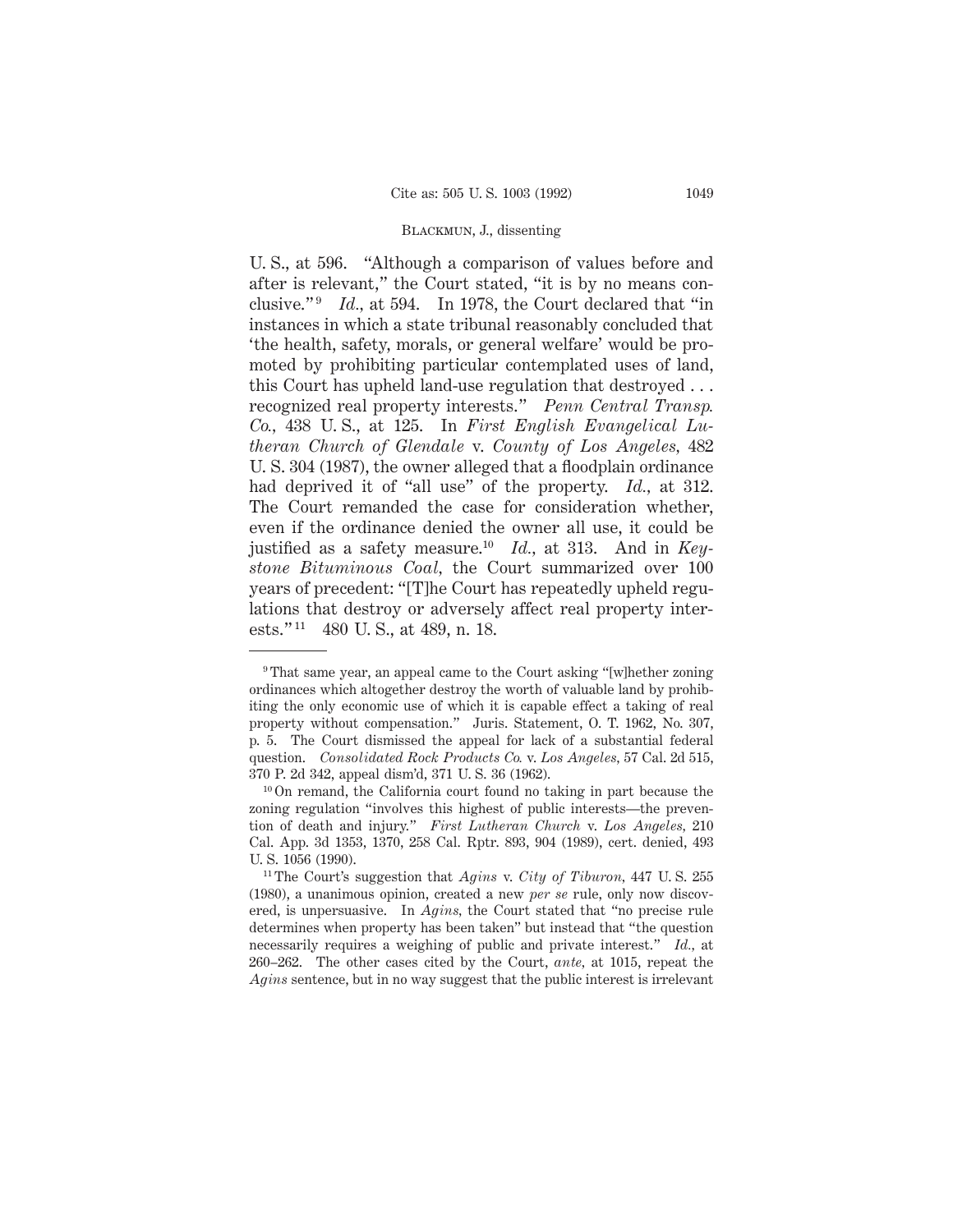The Court recognizes that "our prior opinions have suggested that 'harmful or noxious uses' of property may be proscribed by government regulation without the requirement of compensation," *ante,* at 1022, but seeks to reconcile them with its categorical rule by claiming that the Court never has upheld a regulation when the owner alleged the loss of all economic value. Even if the Court's factual premise were correct, its understanding of the Court's cases is distorted. In none of the cases did the Court suggest that the right of a State to prohibit certain activities without paying compensation turned on the availability of some residual valuable use.12 Instead, the cases depended on whether the

if total value has been taken. The Court has indicated that proof that a regulation does *not* deny an owner economic use of his property is sufficient to defeat a facial takings challenge. See *Hodel* v. *Virginia Surface Mining & Reclamation Assn., Inc.,* 452 U. S. 264, 295–297 (1981). But the conclusion that a regulation is not on its face a taking because it allows the landowner some economic use of property is a far cry from the proposition that *denial* of such use is sufficient to establish a takings claim regardless of any other consideration. The Court never has accepted the latter proposition.

The Court relies today on dicta in *Agins, Hodel, Nollan* v. *California Coastal Comm'n,* 483 U. S. 825 (1987), and *Keystone Bituminous Coal Assn.* v. *DeBenedictis,* 480 U. S. 470 (1987), for its new categorical rule. *Ante,* at 1015–1016. I prefer to rely on the directly contrary holdings in cases such as *Mugler* v. *Kansas,* 123 U. S. 623 (1887), and *Hadacheck* v. *Sebastian,* 239 U. S. 394 (1915), not to mention contrary statements in the very cases on which the Court relies. See *Agins,* 447 U. S., at 260–262; *Keystone Bituminous Coal,* 480 U. S., at 489, n. 18, 491–492.

<sup>12</sup> *Miller* v. *Schoene,* 276 U. S. 272 (1928), is an example. In the course of demonstrating that apple trees are more valuable than red cedar trees, the Court noted that red cedar has "occasional use and value as lumber." *Id.,* at 279. But the Court did not discuss whether the timber owned by the petitioner in that case was commercially salable, and nothing in the opinion suggests that the State's right to require uncompensated felling of the trees depended on any such salvage value. To the contrary, it is clear from its unanimous opinion that the *Schoene* Court would have sustained a law requiring the burning of cedar trees if that had been necessary to protect apple trees in which there was a public interest: The Court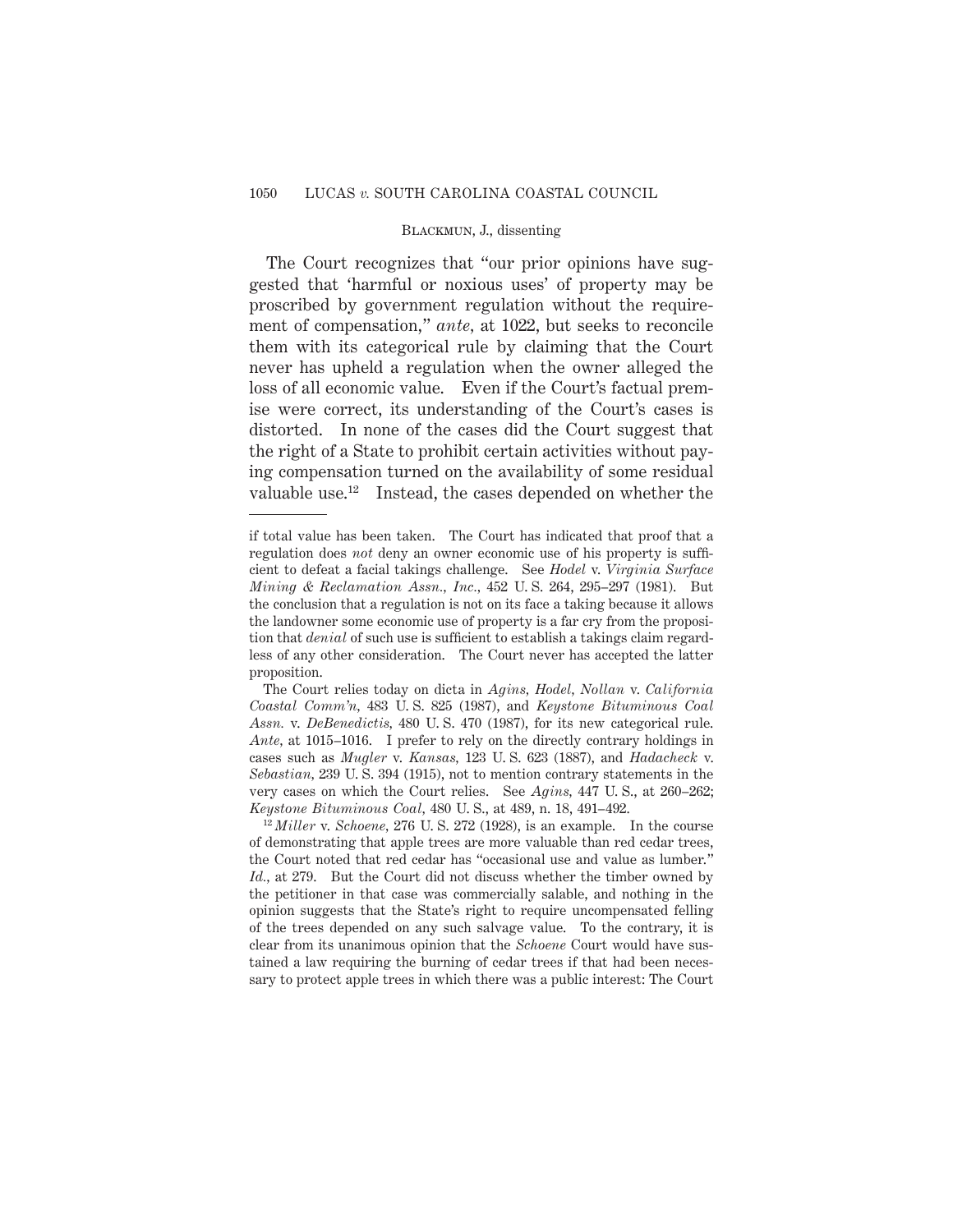government interest was sufficient to prohibit the activity, given the significant private cost.13

These cases rest on the principle that the State has full power to prohibit an owner's use of property if it is harmful to the public. "[S]ince no individual has a right to use his property so as to create a nuisance or otherwise harm others, the State has not 'taken' anything when it asserts its power to enjoin the nuisance-like activity." *Keystone Bituminous Coal,* 480 U. S., at 491, n. 20. It would make no sense under this theory to suggest that an owner has a constitutionally protected right to harm others, if only he makes the proper showing of economic loss.14 See *Pennsylvania Coal Co.* v. *Mahon,* 260 U. S. 393, 418 (1922) (Brandeis, J., dissenting) ("Restriction upon [harmful] use does not become inappropriate as a means, merely because it deprives the owner of the only use to which the property can then be profitably put").

spoke of preferment of the public interest over the property interest of the individual, "to the extent even of its destruction." *Id.,* at 280.

<sup>13</sup> The Court seeks to disavow the holdings and reasoning of *Mugler* and subsequent cases by explaining that they were the Court's early efforts to define the scope of the police power. There is language in the earliest takings cases suggesting that the police power was considered to be the power simply to prevent harms. Subsequently, the Court expanded its understanding of what were government's legitimate interests. But it does not follow that the holding of those early cases—that harmful and noxious uses of property can be forbidden whatever the harm to the property owner and without the payment of compensation—was repudiated. To the contrary, as the Court consciously expanded the scope of the police power beyond preventing harm, it clarified that there was a core of public interests that overrode any private interest. See *Keystone Bituminous Coal,* 480 U. S., at 491, n. 20.

<sup>&</sup>lt;sup>14</sup> "Indeed, it would be extraordinary to construe the Constitution to require a government to compensate private landowners because it denied them 'the right' to use property which cannot be used without risking injury and death." *First Lutheran Church,* 210 Cal. App. 3d, at 1366, 258 Cal. Rptr., at 901–902.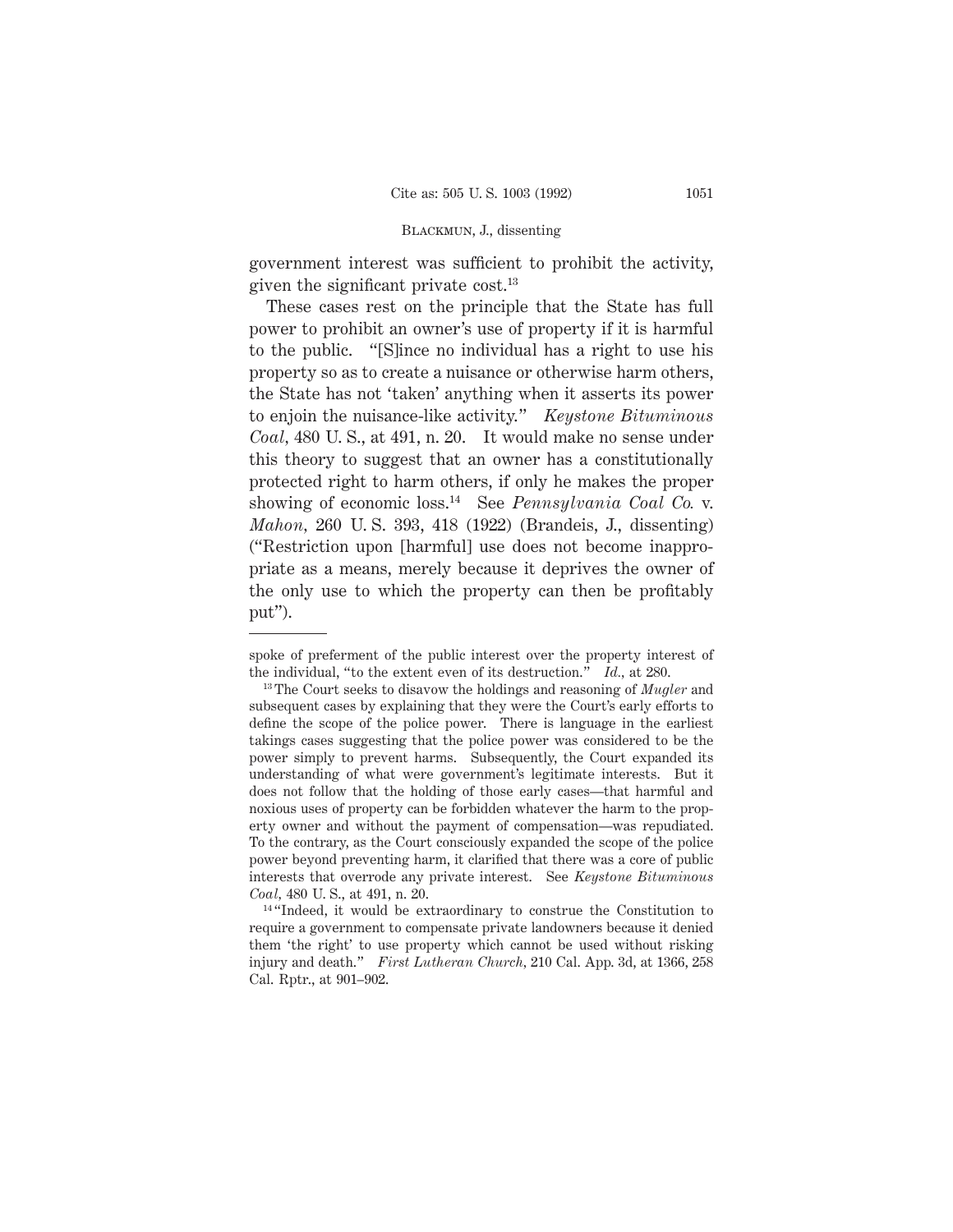#### B

Ultimately even the Court cannot embrace the full implications of its *per se* rule: It eventually agrees that there cannot be a categorical rule for a taking based on economic value that wholly disregards the public need asserted. Instead, the Court decides that it will permit a State to regulate all economic value only if the State prohibits uses that would not be permitted under "background principles of nuisance and property law." <sup>15</sup> *Ante,* at 1031.

Until today, the Court explicitly had rejected the contention that the government's power to act without paying compensation turns on whether the prohibited activity is a common-law nuisance.16 The brewery closed in *Mugler* itself was not a common-law nuisance, and the Court specifically stated that it was the role of the legislature to deter-

<sup>&</sup>lt;sup>15</sup> Although it refers to state nuisance and property law, the Court apparently does not mean just any state nuisance and property law. Public nuisance was first a common-law creation, see Newark, The Boundaries of Nuisance, 65 L. Q. Rev. 480, 482 (1949) (attributing development of nuisance to 1535), but by the 1800's in both the United States and England, legislatures had the power to define what is a public nuisance, and particular uses often have been selectively targeted. See Prosser, Private Action for Public Nuisance, 52 Va. L. Rev. 997, 999–1000 (1966); J. Stephen, A General View of the Criminal Law of England 105–107 (2d ed. 1890). The Court's references to "common-law" background principles, however, indicate that legislative determinations do not constitute "state nuisance and property law" for the Court.

<sup>&</sup>lt;sup>16</sup> Also, until today the fact that the regulation prohibited uses that were lawful at the time the owner purchased did not determine the constitutional question. The brewery, the brickyard, the cedar trees, and the gravel pit were all perfectly legitimate uses prior to the passage of the regulation. See *Mugler* v. *Kansas,* 123 U. S., at 654; *Hadacheck* v. *Sebastian,* 239 U. S. 394 (1915); *Miller,* 276 U. S., at 272; *Goldblatt* v. *Hempstead,* 369 U. S. 590 (1962). This Court explicitly acknowledged in *Hadacheck* that "[a] vested interest cannot be asserted against [the police power] because of conditions once obtaining. To so hold would preclude development and fix a city forever in its primitive conditions." 239 U. S., at 410 (citation omitted).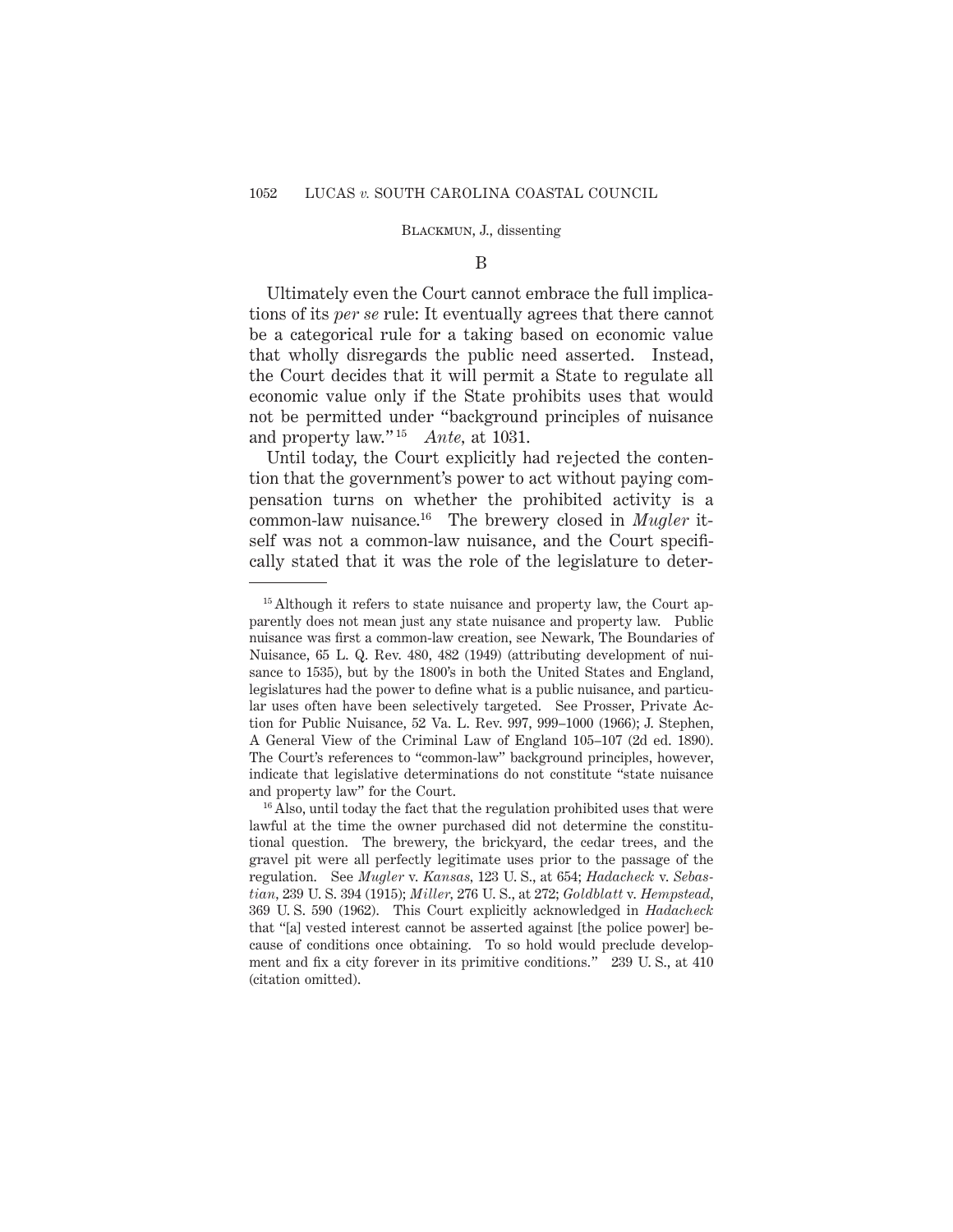mine what measures would be appropriate for the protection of public health and safety. See 123 U. S., at 661. In upholding the state action in *Miller*, the Court found it unnecessary to "weigh with nicety the question whether the infected cedars constitute a nuisance according to common law; or whether they may be so declared by statute." 276 U. S., at 280. See also *Goldblatt,* 369 U. S., at 593; *Hadacheck,* 239 U. S., at 411. Instead the Court has relied in the past, as the South Carolina court has done here, on legislative judgments of what constitutes a harm.<sup>17</sup>

The Court rejects the notion that the State always can prohibit uses it deems a harm to the public without granting compensation because "the distinction between 'harmpreventing' and 'benefit-conferring' regulation is often in the eye of the beholder." *Ante,* at 1024. Since the characterization will depend "primarily upon one's evaluation of the worth of competing uses of real estate," *ante,* at 1025, the Court decides a legislative judgment of this kind no longer can provide the desired "objective, value-free basis" for upholding a regulation, *ante,* at 1026. The Court, however, fails to explain how its proposed common-law alternative escapes the same trap.

 $17$  The Court argues that finding no taking when the legislature prohibits a harmful use, such as the Court did in *Mugler* and the South Carolina Supreme Court did in the instant case, would nullify *Pennsylvania Coal.* See *ante,* at 1022–1023. Justice Holmes, the author of *Pennsylvania Coal,* joined *Miller* v. *Schoene,* 276 U. S. 272 (1928), six years later. In *Miller,* the Court adopted the exact approach of the South Carolina court: It found the cedar trees harmful, and their destruction not a taking, whether or not they were a nuisance. Justice Holmes apparently believed that such an approach did not repudiate his earlier opinion. Moreover, this Court already has been over this ground five years ago, and at that point rejected the assertion that *Pennsylvania Coal* was inconsistent with *Mugler, Hadacheck, Miller,* or the others in the string of "noxious use" cases, recognizing instead that the nature of the State's action is critical in takings analysis. *Keystone Bituminous Coal,* 480 U. S., at 490.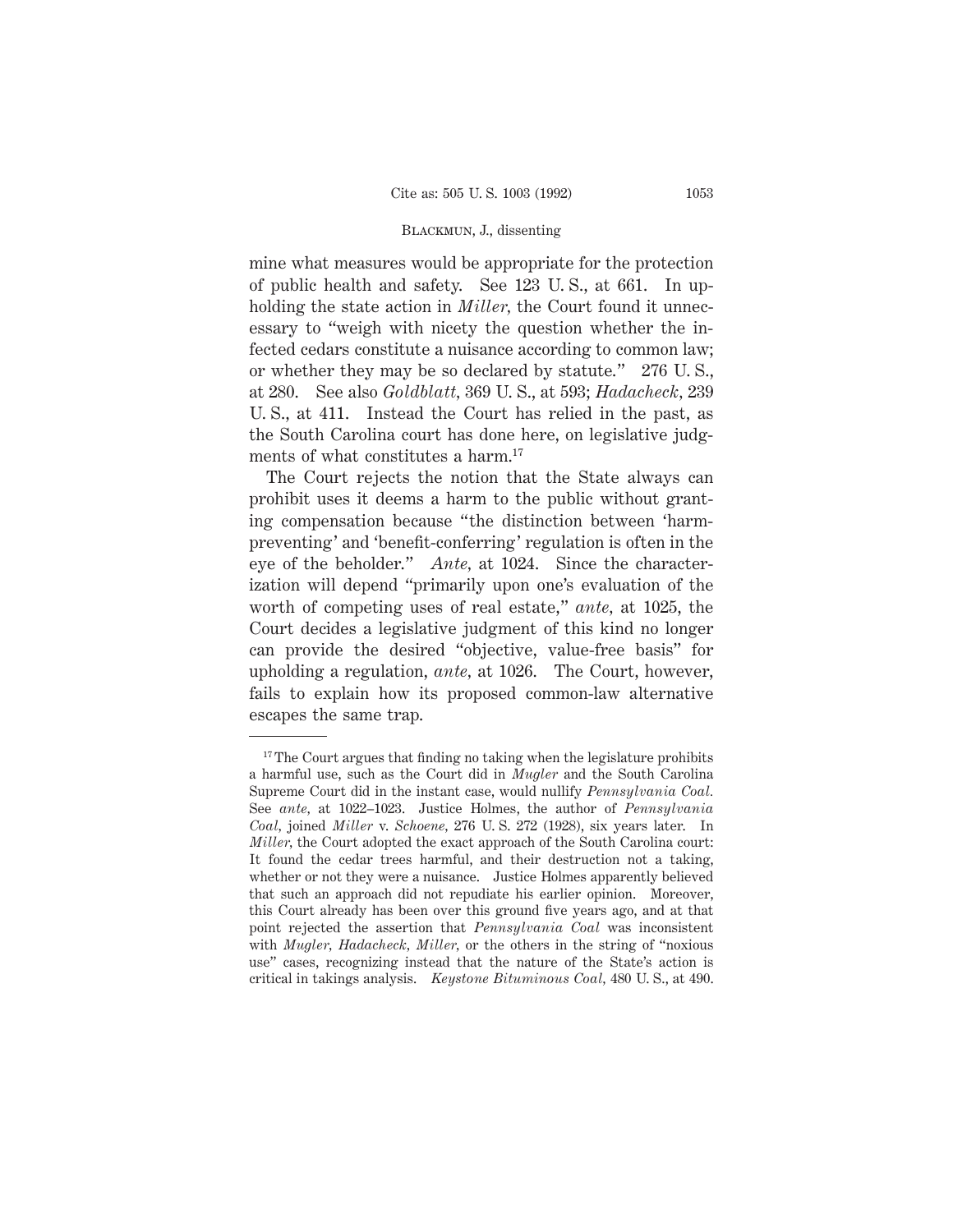The threshold inquiry for imposition of the Court's new rule, "deprivation of all economically valuable use," itself cannot be determined objectively. As the Court admits, whether the owner has been deprived of all economic value of his property will depend on how "property" is defined. The "composition of the denominator in our 'deprivation' fraction," *ante,* at 1017, n. 7, is the dispositive inquiry. Yet there is no "objective" way to define what that denominator should be. "We have long understood that any land-use regulation can be characterized as the 'total' deprivation of an aptly defined entitlement. . . . Alternatively, the same regulation can always be characterized as a mere 'partial' withdrawal from full, unencumbered ownership of the landholding affected by the regulation  $\dots$ ."<sup>18</sup> Michelman, Takings, 1987, 88 Colum. L. Rev. 1600, 1614 (1988).

The Court's decision in *Keystone Bituminous Coal* illustrates this principle perfectly. In *Keystone,* the Court determined that the "support estate" was "merely a part of the entire bundle of rights possessed by the owner." 480 U. S., at 501. Thus, the Court concluded that the support estate's destruction merely eliminated one segment of the total property. *Ibid.* The dissent, however, characterized the support estate as a distinct property interest that was wholly destroyed. *Id.,* at 519. The Court could agree on no "value-free basis" to resolve this dispute.

Even more perplexing, however, is the Court's reliance on common-law principles of nuisance in its quest for a valuefree takings jurisprudence. In determining what is a nuisance at common law, state courts make exactly the decision that the Court finds so troubling when made by the South Carolina General Assembly today: They determine whether the use is harmful. Common-law public and private nui-

<sup>18</sup> See also Michelman, Property, Utility, and Fairness, Comments on the Ethical Foundations of "Just Compensation" Law, 80 Harv. L. Rev. 1165, 1192–1193 (1967); Sax, Takings and the Police Power, 74 Yale L. J. 36, 60 (1964).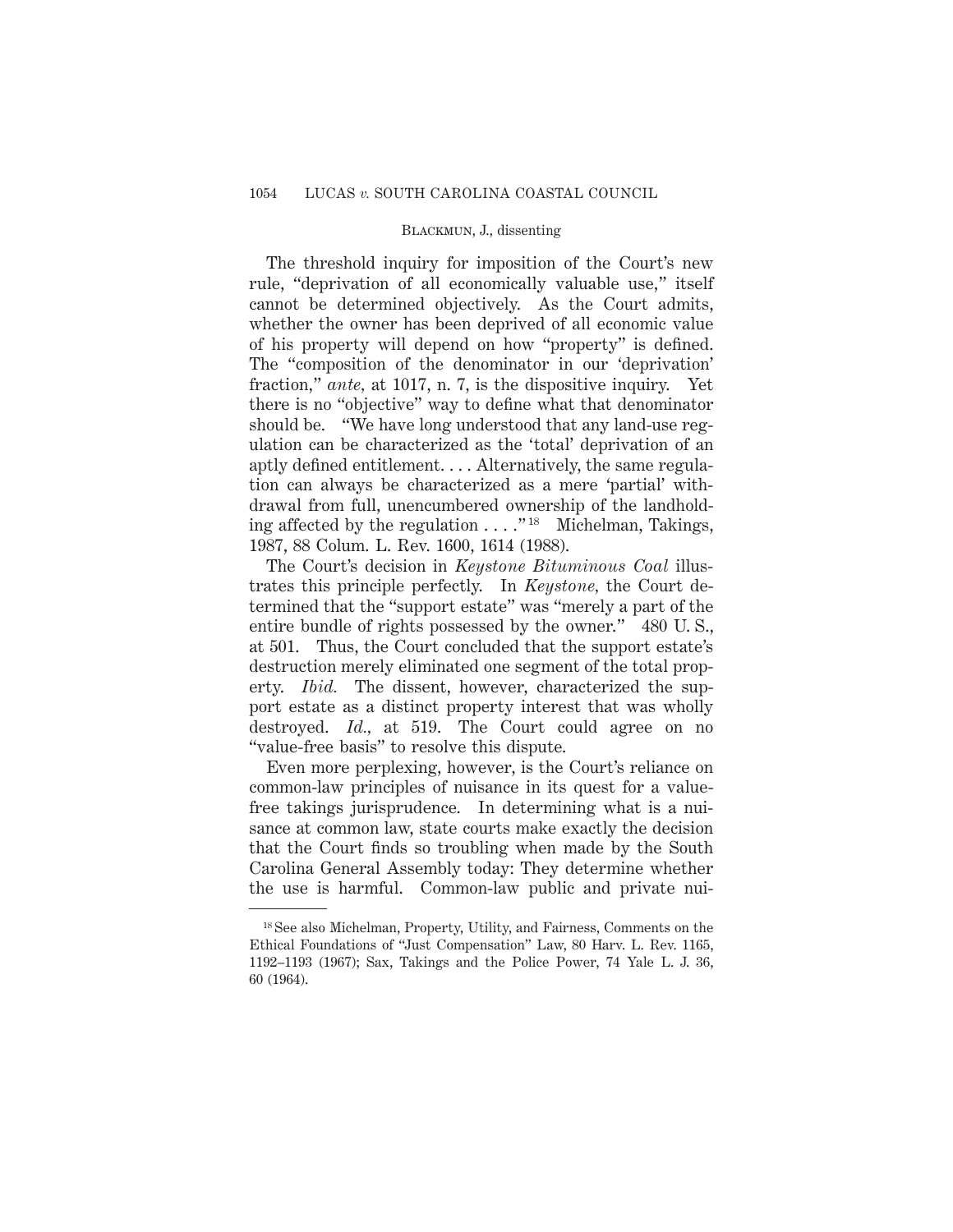sance law is simply a determination whether a particular use causes harm. See Prosser, Private Action for Public Nuisance, 52 Va. L. Rev. 997 (1966) ("*Nuisance* is a French word which means nothing more than harm"). There is nothing magical in the reasoning of judges long dead. They determined a harm in the same way as state judges and legislatures do today. If judges in the 18th and 19th centuries can distinguish a harm from a benefit, why not judges in the 20th century, and if judges can, why not legislators? There simply is no reason to believe that new interpretations of the hoary common-law nuisance doctrine will be particularly "objective" or "value free." <sup>19</sup> Once one abandons the level of generality of *sic utere tuo ut alienum non laedas, ante,* at 1031, one searches in vain, I think, for anything resembling a principle in the common law of nuisance.

 $\mathcal{C}$ 

Finally, the Court justifies its new rule that the legislature may not deprive a property owner of the only economically valuable use of his land, even if the legislature finds it to be a harmful use, because such action is not part of the "'long recognized' " "understandings of our citizens." *Ante,* at 1027. These "understandings" permit such regulation only if the use is a nuisance under the common law. Any other course is "inconsistent with the historical compact recorded in the Takings Clause." *Ante,* at 1028. It is not clear from the Court's

<sup>&</sup>lt;sup>19</sup> "There is perhaps no more impenetrable jungle in the entire law than that which surrounds the word 'nuisance.' It has meant all things to all people, and has been applied indiscriminately to everything from an alarming advertisement to a cockroach baked in a pie." W. Keeton, D. Dobbs, R. Keeton, & D. Owen, Prosser and Keeton on The Law of Torts 616 (5th ed. 1984) (footnotes omitted). It is an area of law that "straddles the legal universe, virtually defies synthesis, and generates case law to suit every taste." W. Rodgers, Environmental Law § 2.4, p. 48 (1986) (footnotes omitted). The Court itself has noted that "nuisance concepts" are "often vague and indeterminate." *Milwaukee* v. *Illinois,* 451 U. S. 304, 317 (1981).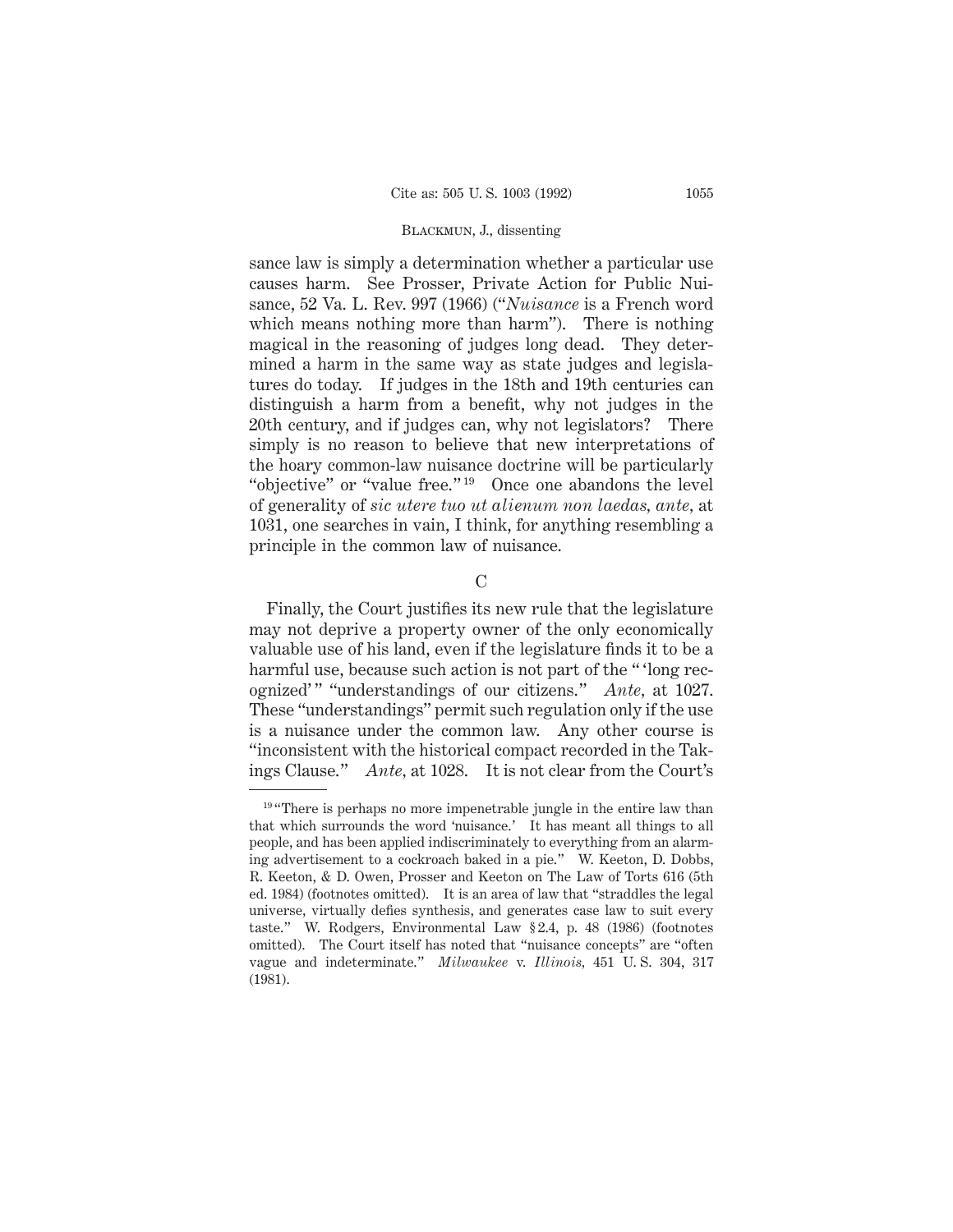opinion where our "historical compact" or "citizens' understanding" comes from, but it does not appear to be history.

The principle that the State should compensate individuals for property taken for public use was not widely established in America at the time of the Revolution.

"The colonists . . . inherited . . . a concept of property which permitted extensive regulation of the use of that property for the public benefit—regulation that could even go so far as to deny all productive use of the property to the owner if, as Coke himself stated, the regulation 'extends to the public benefit . . . for this is for the public, and every one hath benefit by it.'" F. Bosselman, D. Callies, & J. Banta, The Taking Issue 80–81 (1973), quoting *The Case of the King's Prerogative in Saltpetre,* 12 Co. Rep. 12–13 (1606) (hereinafter Bosselman).

See also Treanor, The Origins and Original Significance of the Just Compensation Clause of the Fifth Amendment, 94 Yale L. J. 694, 697, n. 9 (1985).<sup>20</sup>

Even into the 19th century, state governments often felt free to take property for roads and other public projects without paying compensation to the owners. $21$  See M. Horwitz, The Transformation of American Law, 1780–1860, pp. 63–64 (1977) (hereinafter Horwitz); Treanor, 94 Yale L. J., at 695. As one court declared in 1802, citizens "were bound

 $20$  See generally Sax, 74 Yale L. J., at 56–59. "The evidence certainly seems to indicate that the mere fact that government activity destroyed existing economic advantages and power did not disturb [the English theorists who formulated the compensation notion] at all." *Id.,* at 56. Professor Sax contends that even Blackstone, "remembered champion of the language of private property," did not believe that the Compensation Clause was meant to preserve economic value. *Id.,* at 58–59.

<sup>&</sup>lt;sup>21</sup> In 1796, the attorney general of South Carolina responded to property holders' demand for compensation when the State took their land to build a road by arguing that "there is not one instance on record, and certainly none within the memory of the oldest man now living, of any demand being made for compensation for the soil or freehold of the lands." *Lindsay* v. *Commissioners,* 2 S. C. L. 38, 49 (1796).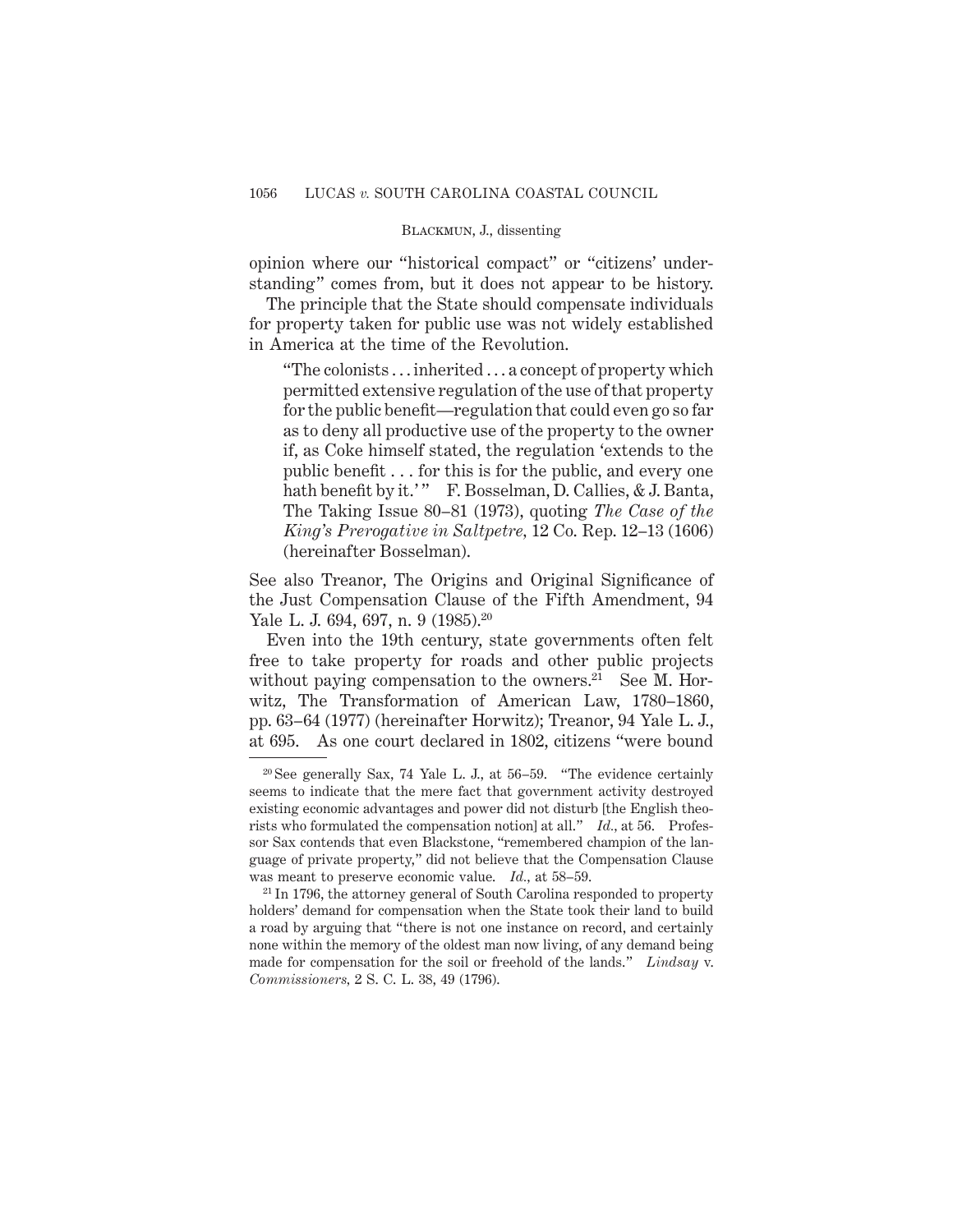to contribute as much of [land], as by the laws of the country, were deemed necessary for the public convenience." *M'Clenachan* v. *Curwin,* 3 Yeates 362, 373 (Pa. 1802). There was an obvious movement toward establishing the just compensation principle during the 19th century, but "there continued to be a strong current in American legal thought that regarded compensation simply as a 'bounty given . . . by the State' out of 'kindness' and not out of justice." Horwitz 65, quoting *Commonwealth* v. *Fisher,* 1 Pen. & W. 462, 465 (Pa. 1830). See also *State* v. *Dawson,* 3 Hill 100, 103 (S. C. 1836).22

Although, prior to the adoption of the Bill of Rights, America was replete with land-use regulations describing which activities were considered noxious and forbidden, see Bender, The Takings Clause: Principles or Politics?, 34 Buffalo L. Rev. 735, 751 (1985); L. Friedman, A History of American Law 66–68 (1973), the Fifth Amendment's Takings Clause originally did not extend to regulations of property, whatever the effect.<sup>23</sup> See *ante*, at 1014. Most state courts agreed with this narrow interpretation of a taking. "Until the end of the nineteenth century . . . jurists held that

<sup>22</sup> Only the Constitutions of Vermont and Massachusetts required that compensation be paid when private property was taken for public use; and although eminent domain was mentioned in the Pennsylvania Constitution, its sole requirement was that property not be taken without the consent of the legislature. See Grant, The "Higher Law" Background of the Law of Eminent Domain, in 2 Selected Essays on Constitutional Law 912, 915– 916 (1938). By 1868, five of the original States still had no just compensation clauses in their Constitutions. *Ibid.*

<sup>23</sup> James Madison, author of the Takings Clause, apparently intended it to apply only to direct, physical takings of property by the Federal Government. See Treanor, The Origins and Original Significance of the Just Compensation Clause of the Fifth Amendment, 94 Yale L. J. 694, 711 (1985). Professor Sax argues that although "contemporaneous commentary upon the meaning of the compensation clause is in very short supply," 74 Yale L. J., at 58, the "few authorities that are available" indicate that the Clause was "designed to prevent arbitrary government action," not to protect economic value. *Id.,* at 58–60.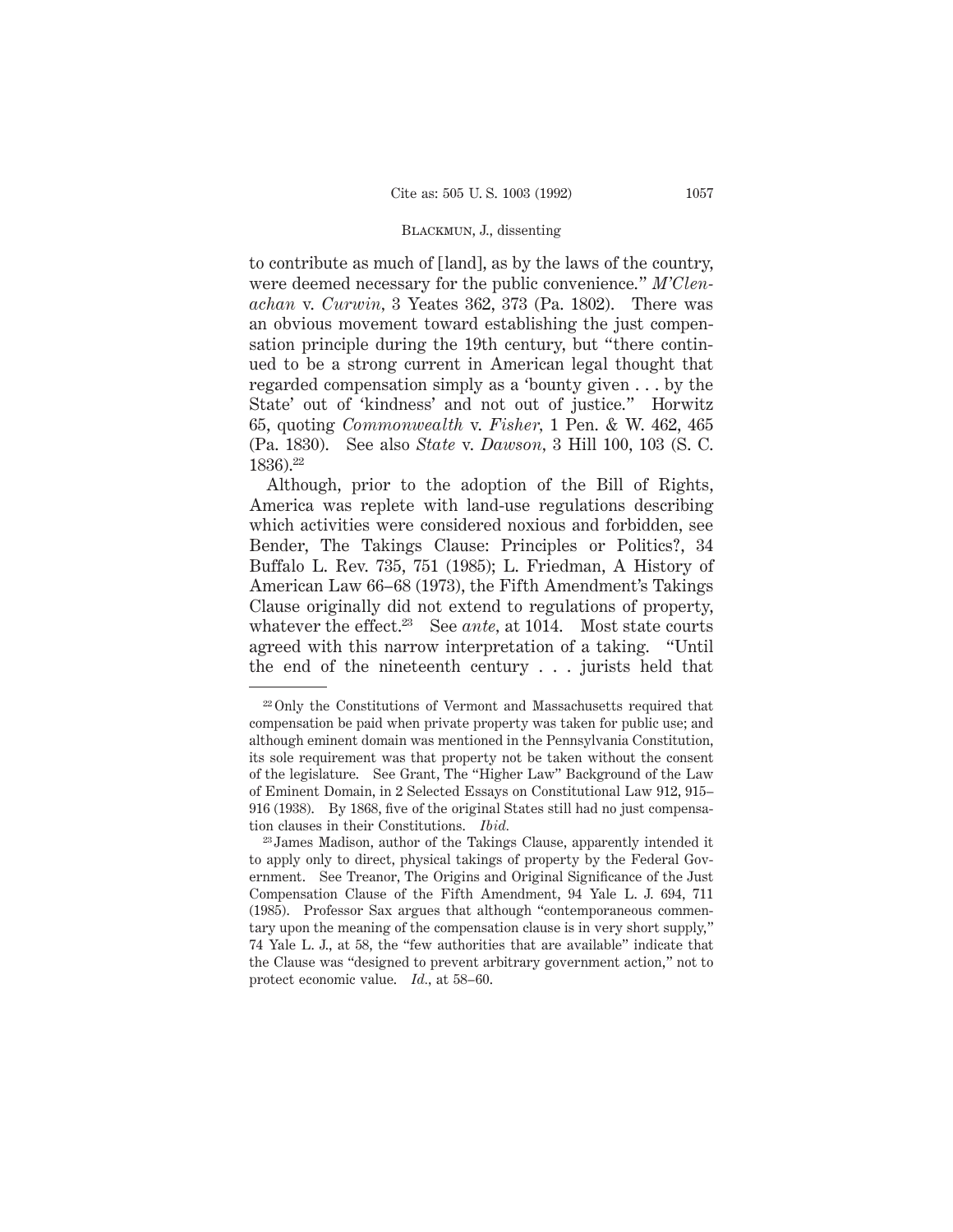the constitution protected possession only, and not value." Siegel, Understanding the Nineteenth Century Contract Clause: The Role of the Property-Privilege Distinction and "Takings" Clause Jurisprudence, 60 S. Cal. L. Rev. 1, 76 (1986); Bosselman 106. Even indirect and consequential injuries to property resulting from regulations were excluded from the definition of a taking. See *ibid.; Callender* v. *Marsh,* 1 Pick. 418, 430 (Mass. 1823).

Even when courts began to consider that regulation in some situations could constitute a taking, they continued to uphold bans on particular uses without paying compensation, notwithstanding the economic impact, under the rationale that no one can obtain a vested right to injure or endanger the public.24 In the *Coates* cases, for example, the Supreme Court of New York found no taking in New York's ban on the interment of the dead within the city, although "no other use can be made of these lands." *Coates* v. *City of New York,* 7 Cow. 585, 592 (N. Y. 1827). See also *Brick Presbyterian Church* v. *City of New York,* 5 Cow. 538 (N. Y. 1826); *Commonwealth* v. *Alger,* 7 Cush. 53, 59, 104 (Mass. 1851); *St. Louis Gunning Advertisement Co.* v. *St. Louis,* 235 Mo. 99, 146, 137 S. W. 929, 942 (1911), appeal dism'd, 231 U. S. 761 (1913). More recent cases reach the same result. See *Consolidated Rock Products Co.* v. *Los Angeles,* 57 Cal. 2d 515, 370 P. 2d 342, appeal dism'd, 371 U. S. 36 (1962); *Nassr* v.

<sup>&</sup>lt;sup>24</sup> For this reason, the retroactive application of the regulation to formerly lawful uses was not a controlling distinction in the past. "Nor can it make any difference that the right is purchased previous to the passage of the by-law," for "[e]very right, from an absolute ownership in property, down to a mere easement, is purchased and holden subject to the restriction, that it shall be so exercised as not to injure others. Though, at the time, it be remote and inoffensive, the purchaser is bound to know, at his peril, that it may become otherwise." *Coates* v. *City of New York,* 7 Cow. 585, 605 (N. Y. 1827). See also *Brick Presbyterian Church* v. *City of New York,* 5 Cow. 538, 542 (N. Y. 1826); *Commonwealth* v. *Tewksbury,* 11 Metc. 55 (Mass. 1846); *State* v. *Paul,* 5 R. I. 185 (1858).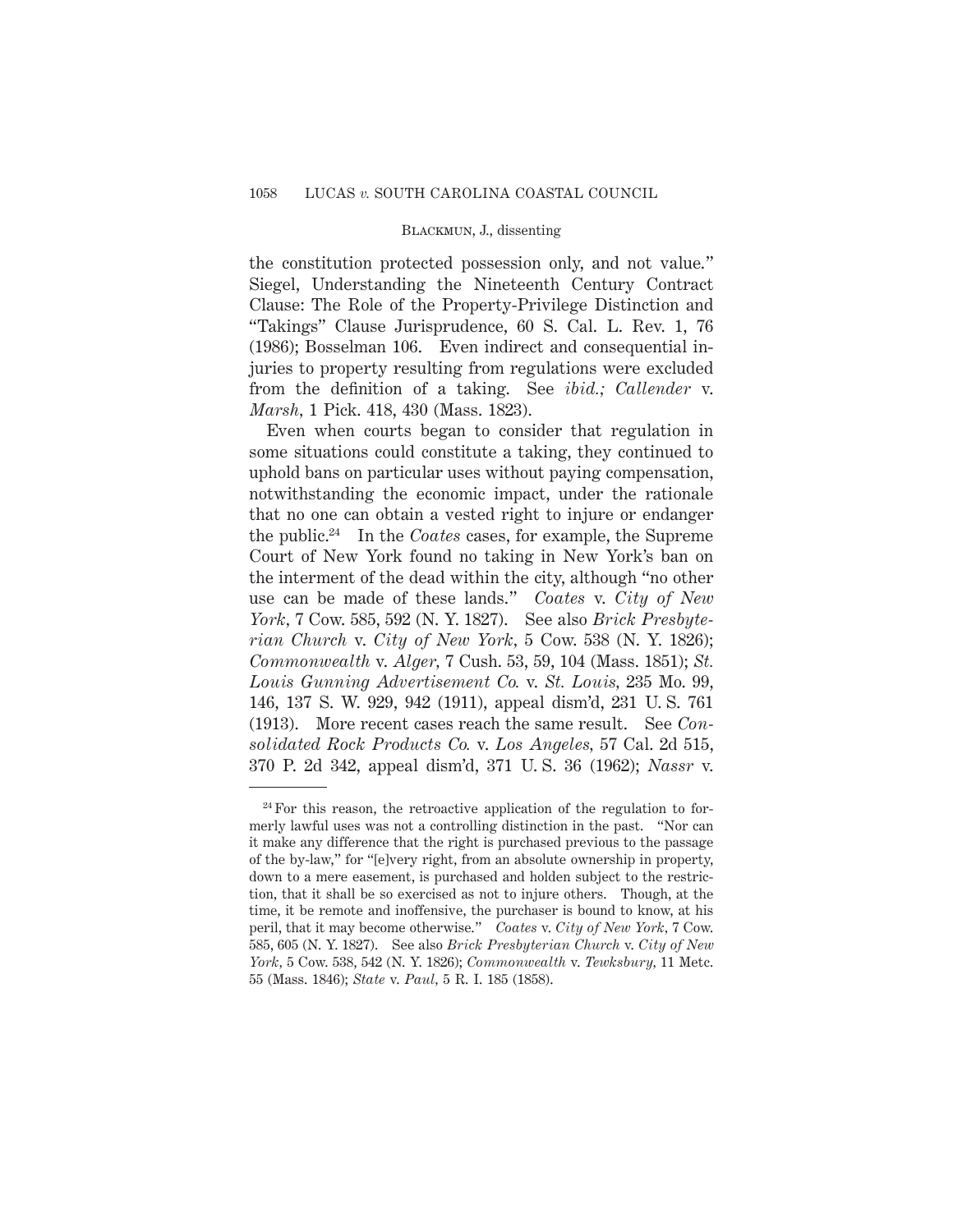*Commonwealth,* 394 Mass. 767, 477 N. E. 2d 987 (1985); *Eno* v. *Burlington,* 125 Vt. 8, 209 A. 2d 499 (1965); *Turner* v. *County of Del Norte,* 24 Cal. App. 3d 311, 101 Cal. Rptr. 93 (1972).

In addition, state courts historically have been less likely to find that a government action constitutes a taking when the affected land is undeveloped. According to the South Carolina court, the power of the legislature to take unimproved land without providing compensation was sanctioned by "ancient rights and principles." *Lindsay* v. *Commissioners,* 2 S. C. L. 38, 57 (1796). "Except for Massachusetts, no colony appears to have paid compensation when it built a state-owned road across unimproved land. Legislatures provided compensation only for enclosed or improved land." Treanor, 94 Yale L. J., at 695 (footnotes omitted). This rule was followed by some States into the 1800's. See Horwitz 63–65.

With similar result, the common agrarian conception of property limited owners to "natural" uses of their land prior to and during much of the 18th century. See *id.,* at 32. Thus, for example, the owner could build nothing on his land that would alter the natural flow of water. See *id.,* at 44; see also, *e. g., Merritt* v. *Parker,* 1 Coxe 460, 463 (N. J. 1795). Some more recent state courts still follow this reasoning. See, *e. g., Just* v. *Marinette County,* 56 Wis. 2d 7, 201 N. W. 2d 761, 768 (1972).

Nor does history indicate any common-law limit on the State's power to regulate harmful uses even to the point of destroying all economic value. Nothing in the discussions in Congress concerning the Takings Clause indicates that the Clause was limited by the common-law nuisance doctrine. Common-law courts themselves rejected such an understanding. They regularly recognized that it is "for the legislature to interpose, and by positive enactment to prohibit a use of property which would be injurious to the public."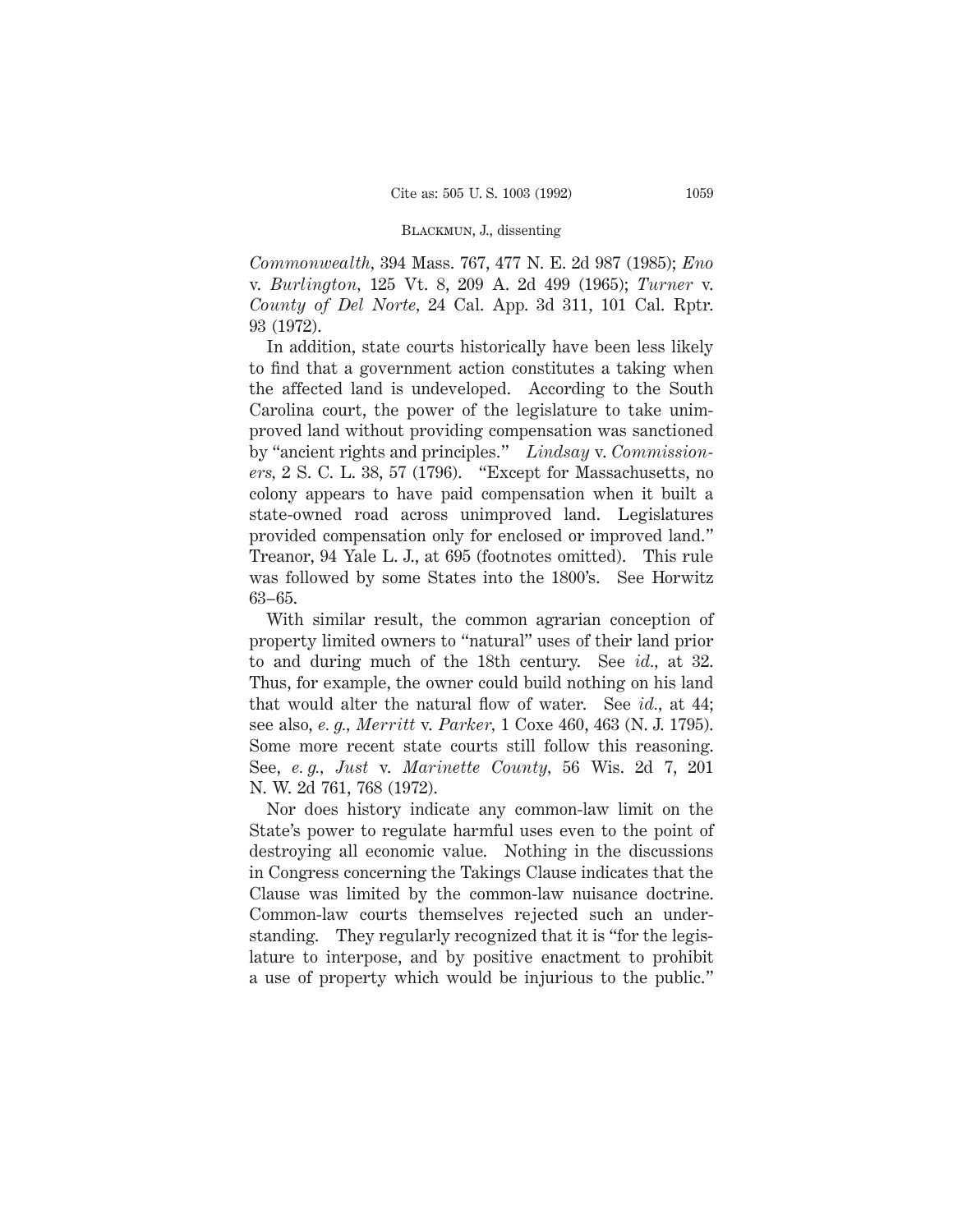*Tewksbury*, 11 Metc., at 57.<sup>25</sup> Chief Justice Shaw explained in upholding a regulation prohibiting construction of wharves, the existence of a taking did not depend on "whether a certain erection in tide water is a nuisance at common law or not." *Alger,* 7 Cush., at 104; see also *State* v. *Paul,* 5 R. I. 185, 193 (1858); *Commonwealth* v. *Parks,* 155 Mass. 531, 532, 30 N. E. 174 (1892) (Holmes, J.) ("[T]he legislature may change the common law as to nuisances, and may move the line either way, so as to make things nuisances which were not so, or to make things lawful which were nuisances").

In short, I find no clear and accepted "historical compact" or "understanding of our citizens" justifying the Court's new takings doctrine. Instead, the Court seems to treat history as a grab bag of principles, to be adopted where they support the Court's theory, and ignored where they do not. If the Court decided that the early common law provides the background principles for interpreting the Takings Clause, then regulation, as opposed to physical confiscation, would not be compensable. If the Court decided that the law of a later period provides the background principles, then regulation might be compensable, but the Court would have to confront the fact that legislatures regularly determined which uses were prohibited, independent of the common law, and independent of whether the uses were lawful when the owner purchased. What makes the Court's analysis unworkable is its attempt to package the law of two incompatible eras and peddle it as historical fact.26

<sup>25</sup> More recent state-court decisions agree. See, *e. g., Lane* v. *Mt. Vernon,* 38 N. Y. 2d 344, 348–349, 342 N. E. 2d 571, 573 (1976); *Commonwealth* v. *Baker,* 160 Pa. Super. 640, 641–642, 53 A. 2d 829, 830 (1947).

<sup>&</sup>lt;sup>26</sup> The Court asserts that all early American experience, prior to and after passage of the Bill of Rights, and any case law prior to 1897 are "entirely irrelevant" in determining what is "the historical compact recorded in the Takings Clause." *Ante,* at 1028, and n. 15. Nor apparently are we to find this compact in the early federal takings cases, which clearly permitted prohibition of harmful uses despite the alleged loss of all value,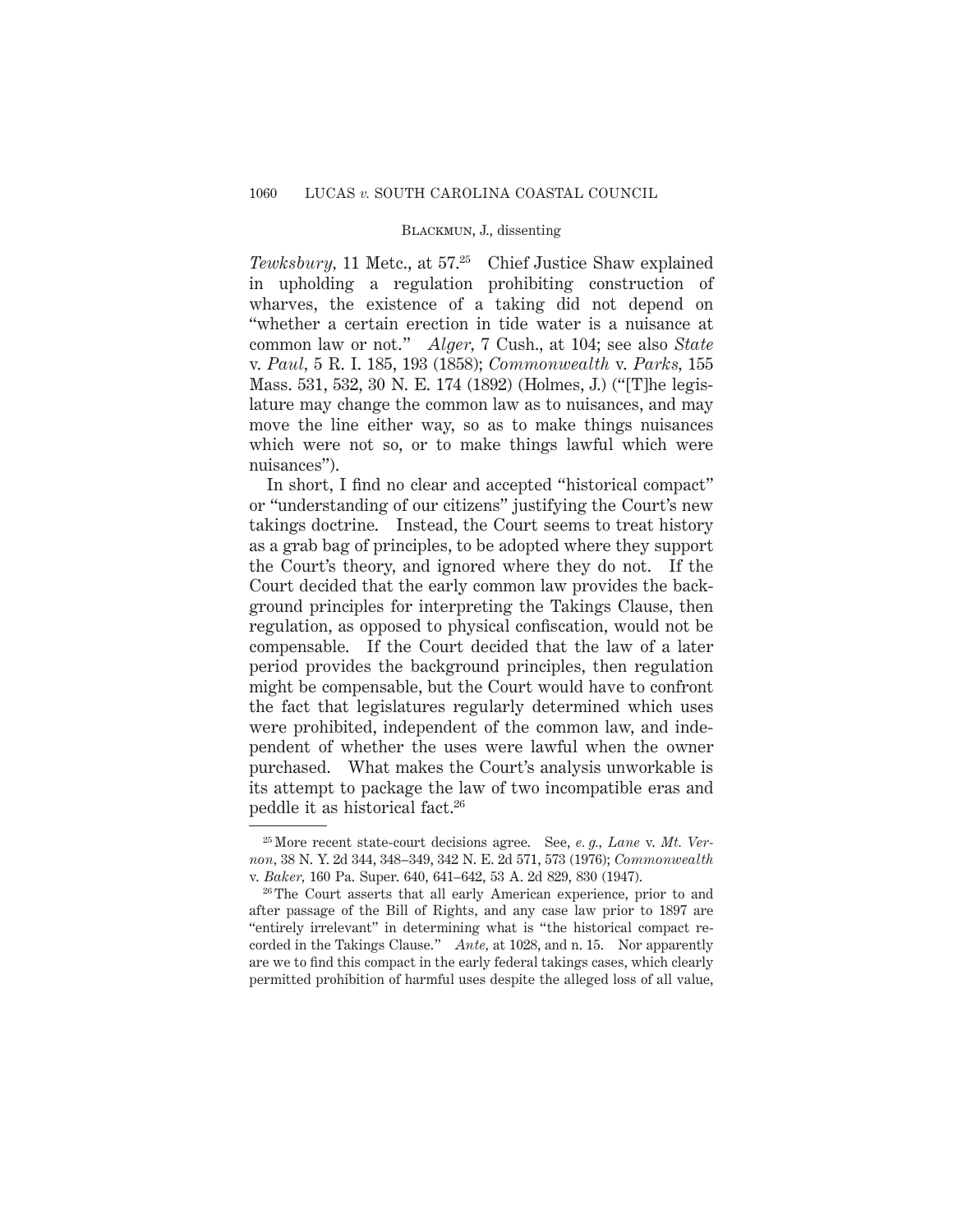$\overline{V}$ 

The Court makes sweeping and, in my view, misguided and unsupported changes in our takings doctrine. While it limits these changes to the most narrow subset of government regulation—those that eliminate all economic value from land—these changes go far beyond what is necessary to secure petitioner Lucas' private benefit. One hopes they do not go beyond the narrow confines the Court assigns them to today.

I dissent.

# Justice Stevens, dissenting.

Today the Court restricts one judge-made rule and expands another. In my opinion it errs on both counts. Proper application of the doctrine of judicial restraint would avoid the premature adjudication of an important constitutional question. Proper respect for our precedents would avoid an illogical expansion of the concept of "regulatory takings."

As the Court notes, *ante,* at 1010–1011, South Carolina's Beachfront Management Act has been amended to permit some construction of residences seaward of the line that frustrated petitioner's proposed use of his property. Until he exhausts his right to apply for a special permit under that amendment, petitioner is not entitled to an adjudication by this Court of the merits of his permanent takings claim. *MacDonald, Sommer & Frates* v. *Yolo County,* 477 U. S. 340, 351 (1986).

It is also not clear that he has a viable "temporary takings" claim. If we assume that petitioner is now able to build on the lot, the only injury that he may have suffered is

I

whether or not the prohibition was a common-law nuisance, and whether or not the prohibition occurred subsequent to the purchase. See *supra,* at 1047–1048, 1052–1053, and n. 16. I cannot imagine where the Court finds its "historical compact," if not in history.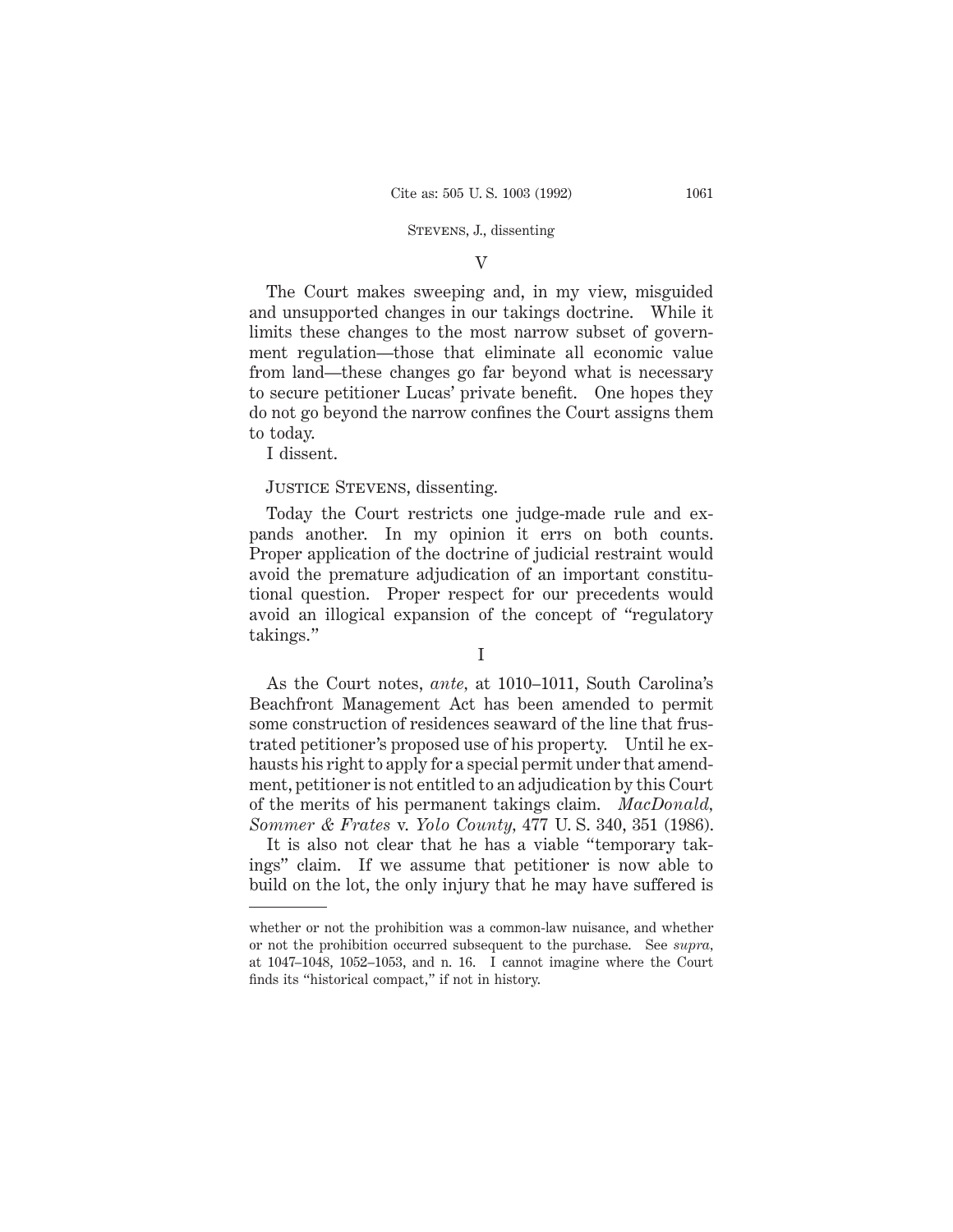the delay caused by the temporary existence of the absolute statutory ban on construction. We cannot be sure, however, that that delay caused petitioner any harm because the record does not tell us whether his building plans were even temporarily frustrated by the enactment of the statute.<sup>1</sup> Thus, on the present record it is entirely possible that petitioner has suffered no injury in fact even if the state statute was unconstitutional when he filed this lawsuit.

It is true, as the Court notes, that the argument against deciding the constitutional issue in this case rests on prudential considerations rather than a want of jurisdiction. I think it equally clear, however, that a Court less eager to decide the merits would follow the wise counsel of Justice Brandeis in his deservedly famous concurring opinion in *Ashwander* v. *TVA,* 297 U. S. 288, 341 (1936). As he explained, the Court has developed "for its own governance in the cases confessedly within its jurisdiction, a series of rules under which it has avoided passing upon a large part of all the constitutional questions pressed upon it for decision." *Id.,* at 346. The second of those rules applies directly to this case.

"2. The Court will not 'anticipate a question of constitutional law in advance of the necessity of deciding it.' *Liverpool, N. Y. & P. S. S. Co.* v. *Emigration Commissioners,* 113 U. S. 33, 39; [citing five additional cases]. 'It is not the habit of the Court to decide questions of a constitutional nature unless absolutely necessary to a decision of the case.' *Burton* v. *United States*, 196 U. S. 283, 295." *Id.,* at 346–347.

Cavalierly dismissing the doctrine of judicial restraint, the Court today tersely announces that "we do not think it prudent to apply that prudential requirement here." *Ante,* at

<sup>&</sup>lt;sup>1</sup>In this regard, it is noteworthy that petitioner acquired the lot about 18 months before the statute was passed; there is no evidence that he ever sought a building permit from the local authorities.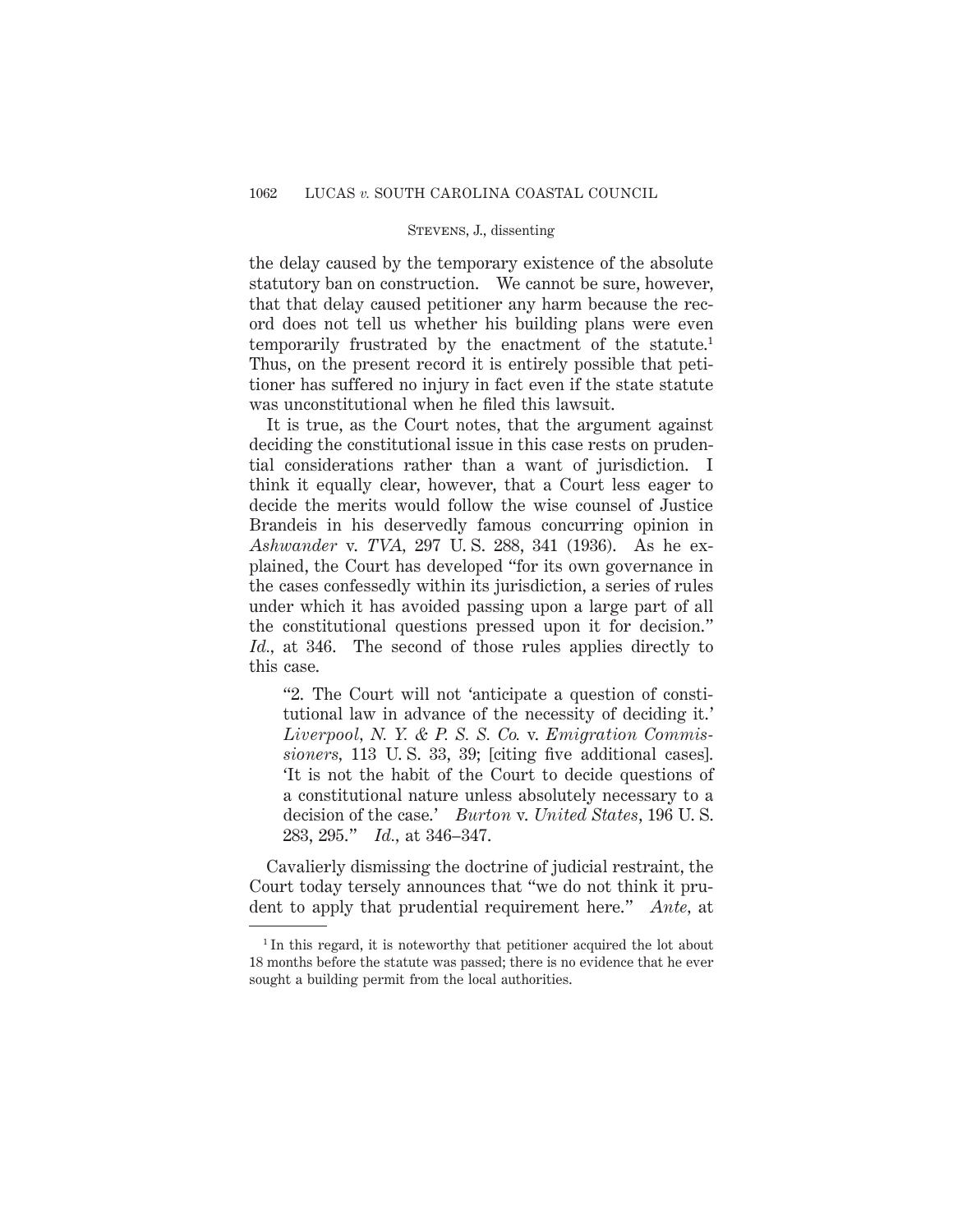1013. I respectfully disagree and would save consideration of the merits for another day. Since, however, the Court has reached the merits, I shall do so as well.

# II

In its analysis of the merits, the Court starts from the premise that this Court has adopted a "categorical rule that total regulatory takings must be compensated," *ante,* at 1026, and then sets itself to the task of identifying the exceptional cases in which a State may be relieved of this categorical obligation, *ante,* at 1027–1029. The test the Court announces is that the regulation must "do no more than duplicate the result that could have been achieved" under a State's nuisance law. *Ante,* at 1029. Under this test the categorical rule will apply unless the regulation merely makes explicit what was otherwise an implicit limitation on the owner's property rights.

In my opinion, the Court is doubly in error. The categorical rule the Court establishes is an unsound and unwise addition to the law and the Court's formulation of the exception to that rule is too rigid and too narrow.

#### *The Categorical Rule*

As the Court recognizes, *ante,* at 1015, *Pennsylvania Coal Co.* v. *Mahon,* 260 U. S. 393 (1922), provides no support for its—or, indeed, any—categorical rule. To the contrary, Justice Holmes recognized that such absolute rules ill fit the inquiry into "regulatory takings." Thus, in the paragraph that contains his famous observation that a regulation may go "too far" and thereby constitute a taking, the Justice wrote: "As we already have said, this is a question of degree—and therefore cannot be disposed of by general propositions." *Id.,* at 416. What he had "already . . . said" made perfectly clear that Justice Holmes regarded economic injury to be merely one factor to be weighed: "One fact for consideration in determining such limits is the extent of the diminu-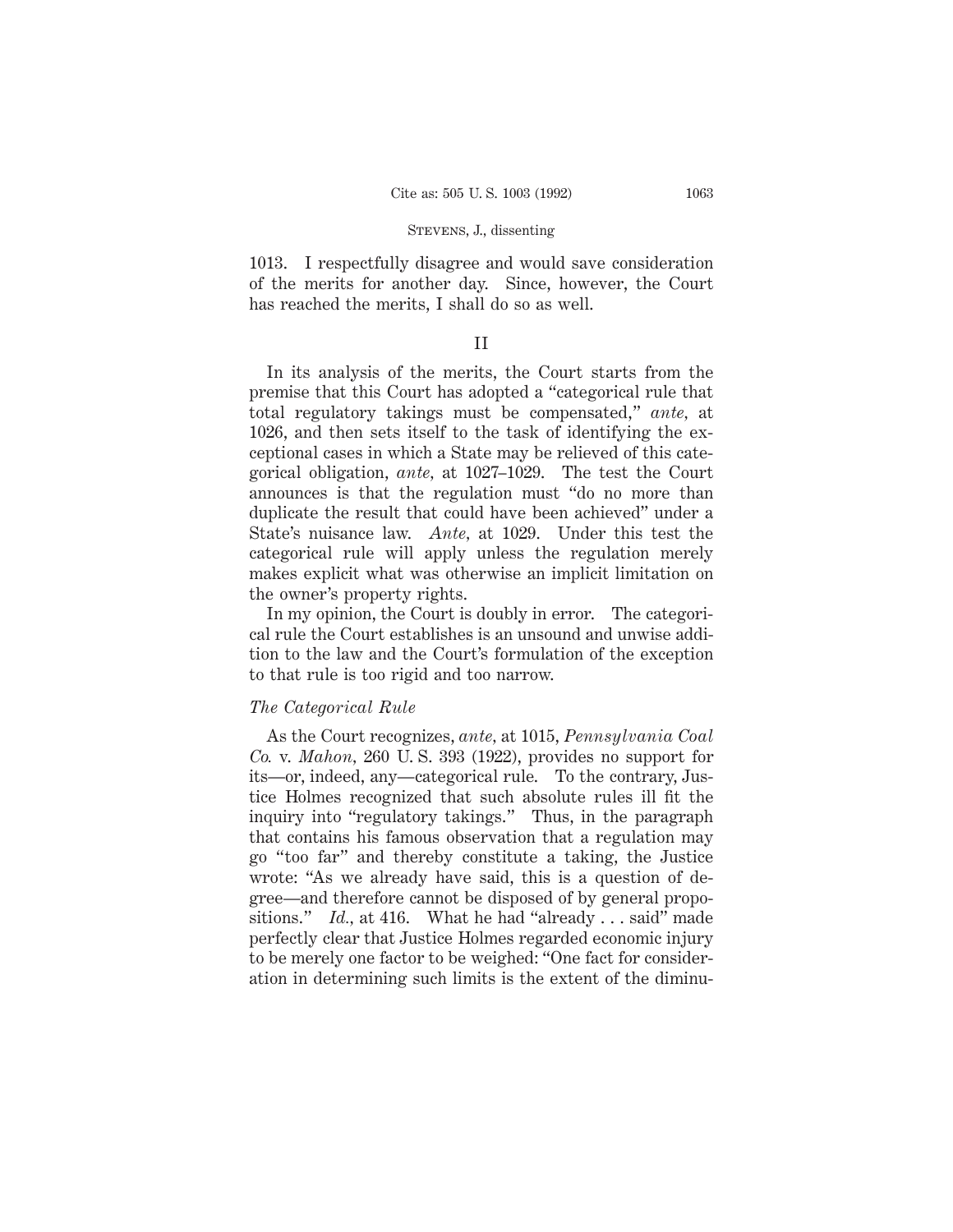tion [of value.] So the question depends upon the particular facts." *Id.,* at 413.

Nor does the Court's new categorical rule find support in decisions following *Mahon.* Although in dicta we have sometimes recited that a law "effects a taking if [it] . . . denies an owner economically viable use of his land," *Agins* v. *City of Tiburon,* 447 U. S. 255, 260 (1980), our *rulings* have rejected such an absolute position. We have frequently and recently—held that, in some circumstances, a law that renders property valueless may nonetheless not constitute a taking. See, *e. g., First English Evangelical Lutheran Church of Glendale* v. *County of Los Angeles,* 482 U. S. 304, 313 (1987); *Goldblatt* v. *Hempstead,* 369 U. S. 590, 596 (1962); *United States* v. *Caltex,* 344 U. S. 149, 155 (1952); *Miller* v. *Schoene,* 276 U. S. 272 (1928); *Hadacheck* v. *Sebastian,* 239 U. S. 394, 405 (1915); *Mugler* v. *Kansas,* 123 U. S. 623, 657 (1887); cf. *Ruckelshaus* v. *Monsanto Co.,* 467 U. S. 986, 1011 (1984); *Connolly* v. *Pension Benefit Guaranty Corporation,* 475 U. S. 211, 225 (1986). In short, as we stated in *Keystone Bituminous Coal Assn.* v. *DeBenedictis,* 480 U. S. 470, 490 (1987), " 'Although a comparison of values before and after' a regulatory action 'is relevant, . . . it is by no means conclusive.'"

In addition to lacking support in past decisions, the Court's new rule is wholly arbitrary. A landowner whose property is diminished in value 95% recovers nothing, while an owner whose property is diminished 100% recovers the land's full value. The case at hand illustrates this arbitrariness well. The Beachfront Management Act not only prohibited the building of new dwellings in certain areas, it also prohibited the rebuilding of houses that were "destroyed beyond repair by natural causes or by fire." 1988 S. C. Acts 634, § 3; see also *Esposito* v. *South Carolina Coastal Council,* 939 F. 2d 165, 167 (CA4 1991).2 Thus, if the homes adjacent to Lucas'

<sup>2</sup> This aspect of the Act was amended in 1990. See S. C. Code Ann. § 48–39–290(B) (Supp. 1990).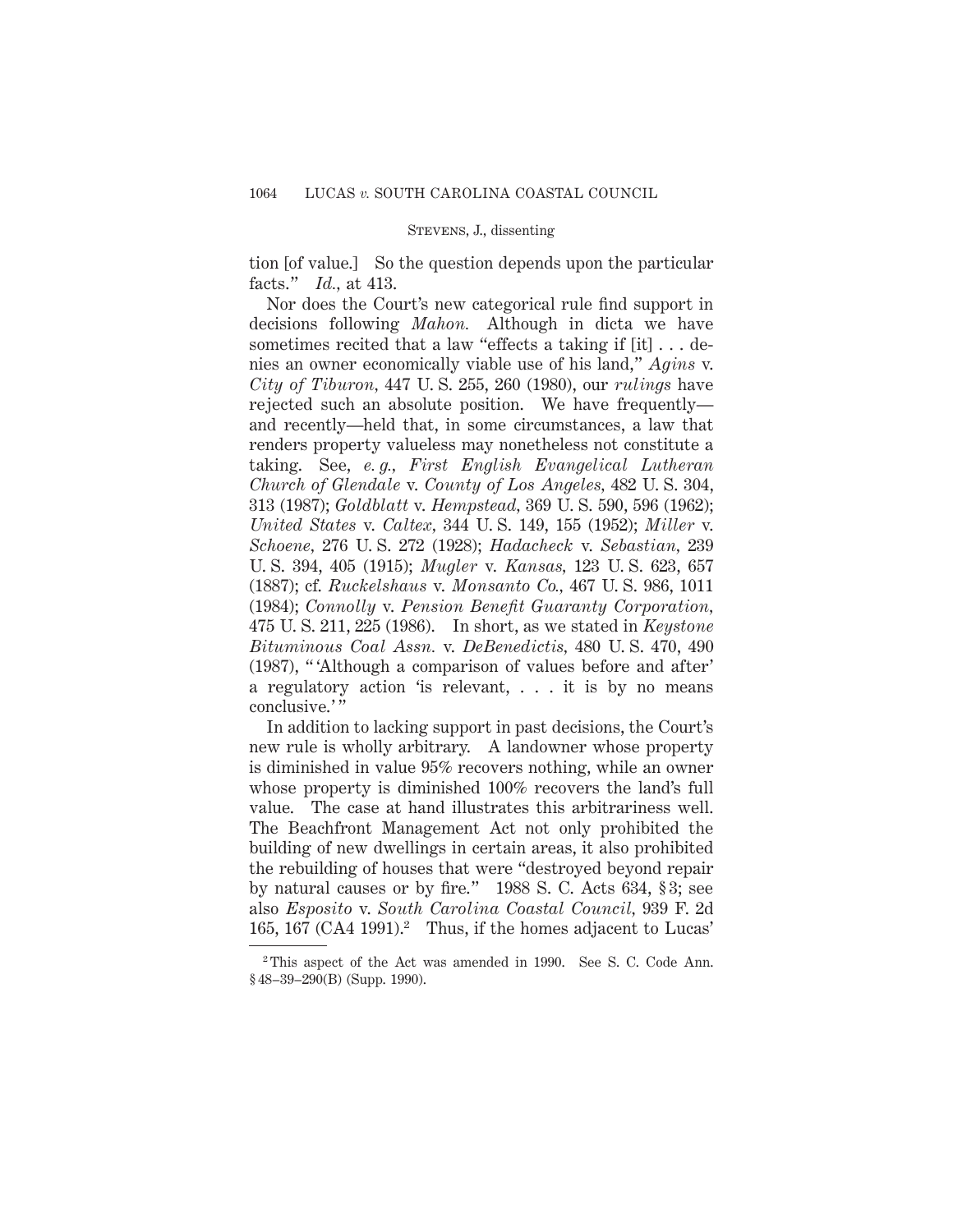lot were destroyed by a hurricane one day after the Act took effect, the owners would not be able to rebuild, nor would they be assured recovery. Under the Court's categorical approach, Lucas (who has lost the opportunity to build) recovers, while his neighbors (who have lost *both* the opportunity to build *and* their homes) do not recover. The arbitrariness of such a rule is palpable.

Moreover, because of the elastic nature of property rights, the Court's new rule will also prove unsound in practice. In response to the rule, courts may define "property" broadly and only rarely find regulations to effect total takings. This is the approach the Court itself adopts in its revisionist reading of venerable precedents. We are told that—notwithstanding the Court's findings to the contrary in each case the brewery in *Mugler,* the brickyard in *Hadacheck,* and the gravel pit in *Goldblatt* all could be put to "other uses" and that, therefore, those cases did not involve total regulatory takings.3 *Ante,* at 1026, n. 13.

On the other hand, developers and investors may market specialized estates to take advantage of the Court's new rule. The smaller the estate, the more likely that a regulatory change will effect a total taking. Thus, an investor may, for example, purchase the right to build a multifamily home on a specific lot, with the result that a zoning regulation that

<sup>3</sup> Of course, the same could easily be said in this case: Lucas may put his land to "other uses"—fishing or camping, for example—or may sell his land to his neighbors as a buffer. In either event, his land is far from "valueless."

This highlights a fundamental weakness in the Court's analysis: its failure to explain why only the impairment of "*economically* beneficial or productive use," *ante,* at 1015 (emphasis added), of property is relevant in takings analysis. I should think that a regulation arbitrarily prohibiting an owner from continuing to use her property for bird watching or sunbathing might constitute a taking under some circumstances; and, conversely, that such uses are of value to the owner. Yet the Court offers no basis for its assumption that the only uses of property cognizable under the Constitution are *developmental* uses.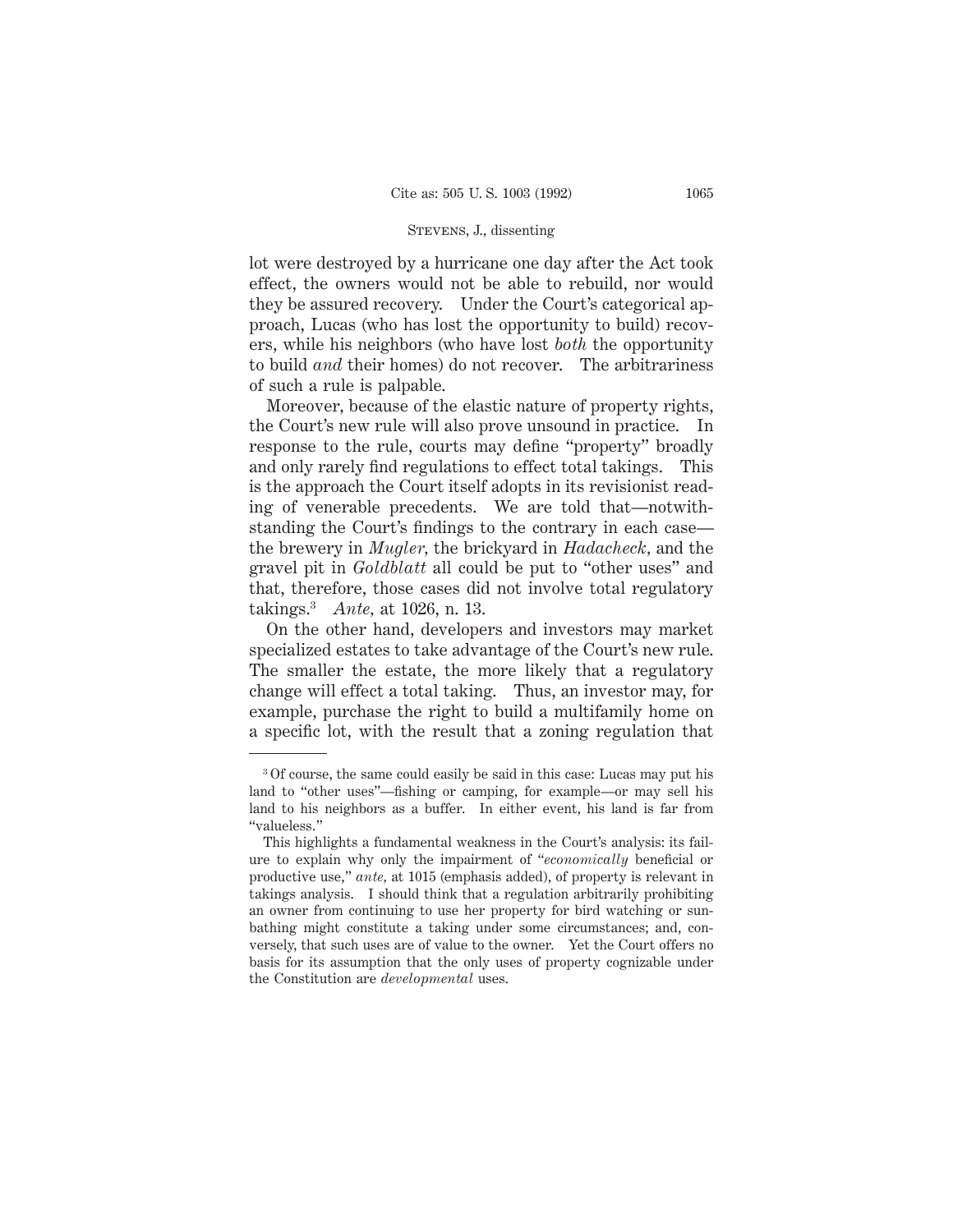allows only single-family homes would render the investor's property interest "valueless."<sup>4</sup> In short, the categorical rule will likely have one of two effects: Either courts will alter the definition of the "denominator" in the takings "fraction," rendering the Court's categorical rule meaningless, or investors will manipulate the relevant property interests, giving the Court's rule sweeping effect. To my mind, neither of these results is desirable or appropriate, and both are distortions of our takings jurisprudence.

Finally, the Court's justification for its new categorical rule is remarkably thin. The Court mentions in passing three arguments in support of its rule; none is convincing. First, the Court suggests that "total deprivation of feasible use is, from the landowner's point of view, the equivalent of a physical appropriation." *Ante,* at 1017. This argument proves too much. From the "landowner's point of view," a regulation that diminishes a lot's value by 50% is as well "the equivalent" of the condemnation of half of the lot. Yet, it is well established that a 50% diminution in value does not by itself constitute a taking. See *Euclid* v. *Ambler Realty Co.,* 272 U. S. 365, 384 (1926) (75% diminution in value). Thus, the landowner's perception of the regulation cannot justify the Court's new rule.

Second, the Court emphasizes that because total takings are "relatively rare" its new rule will not adversely affect the government's ability to "go on." *Ante,* at 1018. This argument proves too little. Certainly it is true that defining a small class of regulations that are *per se* takings will not

<sup>4</sup> This unfortunate possibility is created by the Court's subtle revision of the "total regulatory takings" dicta. In past decisions, we have stated that a regulation effects a taking if it "denies an owner economically viable use of his *land,*" *Agins* v. *City of Tiburon,* 447 U. S. 255, 260 (1980) (emphasis added), indicating that this "total takings" test did not apply to other estates. Today, however, the Court suggests that a regulation may effect a total taking of *any* real property interest. See *ante,* at 1016– 1017, n. 7.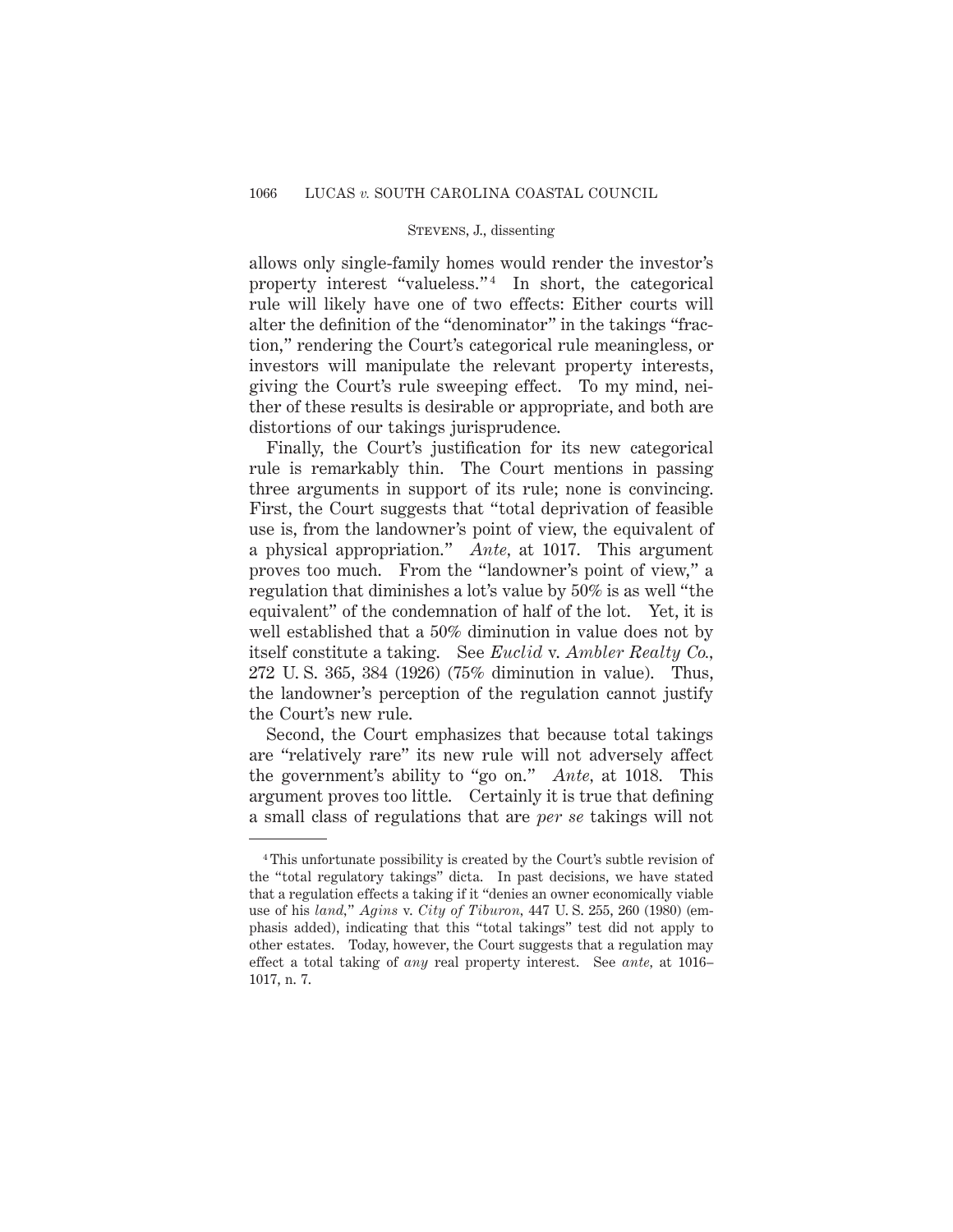# STEVENS, J., dissenting

greatly hinder important governmental functions—but this is true of *any* small class of regulations. The Court's suggestion only begs the question of why regulations of *this* particular class should always be found to effect takings.

Finally, the Court suggests that "regulations that leave the owner . . . without economically beneficial . . . use . . . carry with them a heightened risk that private property is being pressed into some form of public service." *Ibid.* As discussed more fully below, see Part III, *infra,* I agree that the risks of such singling out are of central concern in takings law. However, such risks do not justify a *per se* rule for total regulatory takings. There is no necessary correlation between "singling out" and total takings: A regulation may single out a property owner without depriving him of all of his property, see, *e. g., Nollan* v. *California Coastal Comm'n,* 483 U. S. 825, 837 (1987); *J. E. D. Associates, Inc.* v. *Atkinson,* 121 N. H. 581, 432 A. 2d 12 (1981); and it may deprive him of all of his property without singling him out, see, *e. g., Mugler* v. *Kansas,* 123 U. S. 623 (1887); *Hadacheck* v. *Sebastian,* 239 U. S. 394 (1915). What matters in such cases is not the degree of diminution of value, but rather the specificity of the expropriating act. For this reason, the Court's third justification for its new rule also fails.

In short, the Court's new rule is unsupported by prior decisions, arbitrary and unsound in practice, and theoretically unjustified. In my opinion, a categorical rule as important as the one established by the Court today should be supported by more history or more reason than has yet been provided.

#### *The Nuisance Exception*

Like many bright-line rules, the categorical rule established in this case is only "categorical" for a page or two in the U. S. Reports. No sooner does the Court state that "total regulatory takings must be compensated," *ante,* at 1026, than it quickly establishes an exception to that rule.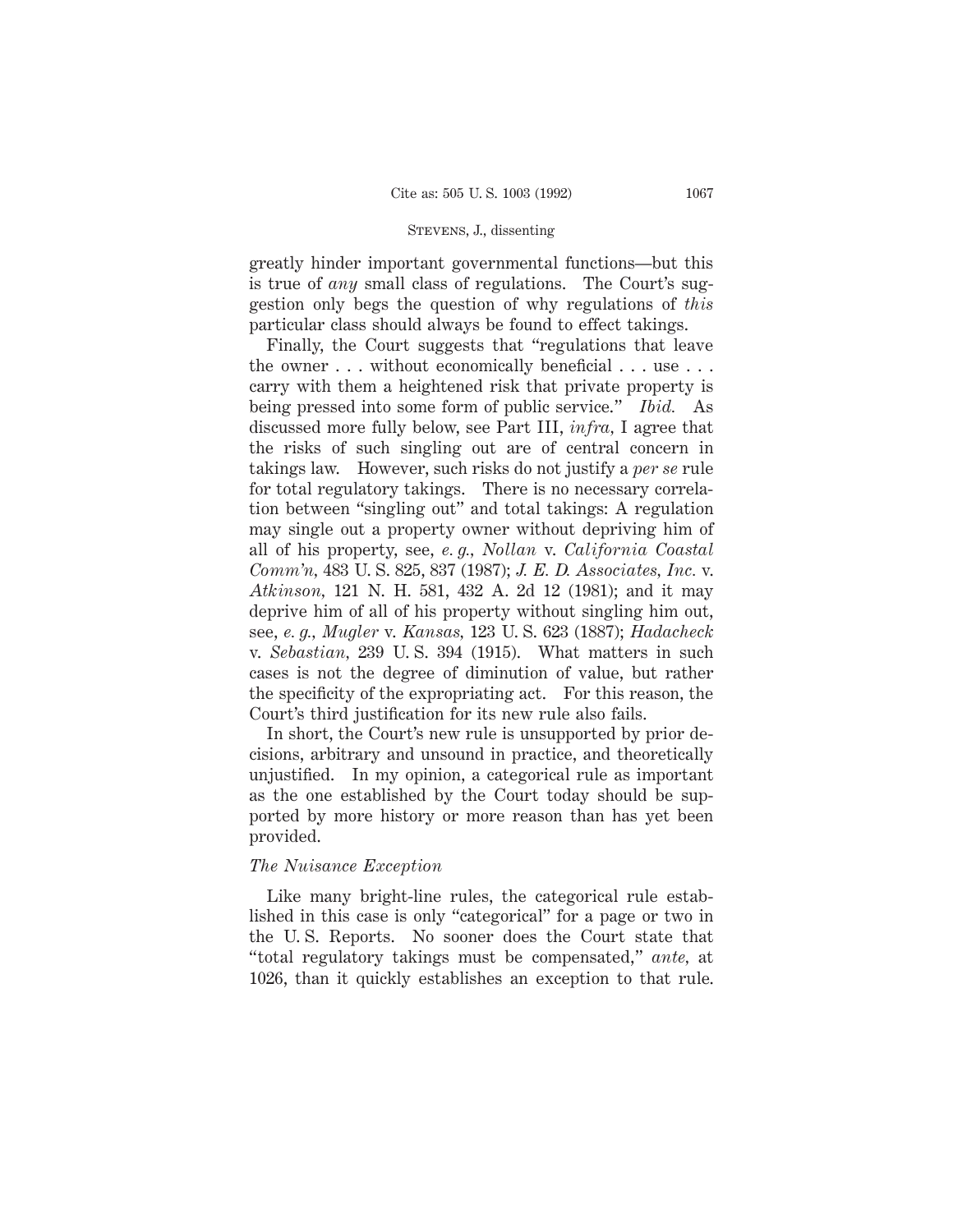The exception provides that a regulation that renders property valueless is not a taking if it prohibits uses of property that were not "previously permissible under relevant property and nuisance principles." *Ante,* at 1029–1030. The Court thus rejects the basic holding in *Mugler* v. *Kansas,* 123 U. S. 623 (1887). There we held that a statewide statute that prohibited the owner of a brewery from making alcoholic beverages did not effect a taking, even though the use of the property had been perfectly lawful and caused no public harm before the statute was enacted. We squarely rejected the rule the Court adopts today:

"It is true, that, when the defendants . . . erected their breweries, the laws of the State did not forbid the manufacture of intoxicating liquors. But the State did not thereby give any assurance, or come under an obligation, that its legislation upon that subject would remain unchanged. [T]he supervision of the public health and the public morals is a governmental power, 'continuing in its nature,' and 'to be dealt with as the special exigencies of the moment may require;' . . . 'for this purpose, the largest legislative discretion is allowed, and the discretion cannot be parted with any more than the power itself.'" *Id.*, at 669.

Under our reasoning in *Mugler,* a State's decision to prohibit or to regulate certain uses of property is not a compensable taking just because the particular uses were previously lawful. Under the Court's opinion today, however, if a State should decide to prohibit the manufacture of asbestos, cigarettes, or concealable firearms, for example, it must be prepared to pay for the adverse economic consequences of its decision. One must wonder if government will be able to "go on" effectively if it must risk compensation "for every such change in the general law." *Mahon,* 260 U. S., at 413.

The Court's holding today effectively freezes the State's common law, denying the legislature much of its traditional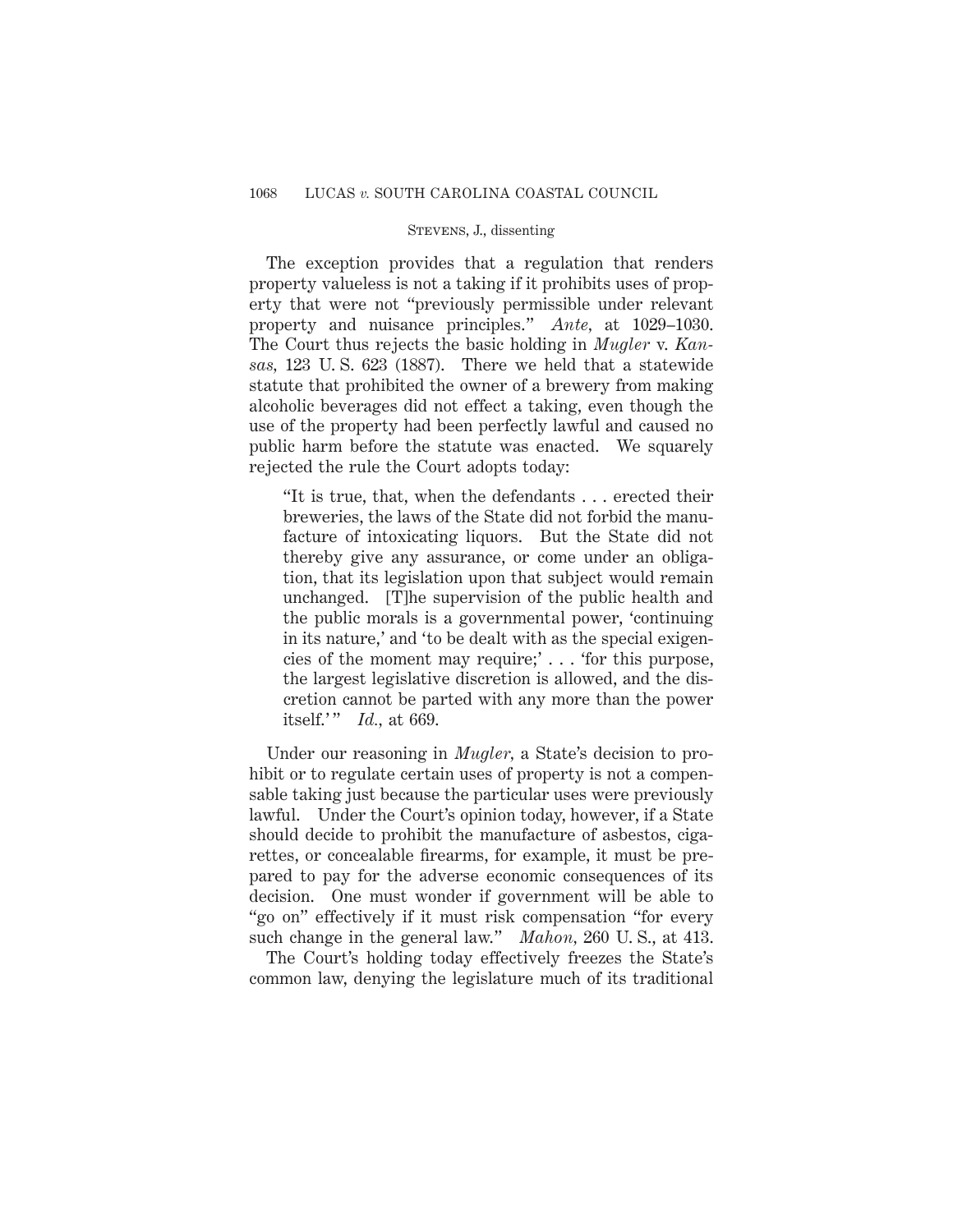# STEVENS, J., dissenting

power to revise the law governing the rights and uses of property. Until today, I had thought that we had long abandoned this approach to constitutional law. More than a century ago we recognized that "the great office of statutes is to remedy defects in the common law as they are developed, and to adapt it to the changes of time and circumstances." *Munn* v. *Illinois,* 94 U. S. 113, 134 (1877). As Justice Marshall observed about a position similar to that adopted by the Court today:

"If accepted, that claim would represent a return to the era of *Lochner* v. *New York,* 198 U. S. 45 (1905), when common-law rights were also found immune from revision by State or Federal Government. Such an approach would freeze the common law as it has been constructed by the courts, perhaps at its 19th-century state of development. It would allow no room for change in response to changes in circumstance. The Due Process Clause does not require such a result." *PruneYard Shopping Center* v. *Robins,* 447 U. S. 74, 93 (1980) (concurring opinion).

Arresting the development of the common law is not only a departure from our prior decisions; it is also profoundly unwise. The human condition is one of constant learning and evolution—both moral and practical. Legislatures implement that new learning; in doing so they must often revise the definition of property and the rights of property owners. Thus, when the Nation came to understand that slavery was morally wrong and mandated the emancipation of all slaves, it, in effect, redefined "property." On a lesser scale, our ongoing self-education produces similar changes in the rights of property owners: New appreciation of the significance of endangered species, see, *e. g., Andrus* v. *Allard,* 444 U. S. 51 (1979); the importance of wetlands, see, *e. g.,* 16 U. S. C. § 3801 *et seq.;* and the vulnerability of coastal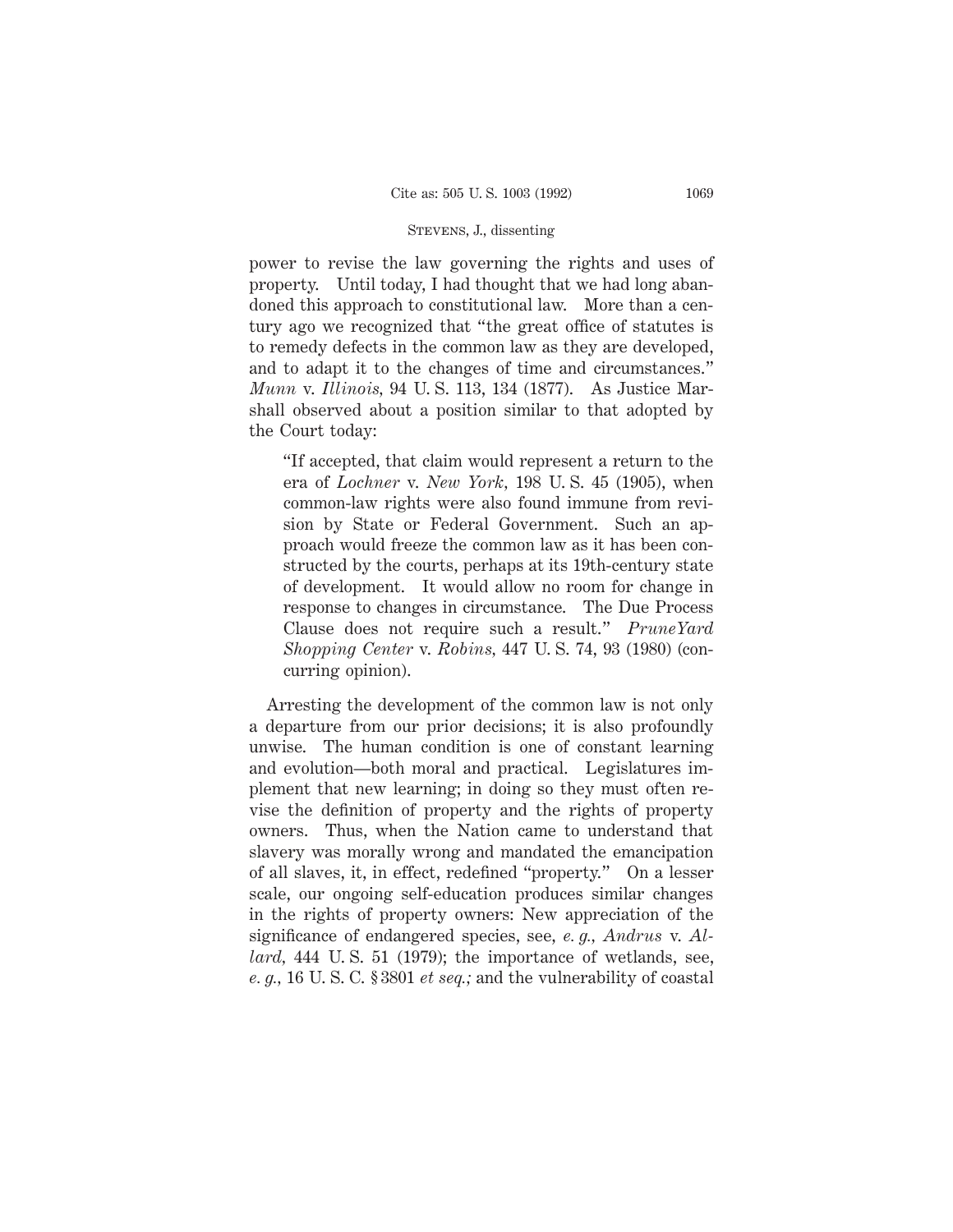lands, see, *e. g.,* 16 U. S. C. § 1451 *et seq.,* shapes our evolving understandings of property rights.

Of course, some legislative redefinitions of property will effect a taking and must be compensated—but it certainly cannot be the case that every movement away from common law does so. There is no reason, and less sense, in such an absolute rule. We live in a world in which changes in the economy and the environment occur with increasing frequency and importance. If it was wise a century ago to allow government " the largest legislative discretion'" to deal with "'the special exigencies of the moment,'" *Mugler*, 123 U. S., at 669, it is imperative to do so today. The rule that should govern a decision in a case of this kind should focus on the future, not the past.<sup>5</sup>

The Court's categorical approach rule will, I fear, greatly hamper the efforts of local officials and planners who must deal with increasingly complex problems in land-use and environmental regulation. As this case—in which the claims of an *individual* property owner exceed \$1 million—well demonstrates, these officials face both substantial uncertainty because of the ad hoc nature of takings law and unacceptable penalties if they guess incorrectly about that law.6

<sup>5</sup> Even measured in terms of efficiency, the Court's rule is unsound. The Court today effectively establishes a form of insurance against certain changes in land-use regulations. Like other forms of insurance, the Court's rule creates a "moral hazard" and inefficiencies: In the face of uncertainty about changes in the law, developers will overinvest, safe in the knowledge that if the law changes adversely, they will be entitled to compensation. See generally Farber, Economic Analysis and Just Compensation, 12 Int'l Rev. of Law & Econ. 125 (1992).

<sup>&</sup>lt;sup>6</sup> As the Court correctly notes, in regulatory takings, unlike physical takings, courts have a choice of remedies. See *ante,* at 1030, n. 17. They may "invalidat[e the] excessive regulation" or they may "allo[w] the regulation to stand and orde[r] the government to afford compensation for the permanent taking." *First English Evangelical Lutheran Church of Glendale* v. *County of Los Angeles,* 482 U. S. 304, 335 (1987) (Stevens, J., dissenting); see also *id.,* at 319–321. In either event, however, the costs to the government are likely to be substantial and are therefore likely to impede the development of sound land-use policy.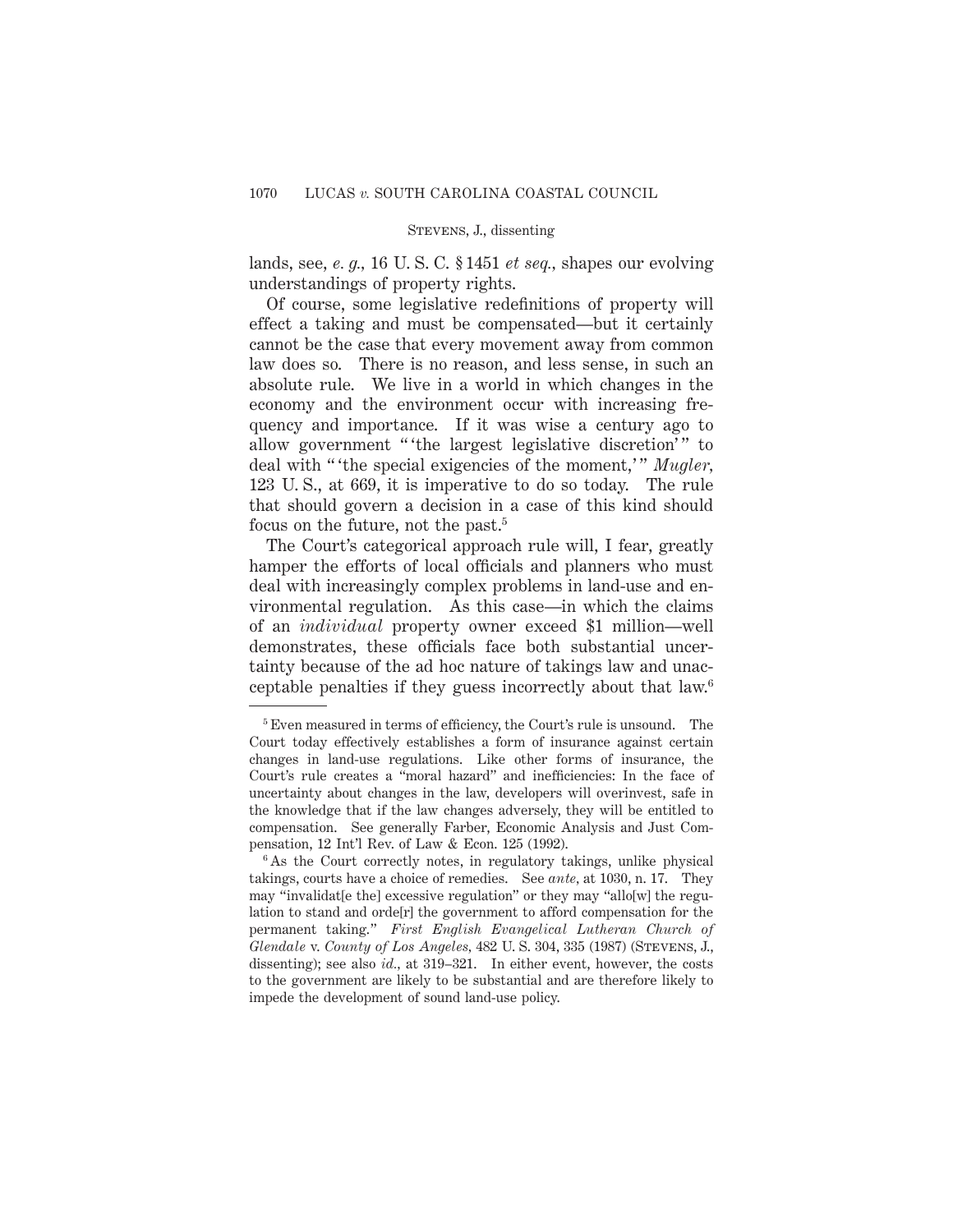# STEVENS, J., dissenting

Viewed more broadly, the Court's new rule and exception conflict with the very character of our takings jurisprudence. We have frequently and consistently recognized that the definition of a taking cannot be reduced to a "set formula" and that determining whether a regulation is a taking is "essentially [an] ad hoc, factual inquir[y]." *Penn Central Transportation Co.* v. *New York City,* 438 U. S. 104, 124 (1978) (quoting *Goldblatt* v. *Hempstead,* 369 U. S., at 594). This is unavoidable, for the determination whether a law effects a taking is ultimately a matter of "fairness and justice," *Armstrong* v. *United States,* 364 U. S. 40, 49 (1960), and "necessarily requires a weighing of private and public interests," *Agins,* 447 U. S., at 261. The rigid rules fixed by the Court today clash with this enterprise: "fairness and justice" are often disserved by categorical rules.

#### III

It is well established that a takings case "entails inquiry into [several factors:] the character of the governmental action, its economic impact, and its interference with reasonable investment-backed expectations." *PruneYard,* 447 U. S., at 83. The Court's analysis today focuses on the last two of these three factors: The categorical rule addresses a regulation's "economic impact," while the nuisance exception recognizes that ownership brings with it only certain "expectations." Neglected by the Court today is the first and, in some ways, the most important factor in takings analysis: the character of the regulatory action.

The Just Compensation Clause "was designed to bar Government from forcing some people alone to bear public burdens which, in all fairness and justice, should be borne by the public as a whole." *Armstrong,* 364 U. S., at 49. Accordingly, one of the central concerns of our takings jurisprudence is "prevent[ing] the public from loading upon one individual more than his just share of the burdens of government." *Monongahela Navigation Co.* v. *United*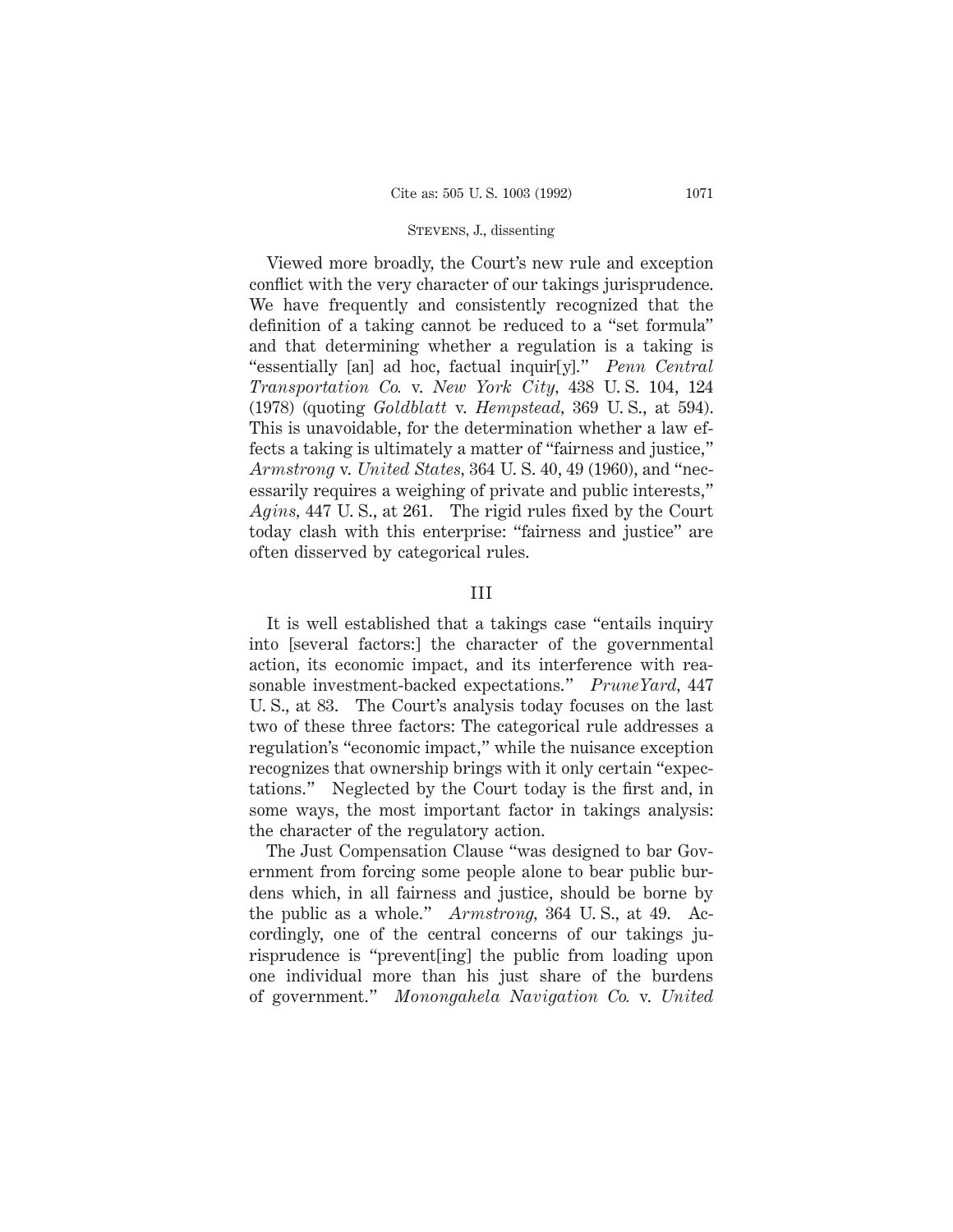*States,* 148 U. S. 312, 325 (1893). We have, therefore, in our takings law frequently looked to the *generality* of a regulation of property.7

For example, in the case of so-called "developmental exactions," we have paid special attention to the risk that particular landowners might "b[e] singled out to bear the burden" of a broader problem not of his own making. *Nollan,* 483 U. S., at 835, n. 4; see also *Pennell* v. *San Jose,* 485 U. S. 1, 23 (1988). Similarly, in distinguishing between the Kohler Act (at issue in *Mahon*) and the Subsidence Act (at issue in *Keystone*), we found significant that the regulatory function of the latter was substantially broader. Unlike the Kohler

<sup>7</sup> This principle of generality is well rooted in our broader understandings of the Constitution as designed in part to control the "mischiefs of faction." See The Federalist No. 10, p. 43 (G. Wills ed. 1982) (J. Madison).

An analogous concern arises in First Amendment law. There we have recognized that an individual's rights are not violated when his religious practices are prohibited under a neutral law of general applicability. For example, in *Employment Div., Dept. of Human Resources of Ore.* v. *Smith,* 494 U. S. 872, 879–880 (1990), we observed:

<sup>&</sup>quot;[Our] decisions have consistently held that the right of free exercise does not relieve an individual of the obligation to comply with a 'valid and neutral law of general applicability on the ground that the law proscribes (or prescribes) conduct that his religion prescribes (or proscribes).' *United States* v. *Lee,* 455 U. S. 252, 263, n. 3 (1982) (Stevens, J., concurring in judgment). . . . In *Prince* v. *Massachusetts,* 321 U. S. 158 (1944), we held that a mother could be prosecuted under the child labor laws for using her children to dispense literature in the streets, her religious motivation notwithstanding. We found no constitutional infirmity in 'excluding [these children] from doing there what no other children may do.' *Id.,* at 171. In *Braunfeld* v. *Brown,* 366 U. S. 599 (1961) (plurality opinion), we upheld Sunday-closing laws against the claim that they burdened the religious practices of persons whose religions compelled them to refrain from work on other days. In *Gillette* v. *United States,* 401 U. S. 437, 461 (1971), we sustained the military Selective Service System against the claim that it violated free exercise by conscripting persons who opposed a particular war on religious grounds."

If such a neutral law of general applicability may severely burden constitutionally protected interests in liberty, a comparable burden on property owners should not be considered unreasonably onerous.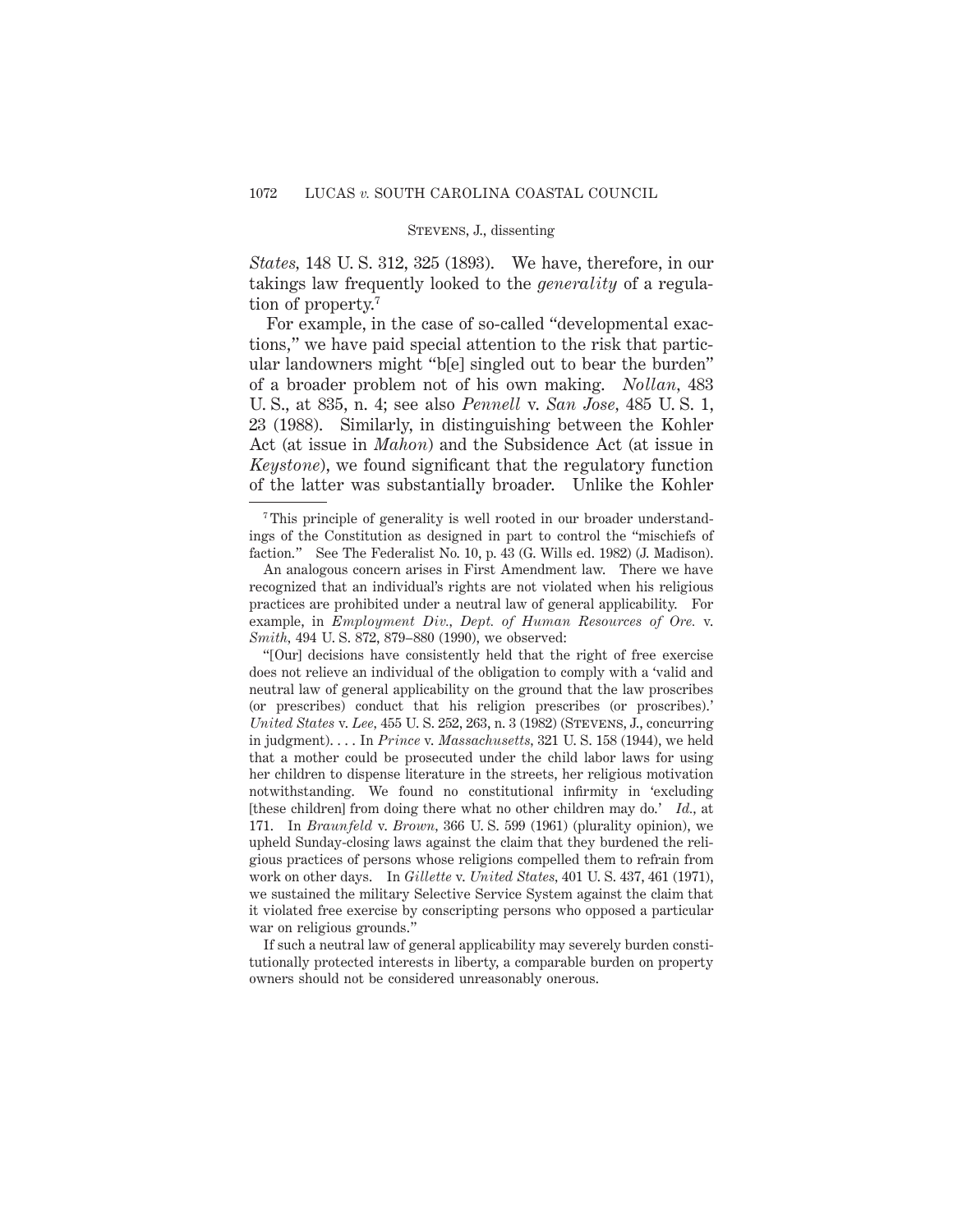# STEVENS, J., dissenting

Act, which simply transferred back to the surface owners certain rights that they had earlier sold to the coal companies, the Subsidence Act affected all surface owners—including the coal companies—equally. See *Keystone,* 480 U. S., at 486. Perhaps the most familiar application of this principle of generality arises in zoning cases. A diminution in value caused by a zoning regulation is far less likely to constitute a taking if it is part of a general and comprehensive land-use plan, see *Euclid* v. *Amber Realty Co.,* 272 U. S. 365 (1926); conversely, "spot zoning" is far more likely to constitute a taking, see *Penn Central,* 438 U. S., at 132, and n. 28.

The presumption that a permanent physical occupation, no matter how slight, effects a taking is wholly consistent with this principle. A physical taking entails a certain amount of "singling out."<sup>8</sup> Consistent with this principle, physical occupations by third parties are more likely to effect takings than other physical occupations. Thus, a regulation requiring the installation of a junction box owned by a third party, *Loretto* v. *Teleprompter Manhattan CATV Corp.,* 458 U. S. 419 (1982), is more troubling than a regulation requiring the installation of sprinklers or smoke detectors; just as an order granting third parties access to a marina, *Kaiser Aetna* v. *United States,* 444 U. S. 164 (1979), is more troubling than an order requiring the placement of safety buoys in the marina.

In analyzing takings claims, courts have long recognized the difference between a regulation that targets one or two parcels of land and a regulation that enforces a statewide policy. See, *e. g., A. A. Profiles, Inc.* v. *Ft. Lauderdale,* 850 F. 2d 1483, 1488 (CA11 1988); *Wheeler* v. *Pleasant Grove,* 664 F. 2d 99, 100 (CA5 1981); *Trustees Under Will of Pomeroy* v. *Westlake,* 357 So. 2d 1299, 1304 (La. App. 1978); see also *Burrows* v. *Keene,* 121 N. H. 590, 596, 432 A. 2d 15, 21 (1981); *Herman Glick Realty Co.* v. *St. Louis County,* 545 S. W. 2d 320, 324–325 (Mo. App. 1976); *Huttig* v. *Richmond Heights,*

<sup>8</sup> See Levmore, Takings, Torts, and Special Interests, 77 Va. L. Rev. 1333, 1352–1354 (1991).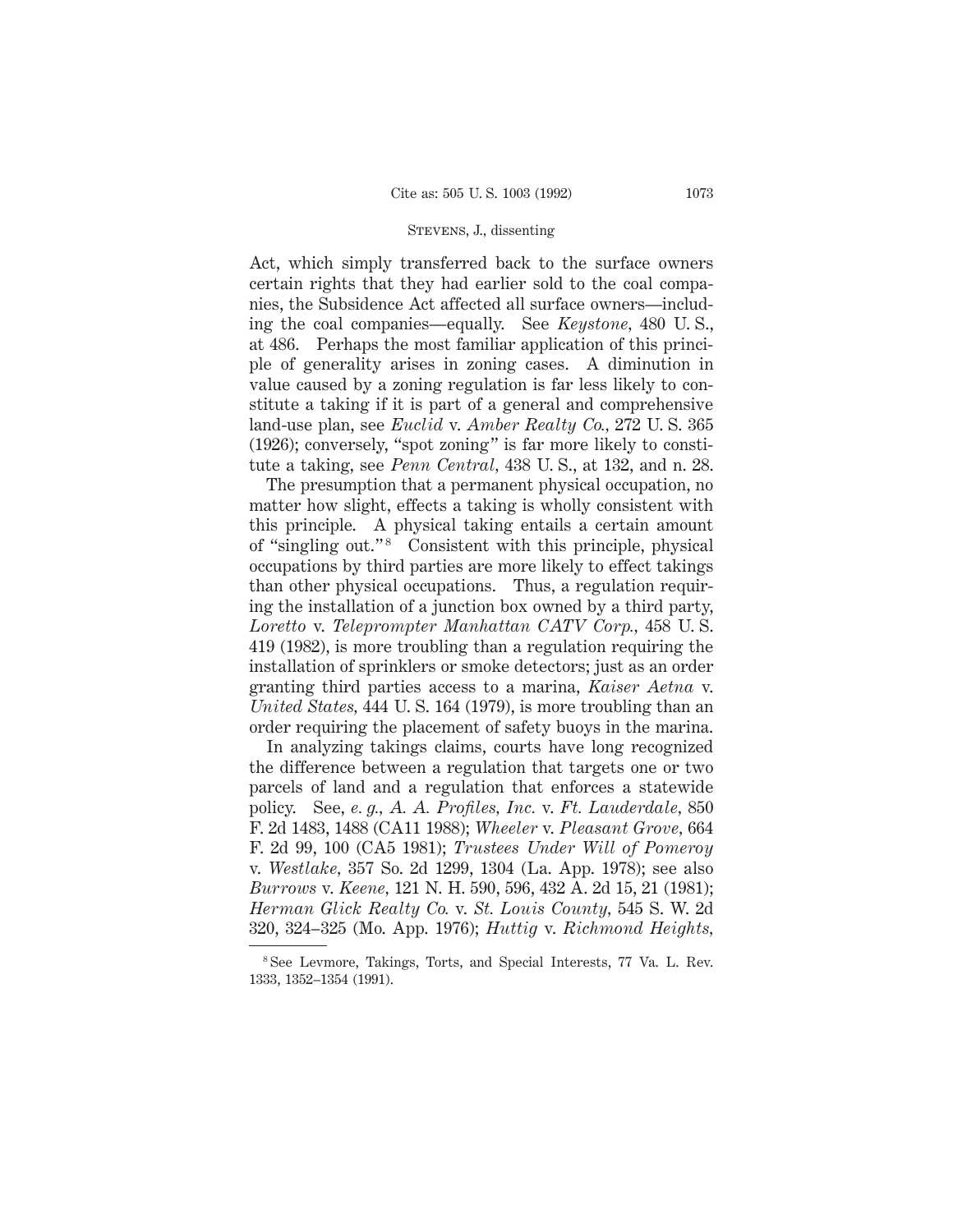372 S. W. 2d 833, 842–843 (Mo. 1963). As one early court stated with regard to a waterfront regulation, "If such restraint were in fact imposed upon the estate of one proprietor only, out of several estates on the same line of shore, the objection would be much more formidable." *Commonwealth* v. *Alger,* 61 Mass. 53, 102 (1851).

In considering Lucas' claim, the generality of the Beachfront Management Act is significant. The Act does not target particular landowners, but rather regulates the use of the coastline of the entire State. See S. C. Code Ann. § 48– 39–10 (Supp. 1990). Indeed, South Carolina's Act is best understood as part of a national effort to protect the coastline, one initiated by the federal Coastal Zone Management Act of 1972. Pub. L. 92–583, 86 Stat. 1280, codified as amended at 16 U. S. C. § 1451 *et seq.* Pursuant to the federal Act, every coastal State has implemented coastline regulations.<sup>9</sup> Moreover, the Act did not single out owners of undeveloped land. The Act also prohibited owners of developed land from rebuilding if their structures were destroyed, see 1988 S. C. Acts 634, § 3,<sup>10</sup> and what is equally significant, from repairing erosion control devices, such as seawalls, see S. C. Code Ann. § 48–39–290(B)(2) (Supp. 1990). In addition, in some situations, owners of developed land were required to "renouris[h] the beach . . . on a yearly basis with an amount . . . of sand . . . not . . . less than one and one-half times the yearly volume of sand lost due to erosion." 1988 S. C. Acts 634, § 3, p. 5140.11 In short, the South Carolina Act imposed substantial burdens on owners of developed and undeveloped

<sup>9</sup> See Zalkin, Shifting Sands and Shifting Doctrines: The Supreme Court's Changing Takings Doctrine and South Carolina's Coastal Zone Statute, 79 Calif. L. Rev. 205, 216–217, nn. 46–47 (1991) (collecting statutes).

<sup>10</sup> This provision was amended in 1990. See S. C. Code Ann. § 48–39– 290(B) (Supp. 1990).

<sup>&</sup>lt;sup>11</sup> This provision was amended in 1990; authority for renourishment was shifted to local governments. See S. C. Code Ann. § 48–39–350(A) (Supp. 1990).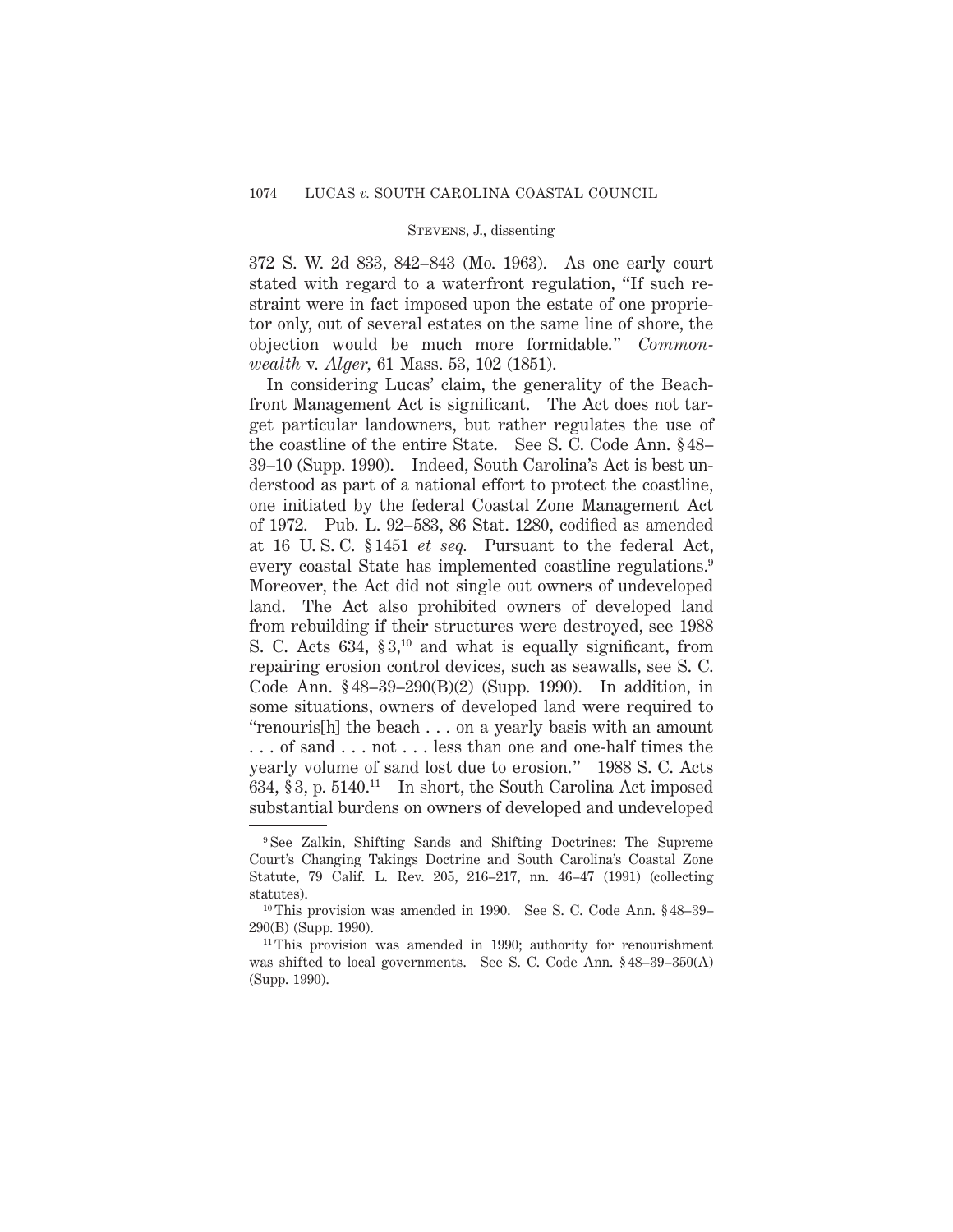# STEVENS, J., dissenting

land alike.<sup>12</sup> This generality indicates that the Act is not an effort to expropriate owners of undeveloped land.

Admittedly, the economic impact of this regulation is dramatic and petitioner's investment-backed expectations are substantial. Yet, if anything, the costs to and expectations of the owners of developed land are even greater: I doubt, however, that the cost to owners of developed land of renourishing the beach and allowing their seawalls to deteriorate effects a taking. The costs imposed on the owners of undeveloped land, such as petitioner, differ from these costs only in degree, not in kind.

The impact of the ban on developmental uses must also be viewed in light of the purposes of the Act. The legislature stated the purposes of the Act as "protect[ing], preserv[ing], restor[ing] and enhanc[ing] the beach/dune system" of the State not only for recreational and ecological purposes, but also to "protec[t] life and property." S. C. Code Ann. § 48–  $39-260(1)(a)$  (Supp. 1990). The State, with much science on its side, believes that the "beach/dune system [acts] as a buffer from high tides, storm surge, [and] hurricanes." *Ibid.* This is a traditional and important exercise of the State's police power, as demonstrated by Hurricane Hugo, which in 1989, caused 29 deaths and more than \$6 billion in property damage in South Carolina alone.13

In view of all of these factors, even assuming that petitioner's property was rendered valueless, the risk inherent in investments of the sort made by petitioner, the generality of the Act, and the compelling purpose motivating the South

 $12$  In this regard, the Act more closely resembles the Subsidence Act in *Keystone* than the Kohler Act in *Pennsylvania Coal Co.* v. *Mahon,* 260 U. S. 393 (1922), and more closely resembles the general zoning scheme in *Euclid* v. *Amber Realty Co.,* 272 U. S. 365 (1926), than the specific landmark designation in *Penn Central Transportation Co.* v. *New York City,* 438 U. S. 104 (1978).

<sup>13</sup> Zalkin, 79 Calif. L. Rev., at 212–213.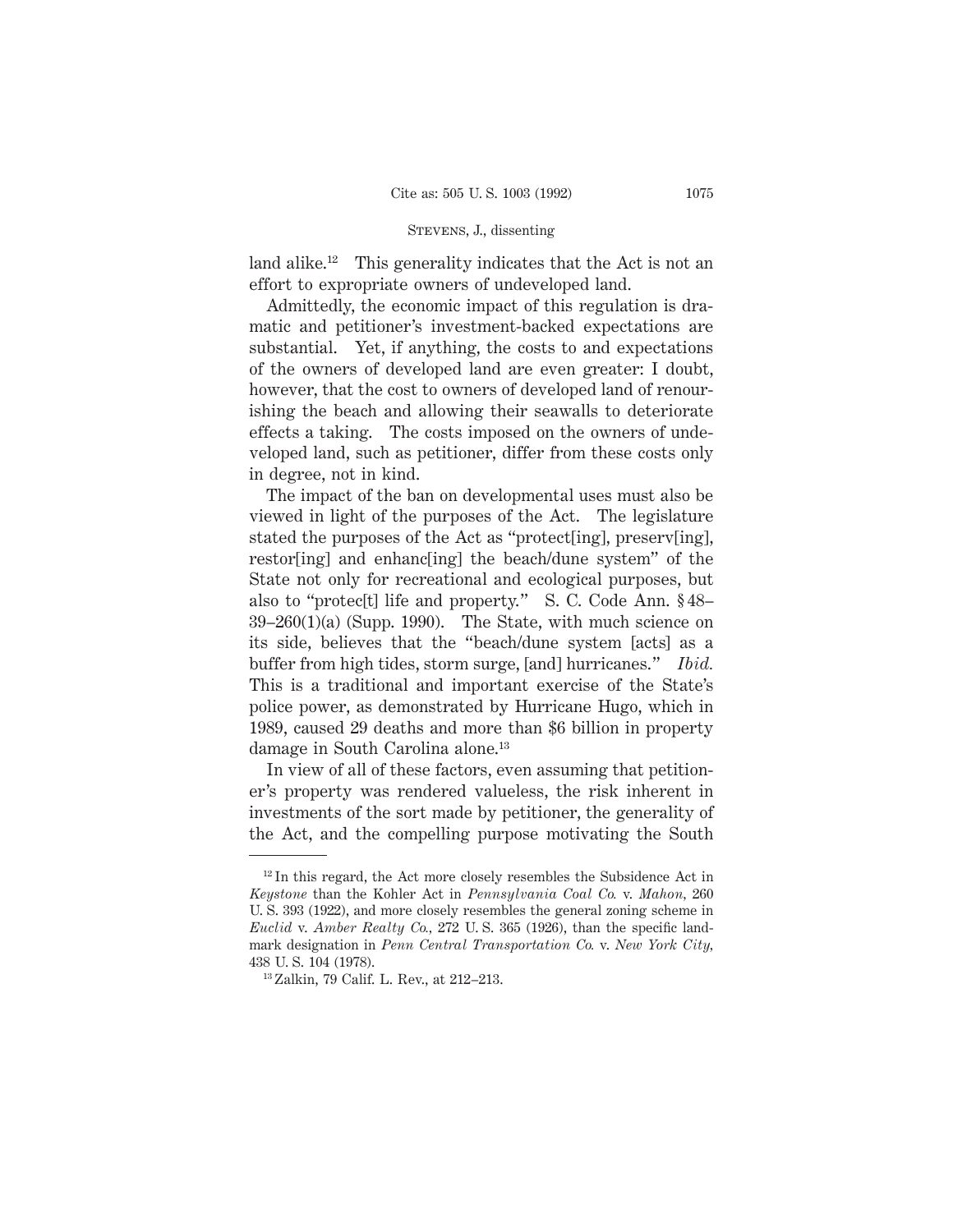#### Statement of SOUTER, J.

Carolina Legislature persuade me that the Act did not effect a taking of petitioner's property.

Accordingly, I respectfully dissent.

# Statement of JUSTICE SOUTER.

I would dismiss the writ of certiorari in this case as having been granted improvidently. After briefing and argument it is abundantly clear that an unreviewable assumption on which this case comes to us is both questionable as a conclusion of Fifth Amendment law and sufficient to frustrate the Court's ability to render certain the legal premises on which its holding rests.

The petition for review was granted on the assumption that the State by regulation had deprived the owner of his entire economic interest in the subject property. Such was the state trial court's conclusion, which the State Supreme Court did not review. It is apparent now that in light of our prior cases, see, *e. g., Keystone Bituminous Coal Assn.* v. *DeBenedictis,* 480 U. S. 470, 493–502 (1987); *Andrus* v. *Allard,* 444 U. S. 51, 65–66 (1979); *Penn Central Transportation Corp.* v. *New York City,* 438 U. S. 104, 130–131 (1978), the trial court's conclusion is highly questionable. While the respondent now wishes to contest the point, see Brief for Respondent 45–50, the Court is certainly right to refuse to take up the issue, which is not fairly included within the question presented, and has received only the most superficial and one-sided treatment before us.

Because the questionable conclusion of total deprivation cannot be reviewed, the Court is precluded from attempting to clarify the concept of total (and, in the Court's view, categorically compensable) taking on which it rests, a concept which the Court describes, see *ante,* at 1016–1017, n. 6, as so uncertain under existing law as to have fostered inconsistent pronouncements by the Court itself. Because that concept is left uncertain, so is the significance of the exceptions to the compensation requirement that the Court proceeds to recog-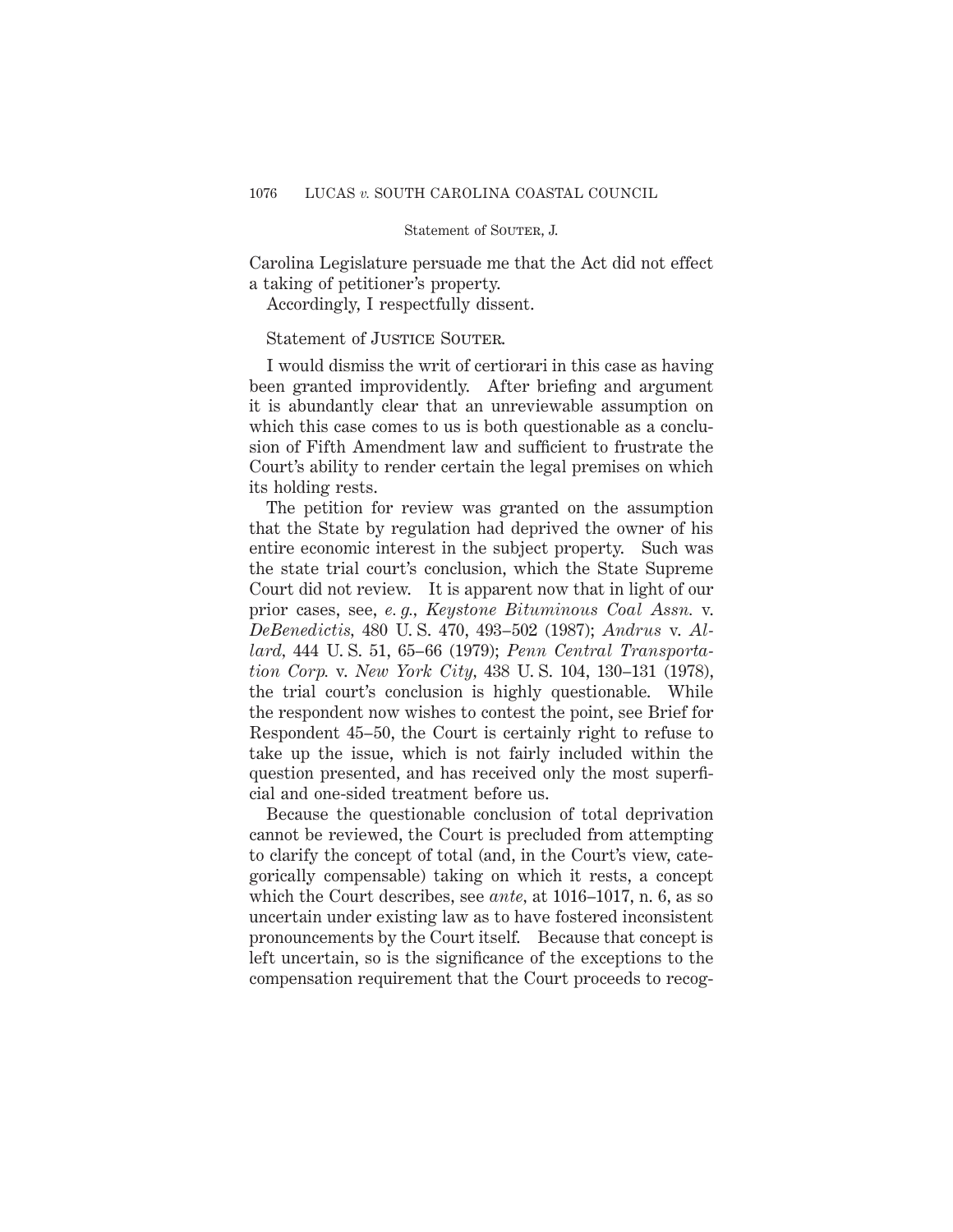#### Statement of SOUTER, J.

nize. This alone is enough to show that there is little utility in attempting to deal with this case on the merits.

The imprudence of proceeding to the merits in spite of these unpromising circumstances is underscored by the fact that, in doing so, the Court cannot help but assume something about the scope of the uncertain concept of total deprivation, even when it is barred from explicating total deprivation directly. Thus, when the Court concludes that the application of nuisance law provides an exception to the general rule that complete denial of economically beneficial use of property amounts to a compensable taking, the Court will be understood to suggest (if it does not assume) that there are in fact circumstances in which state-law nuisance abatement may amount to a denial of all beneficial land use as that concept is to be employed in our takings jurisprudence under the Fifth and Fourteenth Amendments. The nature of nuisance law, however, indicates that application of a regulation defensible on grounds of nuisance prevention or abatement will quite probably not amount to a complete deprivation in fact. The nuisance enquiry focuses on conduct, not on the character of the property on which that conduct is performed, see 4 Restatement (Second) of Torts § 821B (1979) (public nuisance); *id.,* § 822 (private nuisance), and the remedies for such conduct usually leave the property owner with other reasonable uses of his property, see W. Keeton, D. Dobbs, R. Keeton, & D. Owen, Prosser and Keeton on Law of Torts § 90 (5th ed. 1984) (public nuisances usually remedied by criminal prosecution or abatement), *id.,* § 89 (private nuisances usually remedied by damages, injunction, or abatement); see also, *e. g., Mugler* v. *Kansas,* 123 U. S. 623, 668– 669 (1887) (prohibition on use of property to manufacture intoxicating beverages "does not disturb the owner in the control or use of his property for lawful purposes, nor restrict his right to dispose of it, but is only a declaration by the State that its use . . . for certain forbidden purposes, is prejudicial to the public interests"); *Hadacheck* v. *Sebastian,*